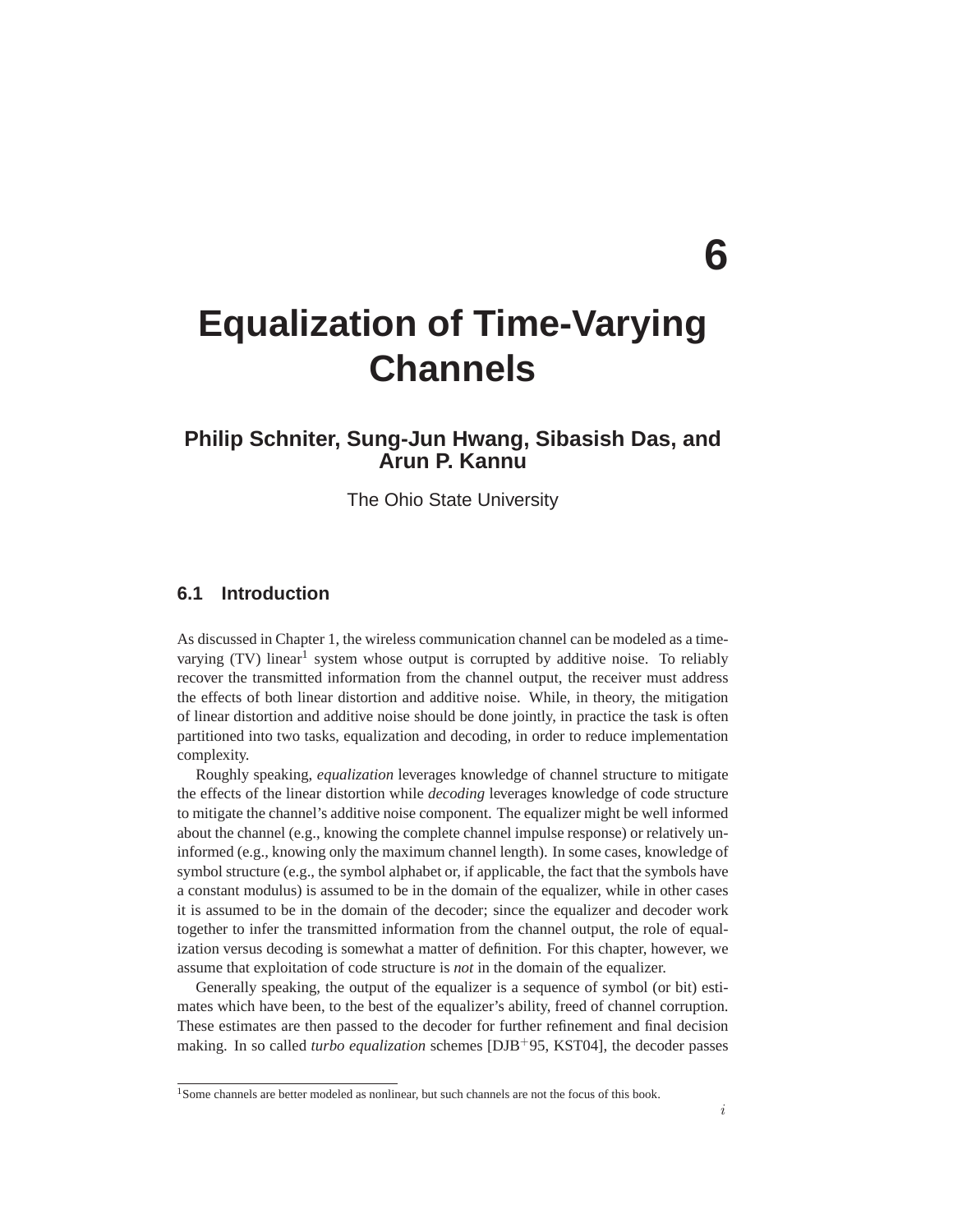#### *ii Chapter 6: Equalization of Time-Varying Channels*



**Figure 6.1** *Soft-input soft-output (SISO) equalizer connected with a SISO decoder in a turbo configuration. Note the presence of de-interleaver*  $\Pi^{-1}$  *fed by the extrinsic equalizer LLRs*  $L_{c,ext}[j] =$  $L_{c|y}[j] - L_c[j]$ , and interleaver  $\Pi$  *fed by the extrinsic decoder LLRs*  $L'_{ext}[j] = L'_{pos}[j] - L'_{pri}[j]$ .

refined soft bit estimates back to the equalizer for further refinement, and the equalizer passes further refined soft bit estimates to the decoder. The process is then iterated until the equalizer and decoder "agree" on the soft bit estimates. Note that the use of soft bit estimates implies that the equalizer treats the bits as (a priori) independent. Turbo equalization is illustrated in Fig. 6.1 and will be discussed in more detail later.

The inputs to an equalizer depend on its design. So-called *coherent equalizers* are assumed to know the parameters describing the *state* of the TV linear system that they are trying to mitigate, or an estimate thereof. Typical examples of channel state parameters include impulse response coefficients or inter-carrier interference coefficients. Coherent equalization requires the simultaneous operation of a *channel estimator*, whose main purpose is to provide accurate and up-to-date estimates of the TV channel state to the equalizer. Channel estimation is discussed in Chapter 4. The idea to separate channel estimation from equalization can be traced back to early work by Kailath [Kai60].

So-called *noncoherent equalizers* operate without explicit knowledge of the channel state, and therefore are not dependent on the implementation of a channel estimator. Noncoherent equalizers, however, are sometimes assumed to know the *channel statistics* (e.g., the scattering function) or an estimate thereof. In the case of a non-stationary channel, the statistics themselves would need to be tracked. In their most general form, noncoherent equalizers treat the channel parameters as "nuisance parameters" that complicate data estimation. In some cases they explicitly estimate the channel state parameters in conjunction with the data (i.e., *joint channel/symbol estimation*), while in other cases they compute data estimates without ever computing a channel estimate.

The equalization of rapidly TV communication channels is much more challenging than the equalization of their time-invariant (or slowly TV) counterparts. This can be understood intuitively as follows. From the perspective of coherent equalization, a rapidly TV channel implies that the channel state is constantly changing, which implies that the equalizer must be constantly redesigned in order to stay well matched to the channel. From the perspective of noncoherent equalization, a rapidly TV channel has more degrees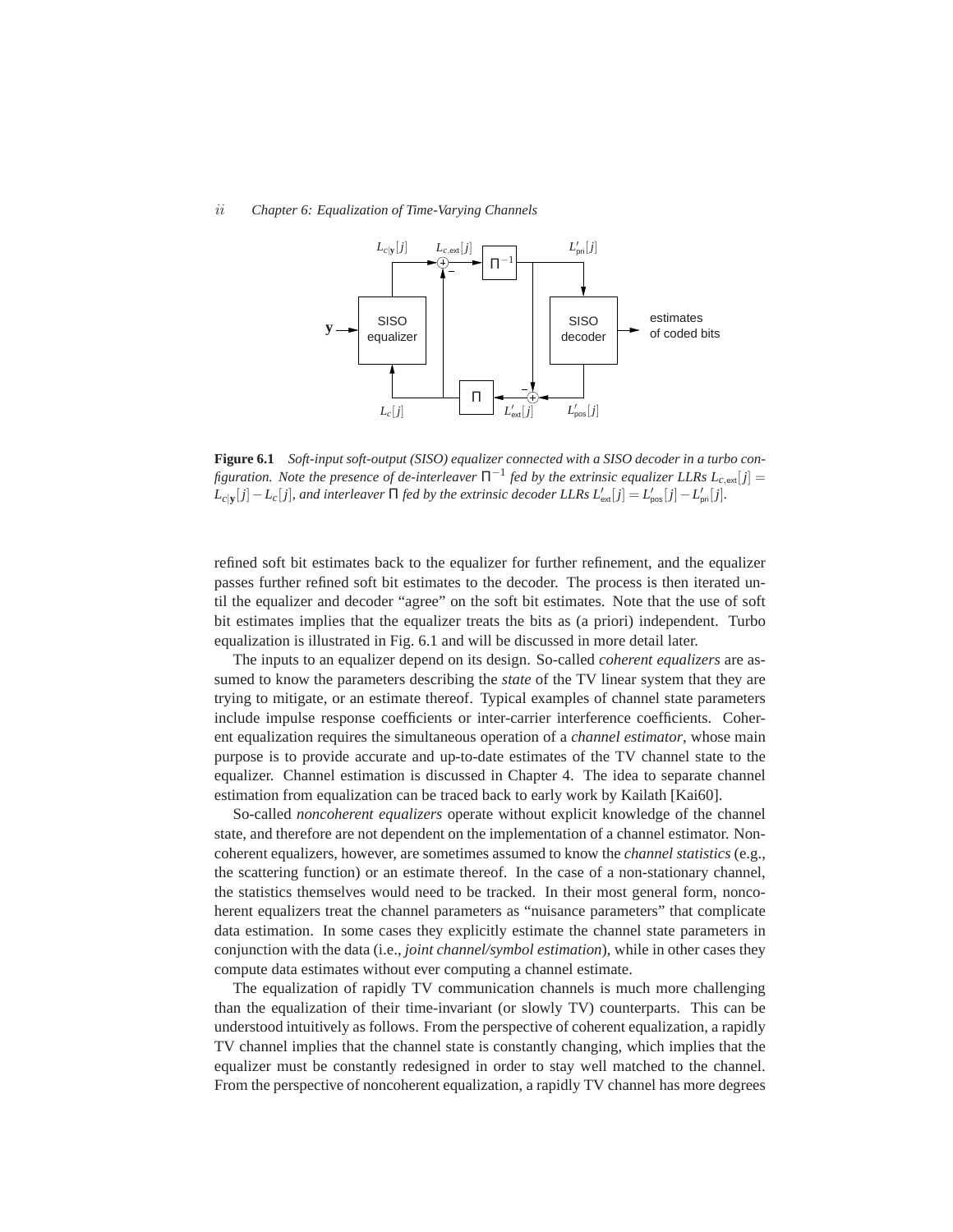of freedom (over a given bandwidth and signaling epoch) than a slowly varying channel, and thus more nuisance parameters to contend with.

Beyond these intuitive considerations, there is another important reason why rapidly TV channels are more difficult to equalize than slowly TV ones. For time-invariant linear channels, information can be split up and transmitted in parallel on non-interfering subcarriers. In this case, equalization becomes a simple matter of adjusting the gain and phase on each received subcarrier. This is, in fact, the main idea behind multi-carrier modulation schemes like *orthogonal frequency division multiplexing* (OFDM) [Cim85]. For slowly TV channels, the same approach can be easily extended: to mimic a timeinvariant channel, the OFDM symbol duration can be chosen shorter than the channel's coherence time. But, as now explained, such an approach turns out to be impractical for rapidly TV channels. To prevent interference between adjacent OFDM symbols, guard intervals are typically inserted. For time-invariant or slowly TV channels, the loss in spectral efficiency due to the inclusion of these guards can be made small, since the channel delay spread (and hence the guard interval) is much smaller than the channel coherence time (and hence the OFDM symbol length). For rapidly TV channels, the OFDM symbol length would need to be made extremely short, at which point the loss of spectral efficiency due to guard insertion would be severe. If one tried to optimize the modulation strategy, one would find that it is in fact impossible to prevent interference among the subcarriers without significant compromise in spectral efficiency [SB03]— a consequence of the Balian-Low theorem [Dau92]. To summarize: while the equalization of slowly TV channels can be trivialized via suitable choice of the transmission scheme, the equalization of rapidly TV channels cannot.

The remainder of this chapter will be organized as follows. In Section 6.2, we outline the system model assumed throughout the chapter and detail the essential features that result from rapid channel time-variation. In Section 6.3, we describe coherent approaches to equalization of rapidly TV channels and, in Section 6.4, we describe noncoherent approaches. In Section 6.5, we conclude.

# **6.2 System model**

We now outline the system model used in the remainder of the chapter. In this chapter, we focus on systems which use a single transmitter antenna and a single receiver antenna; multi-antenna systems will be discussed in Chapter 8.

# 6.2.1 Basic assumptions

As discussed in Chapter 1, the time-domain received sample *r*[*n*] can be written in terms of the transmitted sequence  $(s[n])_{n \in \mathbb{Z}}$ , the TV time-*n* length-*M* impulse response  $(h[n,m])_{m=0}^{M-1}$ ,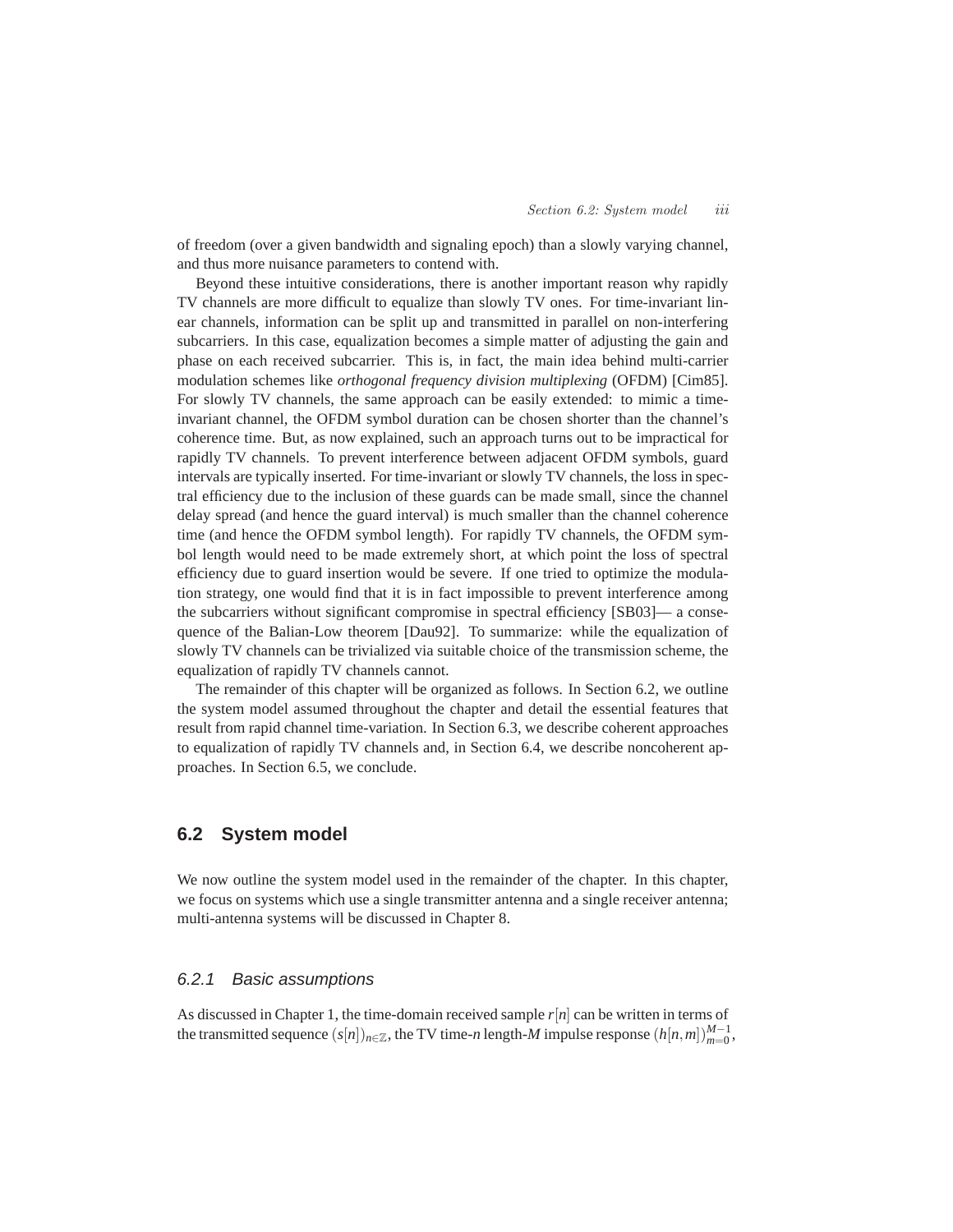#### *iv Chapter 6: Equalization of Time-Varying Channels*

and additive white Gaussian noise process  $(w[n])_{n \in \mathbb{Z}}$  of variance  $\sigma_w^2$  as follows:

$$
r[n] = \sum_{m=0}^{M-1} h[n,m]s[n-m] + w[n]. \tag{6.1}
$$

In this chapter, we assume that the transmitted sequence  $(s[n])_{n\in\mathbb{Z}}$  is generated from the finite-alphabet symbol sequence  $(a[k])_{k \in \mathbb{Z}}$  using a generic *finite-memory linear modulation* scheme, and that the demodulated sequence  $(y[k])_{k \in \mathbb{Z}}$  is generated from the received sequence  $(r[n])_{n \in \mathbb{Z}}$  using a corresponding *finite-memory linear demodulation* scheme. Prior to modulation, the symbol sequence  $(a[k])_{k \in \mathbb{Z}}$  is mapped from a coded-bit sequence  $(c[j])_{i\in\mathbb{Z}}$  which is generated from an information-bit sequence  $(b[i])_{i\in\mathbb{Z}}$  via rate- $R_c$  coding and interleaving. We denote the symbol alphabet by  $\mathscr{A}$ , its cardinality by  $|\mathscr{A}|$ , and the set of admissible symbol sequences (as allowed by coding/interleaving) by  $\mathscr{A}$ .

For ease of notation, we find it convenient to assume *block transmission* with block length *K*, where the symbols

$$
\mathbf{a} \triangleq (a[0] \quad a[1] \quad \cdots \quad a[K-1])^{T} \in \mathscr{A}^{K}
$$

can be related to the demodulated channel outputs

$$
\mathbf{y} \triangleq (y[0] \quad y[1] \quad \cdots \quad y[K-1])^{T} \in \mathbb{C}^{K}
$$

through the matrix/vector equation

$$
y = \underbrace{\text{THG}}_{\triangleq Q} a + z. \tag{6.2}
$$

We note, however, that the block length *K* can be arbitrarily large and that the receiver might not be able to store/process the entire vector **y**. In (6.2), Γ, **H**, and **G** are matrix representations of the linear demodulation operator, the linear TV channel, and the linear modulation operator, respectively, and

$$
\mathbf{z} \triangleq (z[0] \quad z[1] \quad \cdots \quad z[K-1])^{T} \in \mathbb{C}^{K}
$$

represents the noise after demodulation. We note that the *effective channel matrix*  $\mathbf{Q} =$ **ΓΗG**  $\in \mathbb{C}^{K \times K}$  represents the combined effects of modulation, channel propagation, and demodulation, and will be used extensively throughout the chapter. Finally, we collect, in the vector **c**, the  $K \log_2 |\mathcal{A}|$  coded bits that determine the  $K$  symbols in **a**. Note that, with a block length of *K*, we have  $\mathscr{A} \subset \mathscr{A}^K$ .

In writing  $(6.2)$ , we have assumed that the *K* demodulated samples in **y** are sufficient for equalization/decoding of the *K* symbols in **a** (i.e., that  $(y[k])_{k>0}$  and  $(y[k])_{k\geq K}$  can be ignored), and that inter-block interference (IBI) is negligible. These assumptions will be satisfied for any well-designed block transmission scheme. Furthermore, we will assume that the noise **z**, the symbols **a**, and the effective channel **Q** are mutually independent, and that (unless otherwise noted) the symbols **a** are zero-mean (i.e.,  $\mu_a = 0$ ) and white (i.e.,<sup>2</sup>)

<sup>2</sup>Throughout the chapter, we use subscripted versions of **C** to denote covariance matrices.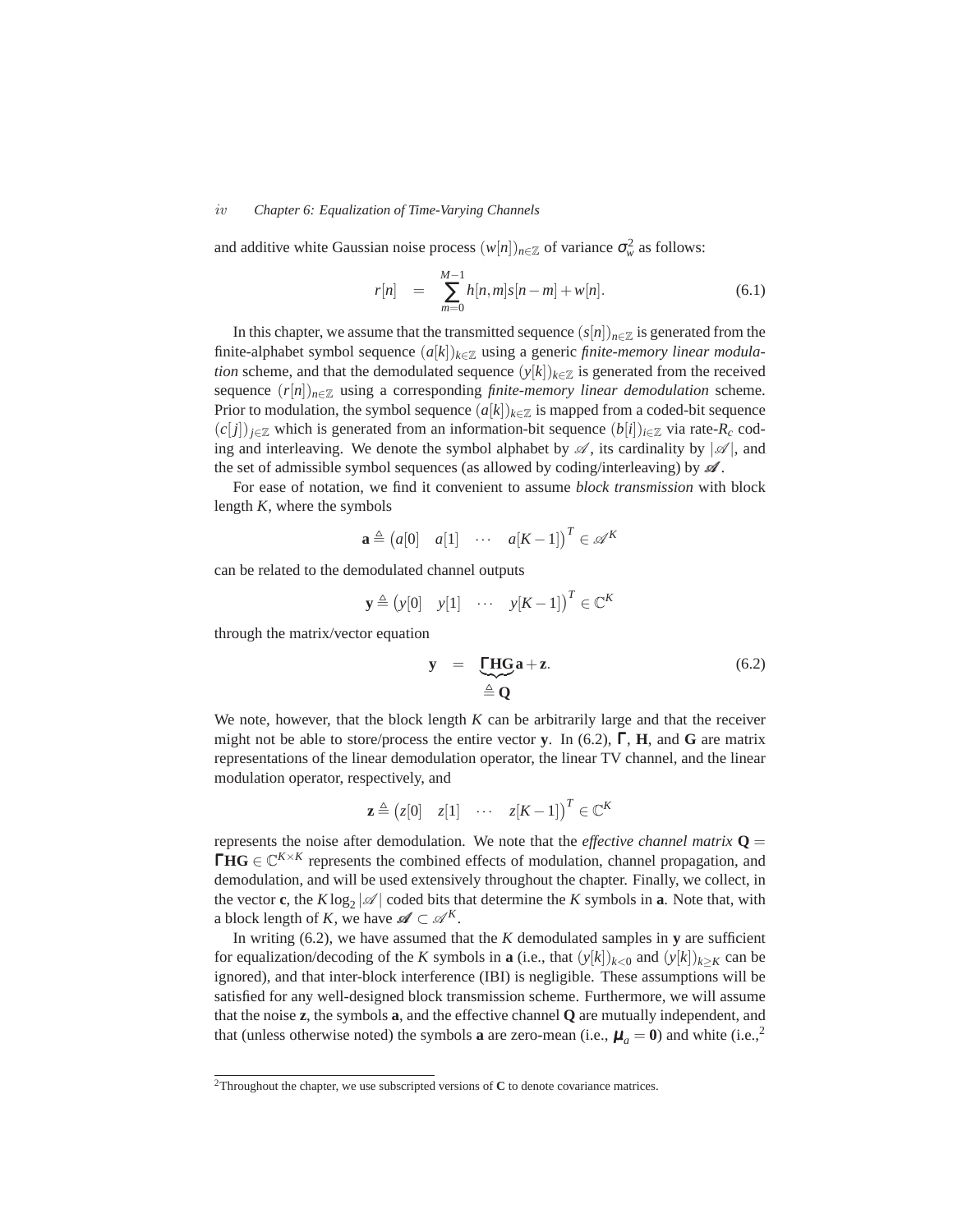

**Figure 6.2** *Support region of (a) "widely quasi-banded" and (b) "narrowly quasi-banded" matrices. While M is often large (e.g., in the hundreds), D is usually very small (e.g.,* 1 *or* 2*).*

 $C_a = \sigma_a^2 I$ ). Finally, it should be noted that the demodulated noise **z** is *not* assumed to be white unless otherwise noted; although  $(w[n])_{n \in \mathbb{Z}}$  is white, the demodulation process does not necessarily guarantee white  $(z[k])_{k \in \mathbb{Z}}$ .

Throughout the chapter, we assume that the equalizer knows the symbol alphabet  $\mathscr A$ but not the code structure, i.e.,  $\mathscr A$ . Thus, the topic of *joint* equalization/decoding lies outside the scope of this chapter. Turbo equalization, where separate equalization and decoding steps are iterated (as illustrated in Fig. 6.1) will, however, be discussed.

# 6.2.2 The structure of the effective channel matrix **Q**

In block equalization, if it can be assumed that certain coefficients of **Q** will be negligible for nearly all realizations of **Q**, then it is reasonable to conclude that an equalizer which ignores these coefficients will perform nearly as good as an equalizer which incorporates these coefficients. However, the equalizer which ignores these coefficients may be significantly cheaper to implement, especially if the proportion of negligible coefficients is large. This is, in fact, the guiding principle behind the design of practical equalization algorithms for rapidly TV channels.

Based on the characteristics of rapidly TV channels and commonly used modulation/demodulation schemes, we partition effective channel matrices **Q** into three classes based on the support region of non-negligible coefficients within the matrix: i) *widely quasi-banded*, ii) *narrowly quasi-banded*, and iii) *fully populated* matrices. The support regions of widely quasi-banded and narrowly quasi-banded matrices are defined in Fig. 6.2, and illustrative examples of **Q** based on a randomly generated channel impulse response and several modulation/demodulation schemes are given in Fig. 6.3 (the construction of which will be detailed below). Note that we use the term "quasi-banded" as opposed to "banded" due to the corner<sup>3</sup> support regions in Fig. 6.2. Banded matrices, like that illustrated in Fig. 6.5(b), will also be discussed in the sequel.

<sup>&</sup>lt;sup>3</sup>Note that the one-corner support of the widely quasi-banded matrix in Fig. 6.2(a) can be transformed into the two-corner support of the narrowly quasi-banded matrix in Fig. 6.2(b) by simply rotating the columns of the former matrix right by *M*/2 places. Thus, the essential difference between these matrices is really the width of the support region (i.e.,  $M$  versus  $2D+1$ ).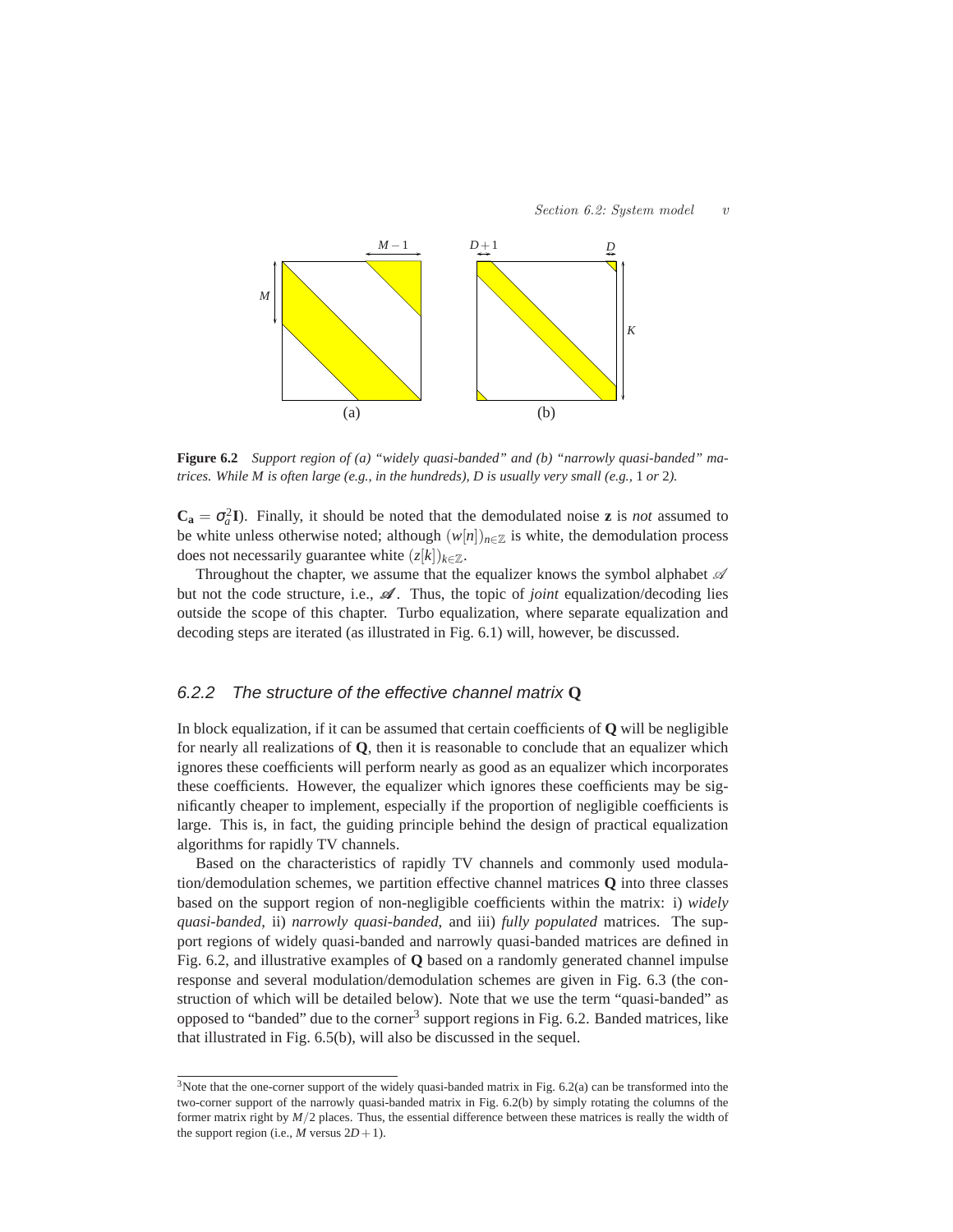#### *vi Chapter 6: Equalization of Time-Varying Channels*



**Figure 6.3** *Example of (a) a TV-channel's propagation matrix and the corresponding effective channel matrices that result from (b) CP-SCM, (c) CP-OFDM with max-SINR receiver windowing [Sch04], and (d) CP-OFDM with rectangular receiver windowing. The dot size is proportional to the coefficient magnitude.*

To understand how these patterns manifest in  $Q = \Gamma H G$ , we must consider the composite effect of linear modulation **G**, propagation through the TV linear channel **H**, and demodulation Γ. As implied by (6.1), the channel propagation matrix **H** is a TV convolution matrix whose  $n^{th}$  row contains the impulse response coefficients  $(h[n,m])_{m=0}^{M-1}$ . For example, Fig.  $6.3(a)$  shows a TV channel propagation matrix for  $M = 8$  that was randomly generated according to the WSSUS Jakes [Stü01] fading assumption with  $v_{\text{max}}T_s = 0.03$ , where  $v_{\text{max}}$  denotes the maximum (single-sided) Doppler spread in Hz and  $T_s$  the channeluse interval (i.e., the symbol period in a single-carrier system) in seconds. If the channel was time-invariant, the propagation matrix would have a Toeplitz structure. But here, since the channel is rapidly TV, each coefficient's magnitude varies smoothly along its diagonal of the propagation matrix. Given the construction of **H**, the characteristics of **Q** will depend on the choices of **G** and Γ and their interaction with **H**, as discussed next.

#### Single-carrier modulation/demodulation

For single-carrier modulation/demodulation schemes, **G** and Γ accomplish little more than insertion and removal of a guard interval (of length  $N_g \geq M - 1$ ). In this case, **Q** is created from the propagation matrix **H** by simply cutting the first  $N_g$  columns of **H** out and superimposing them onto the last  $N_g$  columns of **H**. This operation was used, e.g., to create the widely quasi-banded matrix in Fig. 6.3(b) from the TV convolution matrix in Fig. 6.3(a). More precisely, when **H** has dimensions  $K \times (K + M - 1)$ , cyclic-prefixed single carrier modulation (CP-SCM) [FABSE02] uses

$$
\mathbf{G} = \begin{pmatrix} \mathbf{0} & \mathbf{I}_{M-1} \\ \mathbf{I}_{K-M+1} & \mathbf{0} \\ \mathbf{0} & \mathbf{I}_{M-1} \end{pmatrix} \text{ and } \mathbf{\Gamma} = \mathbf{I}_K, \tag{6.3}
$$

whereas zero-padded single carrier modulation (ZP-SCM) [WMG04] uses a slightly different construction of **G**, **H**, and Γ that results in an equivalent **Q** matrix. We consider the effective channel matrix generated from SCM to be *widely quasi-banded* because *M*, the width of the non-negligible band in **Q**, is typically large: since  $M \triangleq \lceil \tau_{\text{max}}/T_s \rceil$  is the dis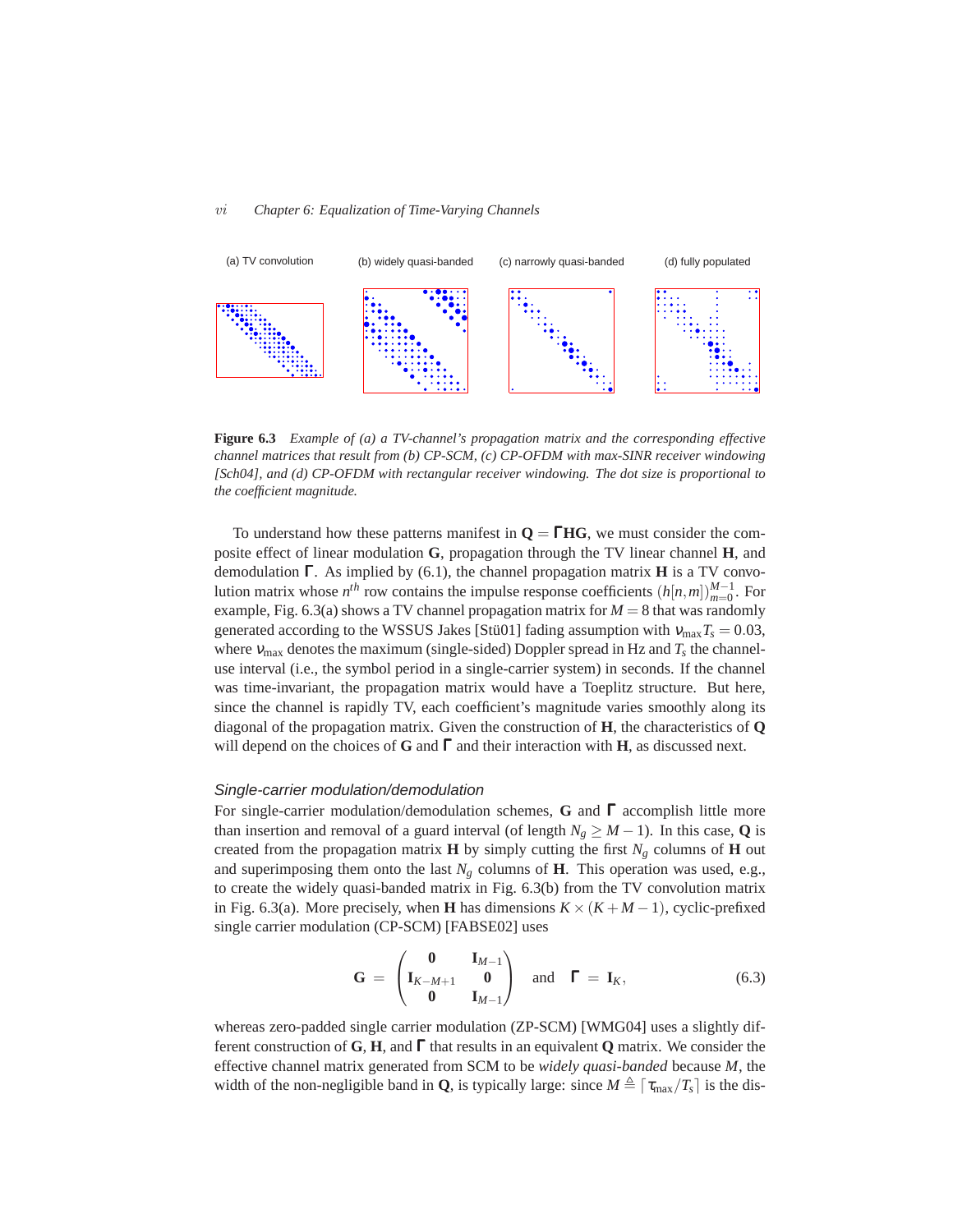crete delay spread of the channel, it is not unusual for *M* to be in the hundreds (e.g., delay spread  $\tau_{\text{max}} = 20\mu s$  and bandwidth  $1/T_s = 10$  MHz yield  $M = 200$ ). Though small-M applications do exist, they yield equalization problems that are not very challenging, and hence not very interesting, especially in the coherent setting. Hence, we focus on the case of large *M*.

# Time-frequency concentrated modulation/demodulation

The effect, on the transmitted signal  $\{s[n]\}$ , of propagation through the linear TV channel {*h*[*n*,*m*]} can be understood as *simultaneous delay and Doppler spreading*. Thus, if each symbol *a*[*k*] is modulated on a time-frequency concentrated waveform  $\mathbf{g}_k \triangleq (g_k[0] \quad \cdots \quad g_k[N-1])^T$  for suitable<sup>4</sup> *N*, so that

$$
s[n] = \sum_{k=0}^{K-1} a[k]g_k[n] \text{ for } n = 0, ..., N-M,
$$
 (6.4)

where  $\mathbf{g}_k$  is sufficiently "isolated" from the other waveforms  $\{\mathbf{g}_{k'}\}_{k'\neq k}$  in the time-frequency domain, then propagation through the delay/Doppler spreading channel should cause only mild interference between these  $\{a[k]\}\$ . Extraction of the  $k^{th}$  symbol's contribution from the received signal  $\{r[n]\}$  would then be accomplished via the linear demodulation operation

$$
y[k] = \sum_{n=0}^{N-1} r[n] \gamma_k^*[n] \text{ for } k = 0, ..., K-1,
$$
 (6.5)

for  $\gamma_k = (\gamma_k[0] \cdots \gamma_k[N-1])^T$  concentrated at the same time and frequency as  $\mathbf{g}_k$ . This is the main idea behind pulse-shaped multicarrier schemes like [LAB95, HB97, MK97, KM98, Böl02, SB03, Sch04, RBL06, DS07, MSG<sup>+</sup>07] as well as Slepian schemes like [SAMT05].

With suitably designed modulation/demodulation waveforms  $\{g_k\}$  and  $\{\gamma_k\}$ , the combined channel matrix **Q** under (6.4)-(6.5) can be ensured to have the *narrowly quasibanded structure* illustrated in Fig. 6.2(b). There, *D* can be interpreted as the (singlesided) discrete Doppler spread of the effective channel and  $2D+1$  can be recognized as the width of the non-negligible interference band. Typically *D* is chosen as

$$
D = \lceil v_{\text{max}} T_s K + D_0 \rceil, \tag{6.6}
$$

where  $D_0$  is a small non-negative constant (e.g.,  $0 \le D_0 \le 2$  for a well-designed modulation/demodulation scheme), as discussed in the sequel. We can see that **Q** will be *narrowly quasi-banded*, so that  $2D+1 \ll M$ , by plugging the typical block-length choice of  $K = 4M$  into (6.6) and then using the definition  $M = \tau_{\text{max}}/T_s$  to see that [HS06]

$$
D \leq \left[4v_{\text{max}}\tau_{\text{max}}\right] + \left[D_0\right] \tag{6.7}
$$

= 
$$
1 + [D_0]
$$
 when  $0 < 2v_{\text{max}}\tau_{\text{max}} \le 0.5$ . (6.8)

<sup>&</sup>lt;sup>4</sup>If *N* exceeds the time period between consecutive block transmissions, then inter-block interference (IBI) can result. In this case, the model (6.2) can be generalized to  $y = Qa + Q_{pre}a_{pre} + Q_{pst}a_{post} + z$ , where  $Q_{pre}a_{pre}$ accounts for pre-cursor IBI and **Q**pst**a**pst accounts for post-cursor IBI. The IBI can be made negligible, however, with suitable design of modulation/demodulation pulses  $\{g_k\}$  and  $\{\gamma_k\}$ .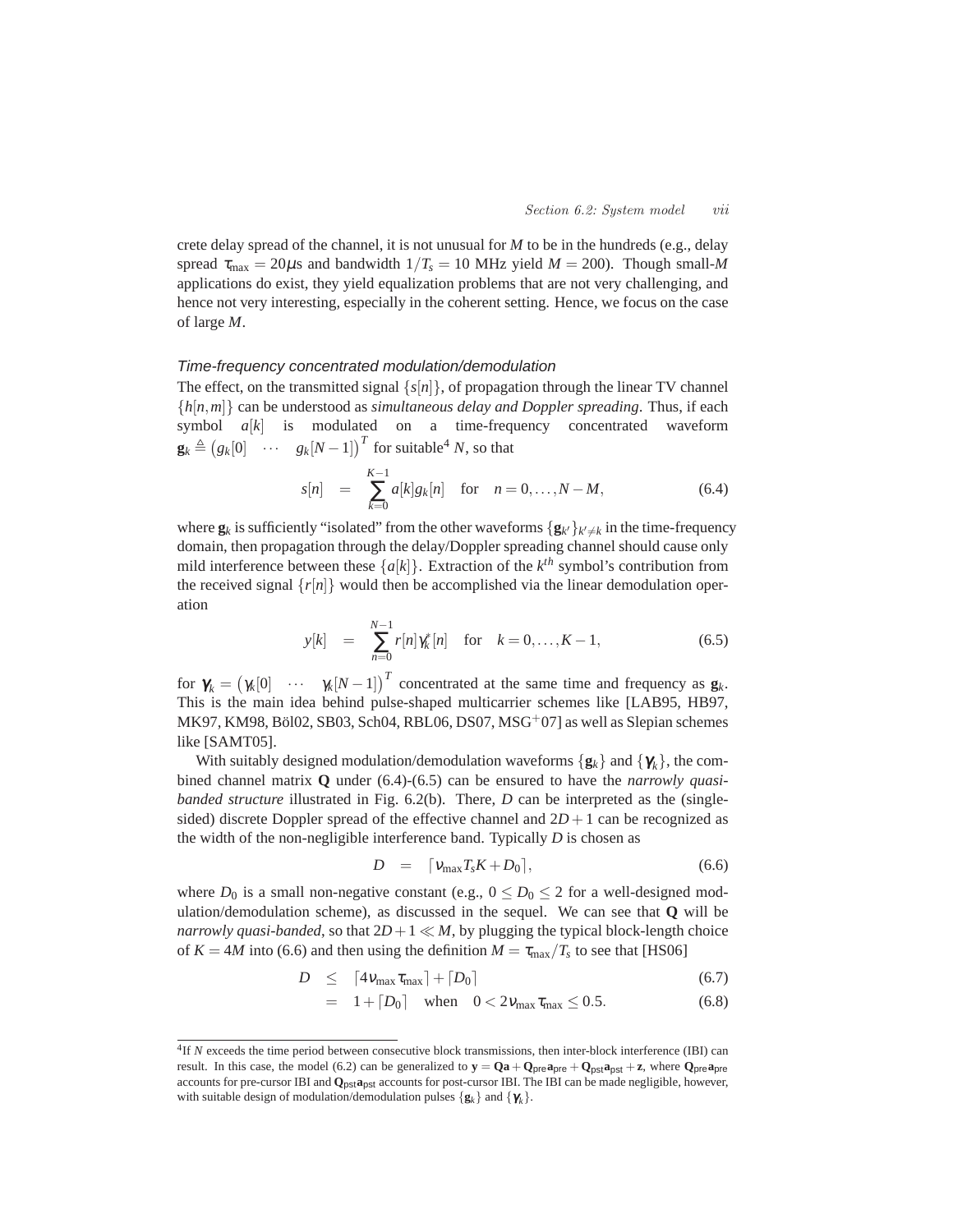

**Figure 6.4** *For the IBI model*  $y = Qa + Q_{pre}a_{pre} + Q_{pst}a_{pst} + z$ *, with*  $K = 64$ *,*  $N_g = 15$ *,*  $M = 16$ *,* <sup>ν</sup>max*Ts* = 0.003*, and WSSUS Jakes fading (see Chapter 1), subplot (b) shows the mean-square value (in dB) of a coefficient in* **Q** *versus its distance "d" from the main diagonal of* **Q***, while subplots (a) and (c) show the same for the coefficients in* **Q**pre *and* **Q**pst*, respectively. The dashed vertical line indicates*  $D = \lceil v_{\text{max}} T_s K \rceil$ . JOMS *refers to Das and Schniter's joint transmitter/receiver optimization max-SINR scheme [DS07] while* S-OFDM *refers to Strohmer and Beaver's orthogonal scheme [SB03].*

The quantity  $2v_{\text{max}}\tau_{\text{max}}$ , sometimes referred to as the "spreading index," describes the total severity of delay-Doppler spreading. The boundary between *underspread* and *overspread* channels occurs at  $2v_{\text{max}}\tau_{\text{max}} = 1$ , and it can be safely assumed that  $2v_{\text{max}}\tau_{\text{max}} \ll 1$ for practical applications. Thus, from (6.8), we conclude that the width of the nonnegligible coefficient band is  $2D+1 \leq 3+2[D_0]$  when suitable modulation/demodulation waveforms are used. In summary,  $2D+1 \ll M$  is a reasonable claim for the values of M that are of interest in this chapter.

As an example, Fig. 6.3(c) shows **Q** constructed via cyclic-prefixed orthogonal frequency division multiplexing (CP-OFDM) [Cim85] with max-SINR receiver pulse-shaping [Sch04] using the TV convolution matrix shown in Fig. 6.3(a). Though the channel has an extremely high spreading index of  $2v_{\text{max}}\tau_{\text{max}} = 0.8$ , all coefficients in **Q** outside of the 3-wide band are negligible. As another example, Fig. 6.4 shows  $E\{|\left[\mathbf{Q}\right]_{k,k+d}|^2\}$  (in dB) versus *d* for several modulation/demodulation schemes and a channel with a spreading index of 0.1.  $(E\{|\mathbf{Q}]_{k,k+d}|^2\}$  is invariant to *k*.) As can be seen in Fig. 6.4, the JOMS scheme from [DS07] suppresses coefficients outside the band of radius  $D = [v_{\text{max}}T_sK] = 1$  by at least 44 dB.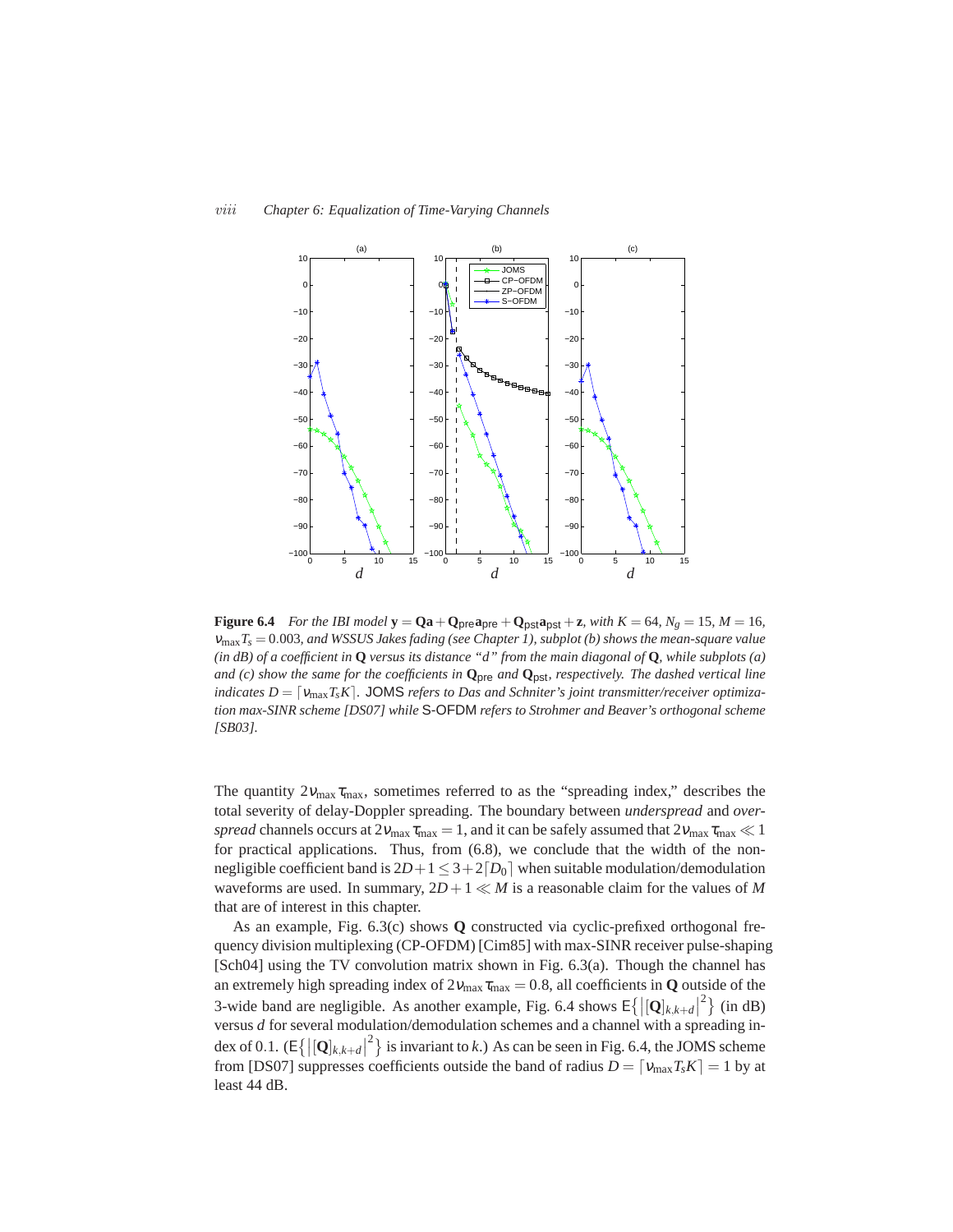At this point we make one final observation about a narrowly quasi-banded matrix **Q**. If we upper-triangularize **Q**, e.g., via the QR decomposition  $Q = V\overline{Q}$  where **V** is unitary and  $\bar{\mathbf{Q}}$  is upper triangular, then  $\bar{\mathbf{Q}}$  will have the "V-shaped" structure shown in Fig. 6.5(c) on page xiii. Such upper-triangularization of **Q** occurs prior to decision feedback and tree-search based equalization, as discussed in Section 6.3.2.

# Other modulation/demodulation schemes

When the modulation and demodulation pulses  $\{g_k\}_{k=0}^{K-1}$  and  $\{\gamma_k\}_{k=0}^{K-1}$  are *not* designed to curb the effects of delay/Doppler spreading, the support of non-negligible coefficients within **Q** can be widespread, to the point where **Q** must be considered as *fully populated*. Examples of such modulation/demodulation schemes include the wavelet-based schemes [Wor96, Mar00], the chirp-based schemes [Mar01, BT01, KS08], a scheme designed to maximize a lower bound on capacity [YCL07], and the diversity maximizing schemes [MG03, HS07c].

Even popular multicarrier schemes like CP-OFDM, when used with a rectangular receiver pulse, yield a near-fully populated **Q** when the channel is TV rapidly enough. Fig. 6.3 shows this by example: the effective channel matrix in Fig. 6.3(d) was constructed from the TV convolution matrix in Fig. 6.3(a) via standard CP-OFDM. Notice that the non-negligible coefficients in **Q** are not all located in the central band of the matrix. Fig. 6.4 shows a similar phenomenon: for CP-OFDM,  $E\{|\mathbf{[Q]}_{k,k+d}|^2\}$  decays very slowly with *d*, the distance from the main diagonal of **Q**.

# **6.3 Coherent equalization**

In this section, we focus on *coherent equalization*, i.e., equalization under the assumption that the channel matrix **H**, and thus the effective channel matrix **Q**, is known. The noncoherent case will be discussed in Section 6.4.

In Section 6.3.1, we discuss several criteria (i.e., notions of optimality) under which coherent equalizers are designed, and, in Section 6.3.2, we describe classical equalization algorithms for generic **Q**. Then, in Sections 6.3.3–6.3.4, we focus on coherent equalization techniques for the specific types of **Q** anticipated for rapidly TV channels in Section 6.2.2.

# 6.3.1 Coherent equalization criteria

Referring to (6.2), the goal of coherent block equalization is estimation of the symbol vector **a**, or the corresponding coded-bit vector **c**, from the linearly distorted and noisy demodulator output vector **y**, assuming knowledge of the channel matrix **Q** and the noise statistics. Note that this may or may not include a hard-decision or quantization step, as explained later. In any case, we are fundamentally interested in identifying the "opti-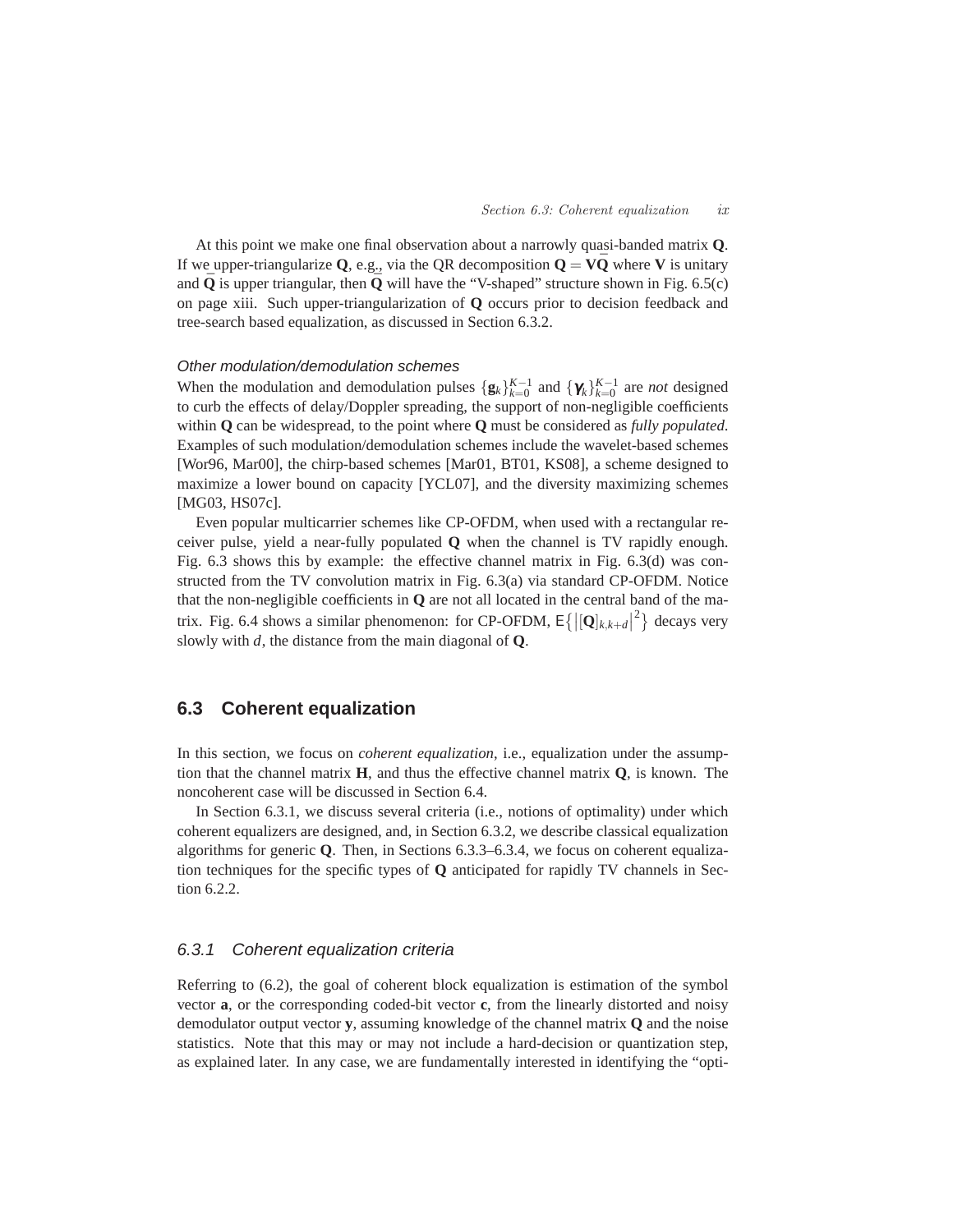#### *x Chapter 6: Equalization of Time-Varying Channels*

mal" method to generate these symbol estimates. The answer, however, depends on how optimality is defined, i.e., which *equalization criterion* is employed.

In organizing the criteria that are most often used for equalizer design, it helps to consider how the equalizer outputs will be used by the receiver (e.g., by the decoder).

## Hard symbol or bit estimates

If there is no decoder or if the decoder wants *hard estimates* of the symbols or bits, then the goal is to produce a finite-alphabet estimate  $\hat{\mathbf{a}} \in \mathcal{A}^K$ . (Recall that the equalizer is assumed to know the symbol alphabet  $\mathscr A$  but not the set of coded symbol sequences  $\mathscr A$ .)

*Maximum a posteriori* (MAP) *sequence detection* (SD) [Poo94] minimizes the probability of sequence error. By definition, the MAPSD estimate is

$$
\hat{\mathbf{a}}_{\text{cMAPSD}} \triangleq \arg \max_{\mathbf{a}' \in \mathscr{A}^K} \Pr{\mathbf{a} = \mathbf{a}' \mid \mathbf{y}, \mathbf{Q}}.
$$
 (6.9)

In (6.9), we use the notation "cMAPSD" to emphasize that this is the *coherent* version of the MAP criterion applied to *sequence* detection. In contrast, coherent MAP *symbol* and *bit* detection takes the form

$$
\hat{a}_{\text{cMAP}}[k] \triangleq \arg \max_{a \in \mathscr{A}} \Pr\{a[k] = a \mid \mathbf{y}, \mathbf{Q}\} \quad \text{for} \quad k \in 0, \dots, K-1 \tag{6.10}
$$

$$
\hat{c}_{\text{cMAP}}[j] \triangleq \arg \max_{c \in \{0,1\}} \Pr\{c[j] = c \mid \mathbf{y}, \mathbf{Q}\} \quad \text{for} \quad j \in 0, \dots, K \log_2 |\mathscr{A}| - 1. \tag{6.11}
$$

In writing (6.9)-(6.11), we have treated the channel **Q** as a random quantity.

If we assume that each of the symbol sequences in  $\mathscr{A}^K$  has equal prior probability, i.e.,  $Pr{\bf{a} = a'} = 1/|\mathcal{A}|^K \ \forall a' \in \mathcal{A}^K$ , then coherent MAPSD reduces to coherent *maximum likelihood* (ML) SD [Poo94]:

$$
\hat{\mathbf{a}}_{\text{cMLSD}} \triangleq \arg \max_{\mathbf{a} \in \mathscr{A}^K} f(\mathbf{y} \mid \mathbf{a}, \mathbf{Q}), \tag{6.12}
$$

where  $f(\mathbf{y} \mid \mathbf{a}, \mathbf{Q})$  denotes the probability density function of **y** conditioned on **a** and **Q**, also known as the *likelihood function*. To see this, notice from Bayes rule that

$$
\Pr\{\mathbf{a} = \mathbf{a}' \mid \mathbf{y}, \mathbf{Q}\} = \frac{f(\mathbf{y} \mid \mathbf{a}', \mathbf{Q}) \Pr\{\mathbf{a} = \mathbf{a}' \mid \mathbf{Q}\}}{f(\mathbf{y} \mid \mathbf{Q})} = \frac{1}{|\mathscr{A}|^K} \frac{f(\mathbf{y} \mid \mathbf{a}', \mathbf{Q})}{f(\mathbf{y} \mid \mathbf{Q})}, \quad (6.13)
$$

from which it becomes clear that maximizing  $Pr\{a = a' | y, Q\}$  over  $a'$  is equivalent to maximizing  $f(\mathbf{y} | \mathbf{a}', \mathbf{Q})$  over  $\mathbf{a}'$ . Due to our assumption of zero-mean Gaussian noise with covariance  $C_z$ , we have  $f(y | \mathbf{a}', \mathbf{Q}) = \frac{1}{\pi^K \det\{C_z\}} \exp(-\|\mathbf{y} - \mathbf{Q}\mathbf{a}'\|^2_C)$  $\mathbf{C}_{\mathbf{z}}^{-1}$ ), so that coherent MLSD reduces to

$$
\hat{\mathbf{a}}_{\text{cMLSD}} = \arg \min_{\mathbf{a} \in \mathscr{A}^K} ||\mathbf{y} - \mathbf{Q}\mathbf{a}||_{\mathbf{C}_\mathbf{z}^{-1}}^2. \tag{6.14}
$$

Above, we used the quadratic-form notation  $\|\mathbf{z}\|_A^2 \triangleq \mathbf{z}^H \mathbf{A} \mathbf{z}$ , where **A** is any positive semidefinite Hermitian matrix.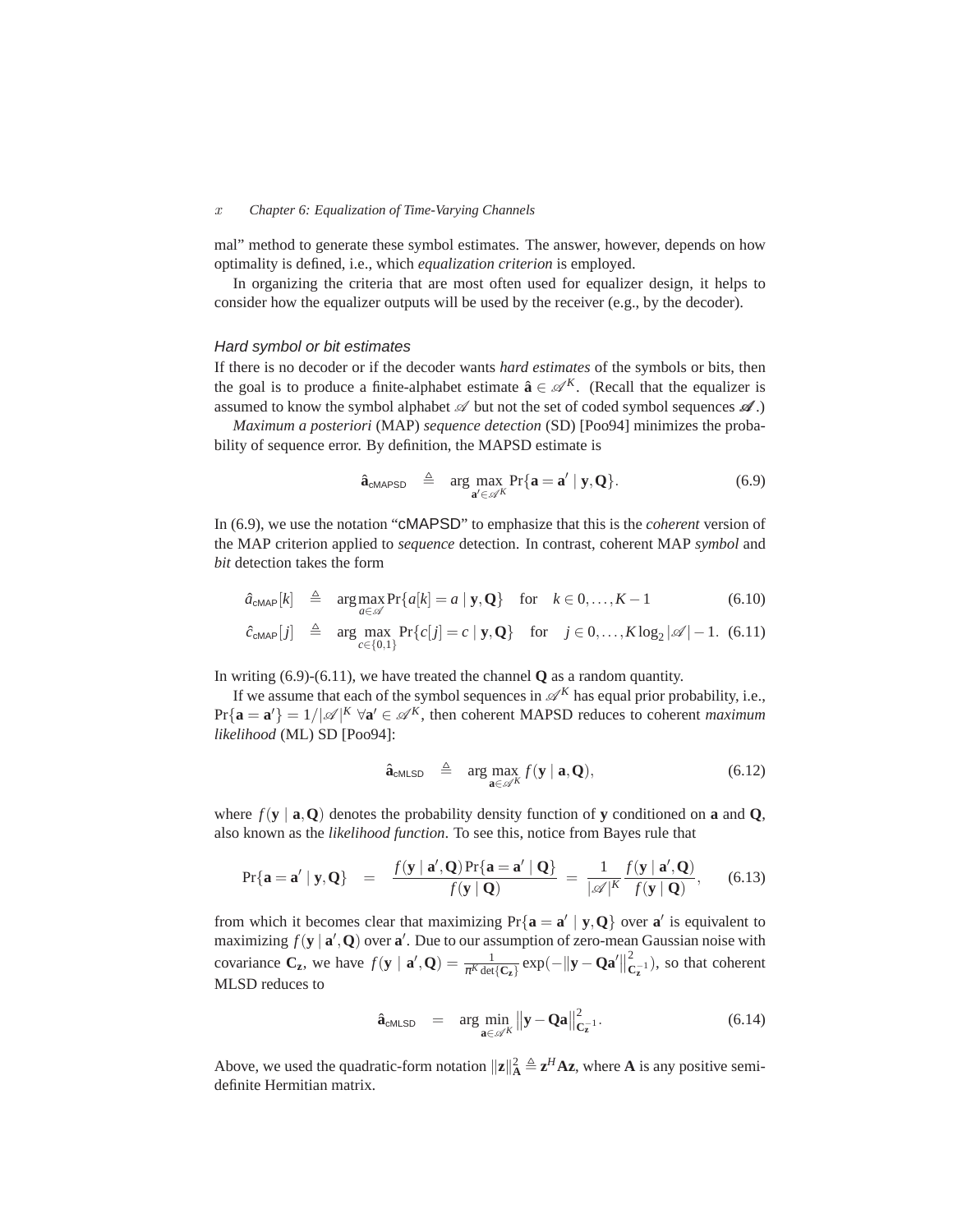### Complex-field symbol estimates

If the decoder prefers or tolerates complex-valued symbol estimates, rather than finitealphabet symbol estimates, then one can consider equalization schemes that yield  $\hat{\mathbf{a}} \in \mathbb{C}^K$ . Note, however, that we still assume  $\mathbf{a} \in \mathcal{A}^K$ .

A popular criterion for this case is *minimum mean-squared error* (MMSE) [Poo94]. The coherent unconstrained MMSE sequence estimate is defined as

$$
\hat{\mathbf{a}}_{\text{cMMSE}} \triangleq \arg \min_{\mathbf{a}' \in \mathbb{C}^K} \mathsf{E} \{ ||\mathbf{a} - \mathbf{a}'||^2 \mid \mathbf{y}, \mathbf{Q} \}.
$$
 (6.15)

Since the MMSE estimate equals the conditional mean [Poo94], we have

$$
\hat{\mathbf{a}}_{\text{cMMSE}} = \mathsf{E}\{\mathbf{a} \mid \mathbf{y}, \mathbf{Q}\} = \sum_{\mathbf{a} \in \mathscr{A}^K} \mathbf{a} \; p(\mathbf{a} \mid \mathbf{y}, \mathbf{Q}) \tag{6.16}
$$

$$
= \sum_{\mathbf{a}\in\mathscr{A}^K} \mathbf{a} \frac{f(\mathbf{y} \mid \mathbf{a}, \mathbf{Q}) p(\mathbf{a})}{\sum_{\mathbf{a}'\in\mathscr{A}^K} f(\mathbf{y} \mid \mathbf{a}', \mathbf{Q}) p(\mathbf{a}')}.
$$
(6.17)

If we assume that  $p(\mathbf{a})$  is uniformly distributed over  $\mathcal{A}^K$ , then

$$
\hat{\mathbf{a}}_{\text{cMMSE}} = \frac{\sum_{\mathbf{a} \in \mathscr{A}^K} \mathbf{a} \, \exp\left(-\|\mathbf{y} - \mathbf{Q}\mathbf{a}\|_{\mathbf{C}_2^{-1}}^2\right)}{\sum_{\mathbf{a}' \in \mathscr{A}^K} \exp\left(-\|\mathbf{y} - \mathbf{Q}\mathbf{a}'\|_{\mathbf{C}_2^{-1}}^2\right)}.
$$
\n(6.18)

Notice from (6.18) that the finite-alphabet nature of **a** makes the conditional mean difficult to evaluate, since it requires the evaluation of  $|\mathscr{A}|^K$  terms.

To reduce complexity, the MMSE criterion is often employed in conjunction with particular constraints on how the symbol estimates are generated from **y**. The most common examples are MMSE *linear equalization* (6.22) and MMSE *decision feedback equalization* (6.27). Note that, if one assumes that **a**|**y**,**Q** is Gaussian distributed, then the *un*constrained MMSE estimator (6.15) itself becomes a linear function of **y** [Poo94].

As the signal-to-noise ratio (SNR) increases, the effect of linear channel distortion overwhelms that of additive noise, motivating the so-called *zero-forcing* (ZF) criterion. Effectively, ZF equalizers "invert" the effect of the linear channel distortion while ignoring the presence of additive channel noise. The most common examples are ZF linear equalization and ZF decision feedback equalization, both described in Section 6.3.2. In the absence of additive noise, ZF equalizers are equivalent to their MMSE counterparts.

#### Soft bit estimates

If the decoder prefers *soft bit estimates*, then the goal is to produce reliability information on each of the coded bits in **c**. Typically, bit reliabilities are expressed in the form of a *log likelihood ratio* (LLR) for each bit. The goal of coherent equalization thus becomes the computation of the coherent posterior LLRs<sup>5</sup>

$$
L_{c|\mathbf{y},\mathbf{Q}}[j] \triangleq \ln \frac{\Pr\{c[j]=1\mid \mathbf{y},\mathbf{Q}\}}{\Pr\{c[j]=0\mid \mathbf{y},\mathbf{Q}\}} \quad \text{for} \quad j=0,\ldots,K\log_2|\mathscr{A}|-1, \quad (6.19)
$$

<sup>5</sup>Sometimes it is more practical to calculate posteriors using only a limited number of (say *J*) future observations [LVS95]. In this so-called "fixed lag" case, the conditioning in (6.19) is performed on  $(y[0],...,y[\frac{j}{\log_2 |\mathscr{A}|}]+$  $J$ ])<sup>*T*</sup> instead of **y**.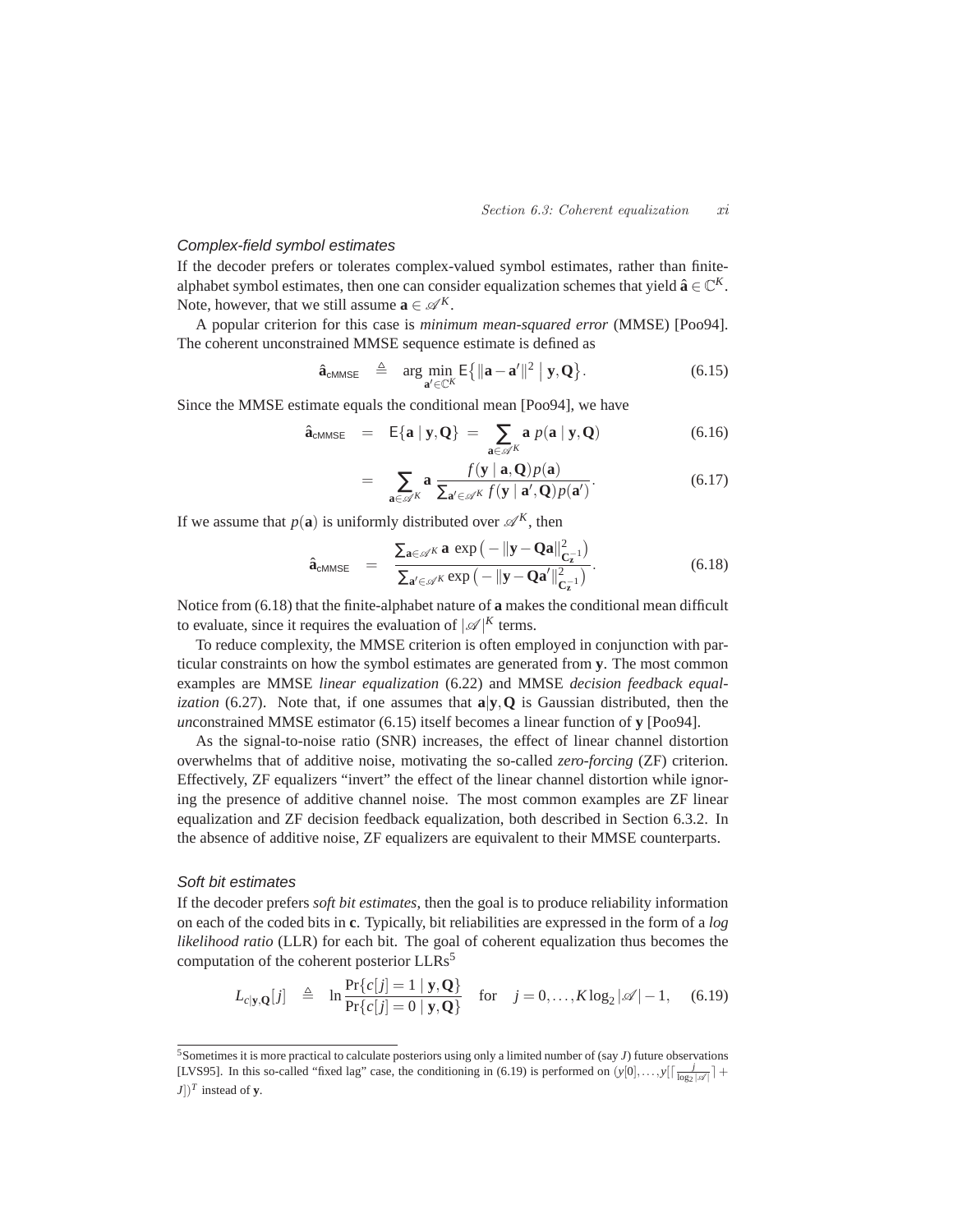#### *xii Chapter 6: Equalization of Time-Varying Channels*

given the a-priori LLRs

$$
L_c[j] \triangleq \ln \frac{\Pr\{c[j] = 1\}}{\Pr\{c[j] = 0\}} \quad \text{for} \quad j = 0, ..., K \log_2 |\mathscr{A}| - 1. \tag{6.20}
$$

When nothing is a-priori known about the bit  $c[j]$ , the value  $L_c[j] = 0$  is used. Nonzero a-priori LLRs are used, e.g., when the equalizer is fed by the outputs of a soft decoder, as in turbo equalization (see Fig. 6.1) or when certain bits are known pilots. If  $c[j]$  was a pilot (or otherwise known with complete confidence), then  $L_c[j] = \pm \infty$ . Recall that the use of a-priori LLRs implies that the equalizer treats the coded bits as independent.

Hard MAP bit estimates can be generated by quantizing the posterior LLRs as follows:

$$
\hat{c}_{\text{cMAP}}[j] = \frac{1}{2} \big( 1 + \text{sign}(L_{c|y,\mathbf{Q}}[j]) \big). \tag{6.21}
$$

# 6.3.2 Coherent equalization tools

The coherent equalization criteria discussed in Section 6.3.1 each describe a particular goal for equalization, but not how equalization would be practically implemented. For example, the MAPSD, MLSD, and (unconstrained) MMSE estimates described in Section 6.3.1 require the evaluation of  $\mathcal{O}(|\mathcal{A}|^K)$  metrics if computed via brute force, which is not practical for typical values of *K*. In this section, we review classical equalization implementations whose designs are guided by the various criteria in Section 6.3.1.

#### Trellis-based equalization

Trellis methods can be used to implement MLSD and MAP equalization when **Q** is a *banded* matrix. As illustrated in Fig. 6.5, a banded matrix differs from its quasi-banded counterpart due to the lack of corner elements. A banded matrix manifests when, e.g., the first and last few elements of **a** are known or zero-valued.<sup>6</sup> If **Q** is a banded matrix with a 2*D*+1 wide band, then the *Viterbi algorithm* [For72] can perform MAPSD/MLSD equalization using  $\mathcal{O}(KD|\mathcal{A}|^{2D+1})$  operations. Similarly, the *forward-backward* (or BCJR) algorithm [BCJR74] can be used to accomplish MAP symbol/bit equalization with a complexity of  $\mathscr{O}(KD|\mathscr{A}|^{2D+1})$  operations [For73, Appendix]. Lower-complexity trellis-based approximate MAP equalizers include fixed-lag approaches [LVS95] and the soft-output Viterbi algorithm (SOVA) [HH89]. In all cases, the complexity is linear in the block length *K* and exponential in the effective channel length  $2D+1$ . Thus, these techniques will be practical if and only if  $2D+1$  is very small.

Trellis methods can be modified to work on *quasi*-banded **Q** using, e.g., a "tail-biting" approach. Here, from an arbitrary location within the block, the Viterbi algorithm is initialized from each of the possible  $|\mathcal{A}|^{2D+1}$  states and forced to terminate in the same state; the initialization leading to the optimum sequence metric is then chosen. This approach requires running the Viterbi algorithm  $|\mathscr{A}|^{2D+1}$  times, for a total cost of  $\mathscr{O}(KD|\mathscr{A}|^{4D+2})$ operations.

<sup>6</sup>More precisely, consider the system model (6.2). If **<sup>Q</sup>** is as illustrated in Fig. 6.5(a) and the last *<sup>M</sup>* <sup>−</sup>1 elements of **a** are zero-valued, then we can write  $\mathbf{y} = \check{\mathbf{Q}}\check{\mathbf{a}} + \mathbf{z}$  where  $\check{\mathbf{a}} = (a[0] \cdots a[K-M])^T$  and where  $\check{\mathbf{Q}}$  is a banded matrix (as illustrated in Fig. 6.5(b)) with an *M*-wide band. Or, if **Q** is as illustrated in Fig. 6.5(b) and the first and last *D* elements of **a** are zero-valued, then we can write  $\mathbf{y} = \check{\mathbf{Q}}\check{\mathbf{a}} + \mathbf{z}$  where  $\check{\mathbf{a}} = (a[D] \cdots a[K - D - 1])^T$ and where  $\check{\mathbf{Q}}$  is a banded matrix (as illustrated in Fig. 6.5(b)) with a  $2D+1$  wide band.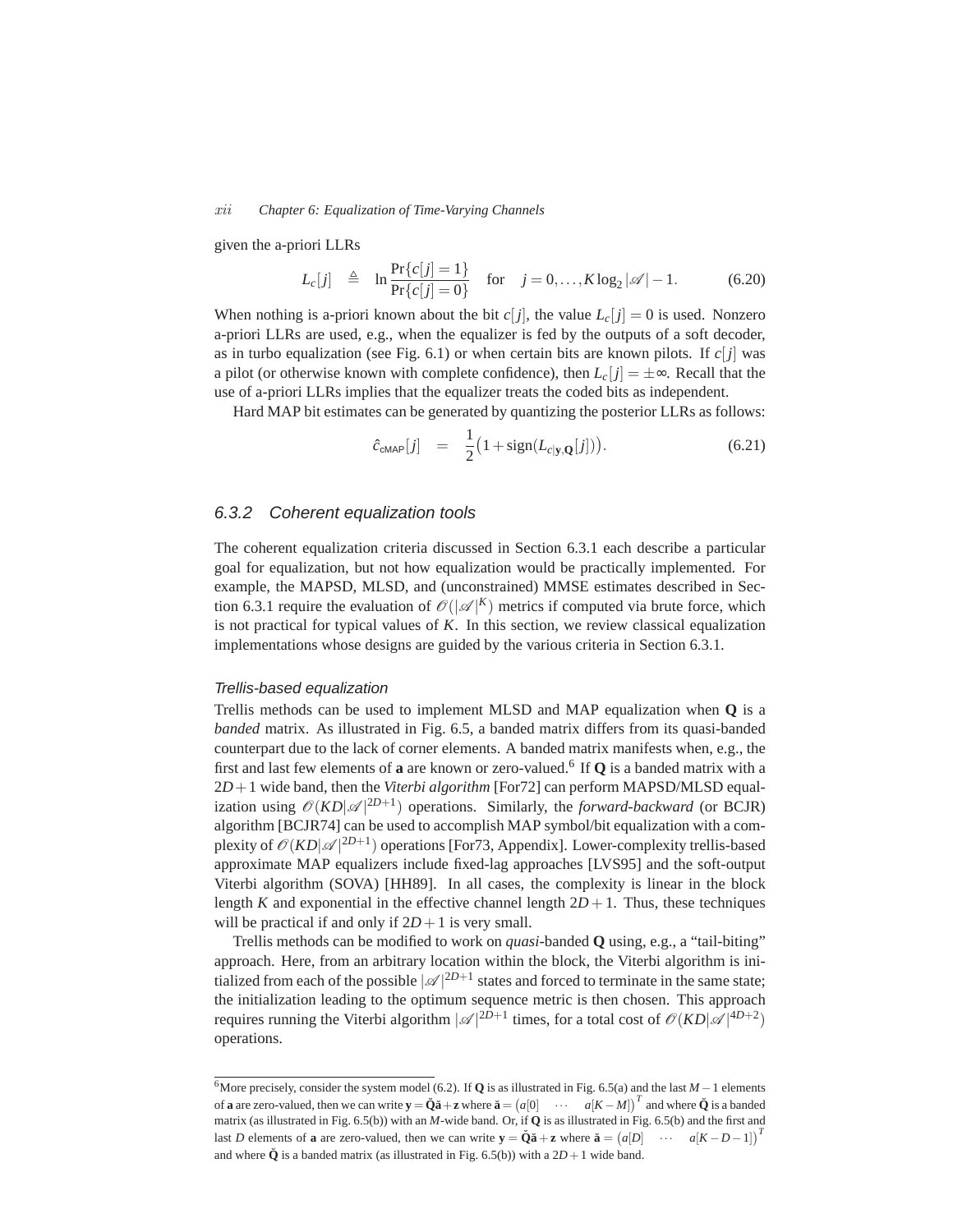

**Figure 6.5** *Support region of (a) "quasi-banded," (b) "banded," and (c) "V-shaped" matrices. From quasi-banded (a), banded (b) is obtained by deleting the first and last D columns, while Vshaped (c) is obtained by upper triangularization.*

# Linear equalization

In *linear equalization*, the symbol estimates are a linear function of the observation **y**, i.e.,

$$
\hat{\mathbf{a}}_{\text{LIN}} = \mathbf{E} \mathbf{y},\tag{6.22}
$$

for a suitably chosen matrix  $\mathbf{E} \in \mathbb{C}^{K \times K}$ . In some cases, such as when it is impractical to process the entire observation **y** at once, additional constraints are placed on **E**. Because linear equalization ignores the finite-alphabet property of **a**, its performance is generally much worse than that of techniques which leverage the finite-alphabet property.

The coherent *linear MMSE* (LMMSE)<sup>7</sup> equalizer uses, for **E** in (6.22),

$$
\mathbf{E}_{\text{LMMSE}} \triangleq \arg \min_{\mathbf{E} \in \mathbb{C}^{K \times K}} \mathsf{E} \{ ||\mathbf{a} - \mathbf{\hat{a}}_{\text{LIN}}||^2 \mid \mathbf{Q} \}. \tag{6.23}
$$

Given the symbol and noise statistics assumed in Section 6.2, it can be shown [Ver98] that

$$
\mathbf{E}_{\text{LMMSE}} = \mathbf{Q}^H (\mathbf{Q} \mathbf{Q}^H + \sigma_a^{-2} \mathbf{C}_\mathbf{z})^{-1} \tag{6.24}
$$

$$
= (\mathbf{Q}^{H}\mathbf{C}_{\mathbf{z}}^{-1}\mathbf{Q} + \sigma_{a}^{-2}\mathbf{I}_{K})^{-1}\mathbf{Q}^{H}\mathbf{C}_{\mathbf{z}}^{-1}.
$$
 (6.25)

The matrix inversion lemma<sup>8</sup> can be used to relate (6.24) and (6.25). The *linear ZF* (LZF) estimator uses (6.22) with **E** set to

$$
\mathbf{E}_{\text{LZF}} = \mathbf{Q}^{-1}, \tag{6.26}
$$

assuming that **Q** is invertible. When **Q** is not invertible, the LZF equalizer is said not to exist.

Due to the matrix inversions in (6.24)–(6.26), the complexity of LMMSE and LZF equalization is  $\mathcal{O}(K^3)$ , which is much less than the  $\mathcal{O}(|\mathcal{A}|^K)$  complexity of unconstrained MMSE estimation in (6.18). Still,  $\mathcal{O}(K^3)$  may be impractical when *K* is large.

<sup>&</sup>lt;sup>7</sup>Note that the LMMSE equalizer described here is a generalization of the classical tapped delay-line LMMSE equalizer [Pro01].

<sup>&</sup>lt;sup>8</sup>The matrix inversion lemma can be stated as  $(A^{-1} + BC^{-1}B^H)^{-1} = A - AB(C + B^HAB)^{-1}B^H A$ , assuming the inverses exist.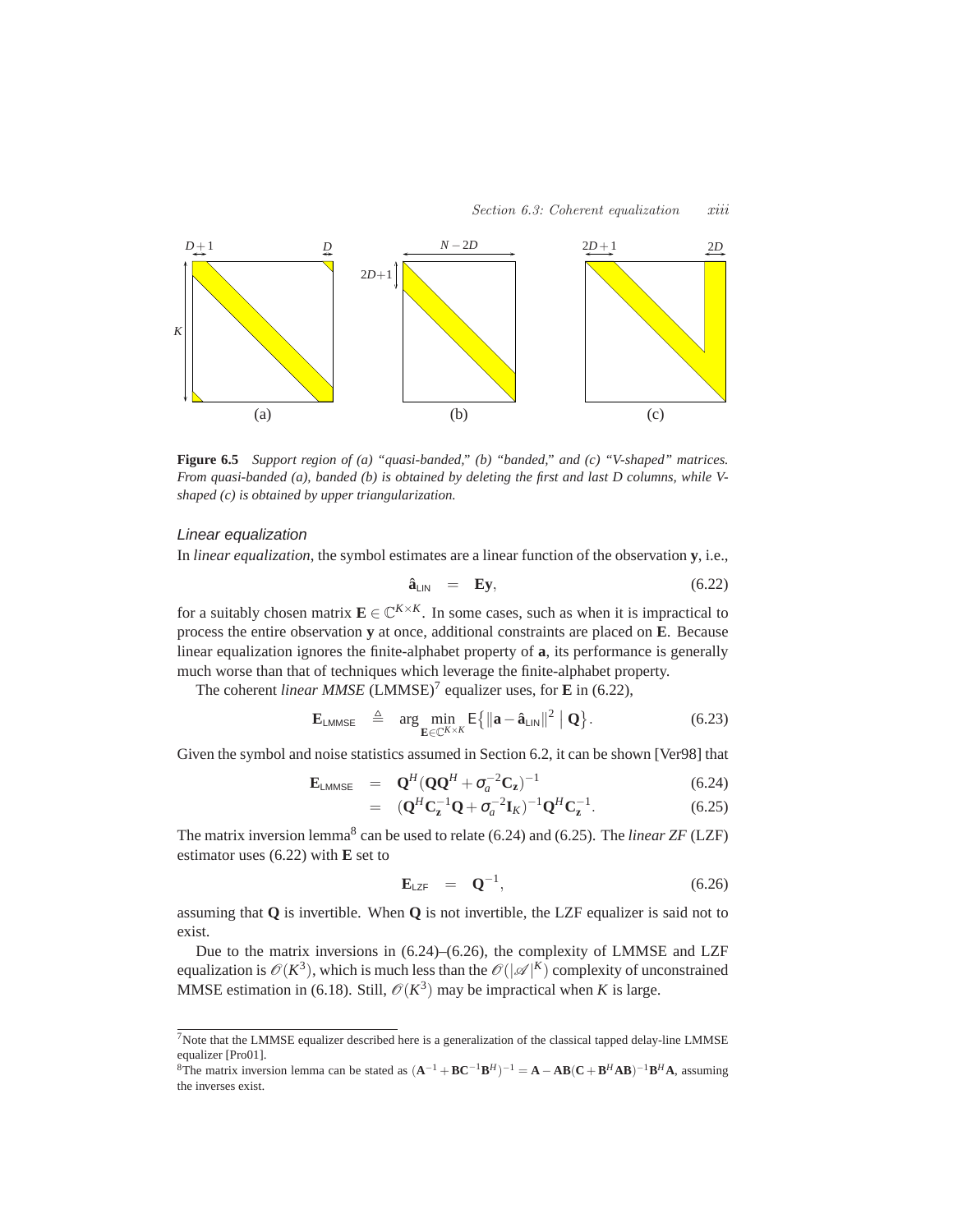#### *xiv Chapter 6: Equalization of Time-Varying Channels*

# Decision feedback equalization

*Decision feedback equalization* (DFE) exploits the finite-alphabet symbol property while keeping complexity close to that of linear equalization. Essentially, it makes hard symbol decisions sequentially and leverages past decisions for future symbol estimates.

The DFE generates complex-valued symbol estimates as follows:<sup>9</sup>

$$
\hat{\mathbf{a}}_{\text{DFE}} = \mathbf{E}\mathbf{y} - (\mathbf{U} - \mathbf{I}_K)\mathscr{D}_{\mathscr{A}}(\hat{\mathbf{a}}_{\text{DFE}}).
$$
 (6.27)

In (6.27),  $\mathcal{D}_{\mathscr{A}}(\cdot)$ :  $\mathbb{C}^K \to \mathscr{A}^K$  denotes element-wise quantization w.r.t. the symbol alphabet  $\mathscr{A}, \mathbf{U} \in \mathbb{C}^{K \times K}$  is monic upper triangular (to ensure that decision feedback is strictly causal), and  $\mathbf{E} \in \mathbb{C}^{K \times K}$ . Keeping the monic upper-triangular property of **U** in mind, (6.27) can be understood as follows: the estimate  $\hat{a}_{\text{DFE}}[K-1]$  is linearly computed from **y** using the last row in **E**; then, the estimate  $\hat{a}_{\text{DFE}}[K-2]$  is linearly computed from **y** and quantized  $\hat{a}_{\text{DFE}}[K-1]$  using the second-to-last rows in **E** and **U**, respectively; then, the estimate  $\hat{a}_{\text{DFE}}[K-3]$  is linearly computed from **y** and quantized  $\{\hat{a}_{\text{DFE}}[K-2], \hat{a}_{\text{DFE}}[K-1]\}$  using the third-to-last rows in **E** and **U**, respectively; and so on.

The DFE matrices **E** and **U** are typically designed according to the MMSE or ZF criteria. As with linear equalization, additional constraints may be placed on **E** and/or **U**. The coherent *MMSE-DFE* [CF97] uses (6.27) with {**E**,**U**} set to

$$
\{E_{MMSE\text{-DFE}}, U_{MMSE\text{-DFE}}\} = \arg\min_{E,U} E\{\|\mathbf{a} - \hat{\mathbf{a}}_{DFE}\|^2 \mid \mathbf{Q}\}\
$$
  
assuming  $\mathscr{D}_{\mathscr{A}}(\hat{\mathbf{a}}_{DFE}) = \mathbf{a},$  (6.28)

i.e., set to minimize the MSE of  $\hat{a}_{DFE}$  *under the assumption of perfect decision feedback.* It can be shown that  $U_{MMSE-DFE}$  and  $E_{MMSE-DFE}$  can be computed with the aid of an LDU decomposition [ADS00]:

$$
\mathbf{U}_{\text{MMSE-DFE}}^H \mathbf{\Delta}_{\text{MMSE-DFE}} \mathbf{U}_{\text{MMSE-DFE}} = \mathbf{Q}^H \mathbf{C}_\mathbf{z}^{-1} \mathbf{Q} + \sigma_a^{-2} \mathbf{I}
$$
 (6.29)

$$
\mathbf{E}_{MMSE\text{-DFE}} = \mathbf{U}_{MMSE\text{-DFE}} \mathbf{E}_{LMMSE}, \tag{6.30}
$$

with  $\mathbf{E}_{\text{LMMSE}}$  given by (6.24)-(6.25). The *ZF-DFE* takes the form of (6.27) with  $\mathbf{U}_{\text{ZF-DFE}}$ computed via the LDU decomposition  $\mathbf{U}_{\text{ZF-DFE}}^H \mathbf{\Delta}_{\text{ZF-DFE}} = \mathbf{Q}^H \mathbf{Q}$ , and with  $\mathbf{E}_{\text{ZF-DFE}} =$  $\mathbf{U}_{\mathsf{ZF}\text{-}\mathsf{DFE}} \mathbf{Q}^{-1}.$ 

In practice, the hard decisions in (6.27) are not always perfect, which leads to the phenomenon known as *error propagation* [Od85]. There, a decision error on *a*[*k*] has the effect of amplifying, rather than canceling, the interference that *a*[*k*] causes to the not-yetestimated symbols  $\{a[k']\}_{k'=0}^{k-1}$ . While error propagation can be somewhat alleviated by detecting symbols with higher signal-to-interference noise ratio (SINR) first (e.g., by V-BLAST detection ordering [WFGV98]), error propagation is better avoided through tree search or iterative soft equalization, as discussed below.

Finally, we note that hybrid trellis/DFE techniques have been proposed with complexities and performances that lie between trellis and DFE methods. Two of the more well known techniques are *reduced state sequence estimation* [EQ88] and *delayed decision feedback estimation* [DHH89].

<sup>&</sup>lt;sup>9</sup>The DFE described here is sometimes referred to as a "generalized" DFE to distinguish it from the classical DFE implemented using tapped delay-line forward and feedback filters [ADC95].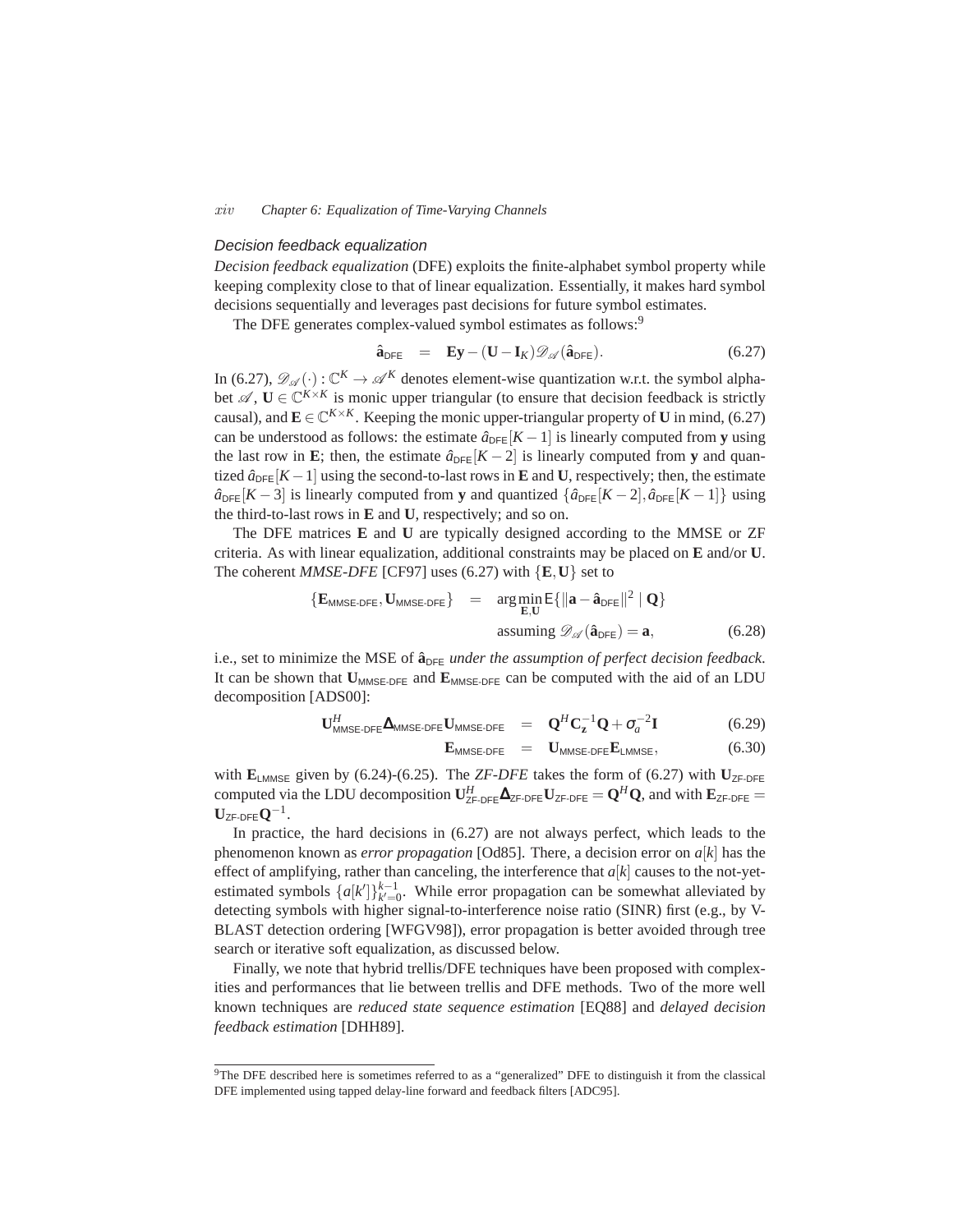## Equalization based on tree search

In DFE, a single hypothesis of the sequence  $(a[k+1],...,a[K-1])$  is used to aid the estimation of  $a[k]$ . Tree-search<sup>10</sup> methods improve on this idea by keeping and using several hypotheses of the sequence  $(a[k+1],...,a[K-1])$  until it is clear which is the single best hypothesis.

Tree-search algorithms can be partitioned into optimal and suboptimal approaches. *Optimal tree search* methods are capable of implementing MLSD with a complexity that is *on average* much less than that of brute-force search [Mow94]. Though this average complexity has been claimed to grow as roughly  $\mathcal{O}(K^3)$  at sufficiently high SNR [HV05], a careful analysis shows that, in fact, the average complexity of optimal tree search is exponential in *K* [JO05]. To circumvent the potentially high complexity of exact tree search (especially at low SNR), *suboptimal tree search* may be considered, since a very small performance sacrifice can often lead to a huge reduction in complexity. In fact, a well-designed suboptimal tree search can achieve near-ML performance with near-DFE complexity [MEDC06]. When assessing a suboptimal tree search algorithm, it is most appropriate to think in terms of its *performance/complexity tradeoff*.

Before conducting a tree search, the observations **y** in (6.2) must be pre-processed to yield a *causal observation model* of the form

$$
\bar{\mathbf{y}} = \bar{\mathbf{Q}}\bar{\mathbf{a}} + \bar{\mathbf{z}}, \tag{6.31}
$$

where  $\bar{O}$  is upper triangular and  $\bar{a}$  is some permutation of **a**. Ignoring permutation for the moment (so that  $\bar{\mathbf{a}} = \mathbf{a}$ ), the standard approach to upper-triangularization of (6.2) is *OR decomposition*: if  $Q = V_{QR} \overline{Q}_{QR}$ , where  $V_{QR}$  is unitary and  $\overline{Q}_{QR}$  is upper triangular, then pre-processing according to  $\bar{\mathbf{y}} = \mathbf{V}_{\text{QR}}^H \mathbf{y} \triangleq \bar{\mathbf{y}}_{\text{QR}}$  yields (6.31) with  $\bar{\mathbf{Q}} = \bar{\mathbf{Q}}_{\text{QR}}$  and  $\bar{\mathbf{z}} = \mathbf{V}_{\text{QR}}^H \mathbf{z} \triangleq \bar{\mathbf{Z}}$  $\bar{z}_{QR}$ . Notice that  $\bar{z}_{QR}$  is statistically equivalent to **z**. As we show below, QR pre-processing is closely related to the feedforward filtering operation in ZF-DFE. Since the MMSE-DFE is known to outperform the ZF-DFE in noisy environments, it has been suggested [DEC03] to replace the QR pre-processing step with its MMSE-DFE equivalent, at least for suboptimal tree search. To see this from another perspective, imagine for the moment that suboptimal tree search is conducted according to the most greedy method possible, i.e., with a single surviving hypothesis per stage. Then, if QR pre-processing is used, this suboptimal tree search is exactly the ZF-DFE, whereas, if MMSE-DFE pre-processing is used, this suboptimal tree search is exactly the MMSE-DFE.

We will now provide the technical link between the QR decomposition and the ZF-DFE, as well as the details of the MMSE-DFE pre-processor. Comparing the LDU decomposition  $Q^H Q = U^H_{ZF\text{-DFE}} \Delta_{ZF\text{-DFE}} U_{ZF\text{-DFE}}$  to the QR decomposition  $Q = V_{QR} \overline{Q}_{QR}$ , it becomes evident that  $\bar{Q}_{QR} = \Delta_{ZF\cdot DFE}^{1/2} U_{ZF\cdot DFE}$ , from which it follows that  $V_{QR}^H = \bar{Q}_{QR} Q^{-1} =$  $\Delta_{\text{ZF-DFE}}^{1/2}$  U<sub>ZF-DFE</sub> $Q^{-1} = \Delta_{\text{ZF-DFE}}^{1/2}$  E<sub>ZF-DFE</sub>. Thus,  $\bar{y}_{QR} = \Delta_{\text{ZF-DFE}}^{1/2}$  E<sub>ZF-DFE</sub> y can be recognized as a scaled version of the ZF-DFE feedforward filter output  $E_{ZF\text{-}DFE}$ **y**. If we repeat the same steps with MMSE-DFE quantities in place of ZF-DFE quantities, we obtain the *MMSE-*

<sup>10</sup>What we call "tree search" is sometimes referred to as closest lattice point search, lattice decoding, sequential decoding, or sphere decoding.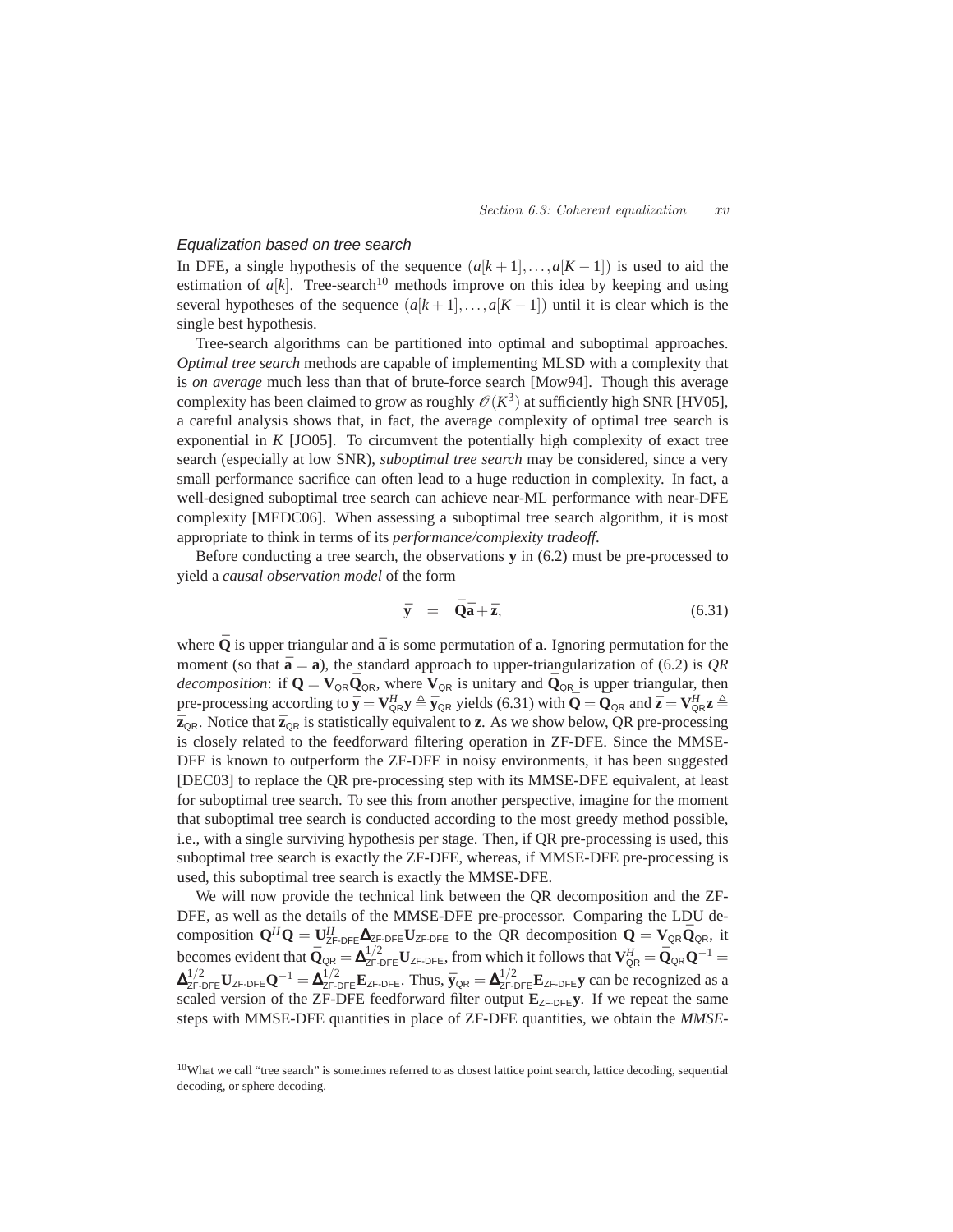#### *xvi Chapter 6: Equalization of Time-Varying Channels*

*DFE pre-processed observation* [DEC03]

$$
\bar{\mathbf{y}}_{MMSE\text{-DFE}} \triangleq \mathbf{\Delta}_{MMSE\text{-DFE}}^{1/2} \mathbf{E}_{MMSE\text{-DFE}} \mathbf{y}, \tag{6.32}
$$

and the corresponding causal model

$$
\bar{\mathbf{y}}_{MMSE\text{-DFE}} = \mathbf{\Delta}_{MMSE\text{-DFE}}^{1/2} \mathbf{U}_{MMSE\text{-DFE}} \mathbf{a} + \bar{\mathbf{z}}_{MMSE\text{-DFE}}, \tag{6.33}
$$

 $\mathbf{w}$ here  $\bar{\mathbf{z}}_{\mathsf{MMSE-DFE}} \triangleq \bar{\mathbf{y}}_{\mathsf{MMSE-DFE}} - \mathbf{\Delta}_{\mathsf{MMSE-DFE}}^{1/2} \mathbf{U}_{\mathsf{MMSE-DFE}} \mathbf{a}.$ 

MMSE-DFE pre-processed tree search proceeds from the causal model (6.33), where the interference  $\bar{z}_{MMSE-DFE}$  is treated as (signal-independent) additive white Gaussian noise (AWGN). Although it can be shown that  $\bar{z}_{MMSE\text{-DFE}}$  is white (in fact,  $C_{\bar{z}_{MMSE\text{-DFE}}} = I$  for any  $C_z$ ), it can readily be seen that  $\bar{z}_{MMSE-DFE}$  is signal-dependent (and hence non-Gaussian) [DEC03]. Thus, treating  $\bar{z}_{MMSE-DEF}$  as if it were AWGN will produce suboptimal<sup>11</sup> sequence estimates. However, it turns out that the increase in pre-quantization SINR (from the use of MMSE-DFE in place of ZF-DFE) more than compensates for the loss in optimality (due to non-AWGN  $\bar{z}_{MMSE\text{-DFE}}$ ). Thus, relative to QR pre-processing, MMSE-DFE pre-processing has been observed to yield significant improvements in the performance/complexity tradeoff of suboptimal tree search [MEDC06].

Other types of pre-processing include lattice reduction (e.g., the method of Lenstra, Lenstra, and Lovász [LLL82]) and column permutation (e.g., re-ordering of **a** so that stronger symbols are decided first, as in V-BLAST ordering [WFGV98]). Since these techniques would destroy the quasi-banded structure of **Q**, however, we will not elaborate on them further.

Tree search algorithms (whether optimal or suboptimal) can be categorized as breadthfirst, depth-first, or best-first [AM84, MEDC06]. Breadth-first search algorithms include, e.g., the M-algorithm [AM84], the T-algorithm [Sim90], statistical pruning algorithms [GH03], the Wozencraft sequential decoder [WR61], and the Pohst sphere decoder [FP85]. Depth-first search algorithms include, e.g., the Schnorr-Euchner sphere decoder and its variants [VB99, AEVZ02, DEC03]. Best-first search algorithms include, e.g., the stack and Fano algorithms [VO79, Fan63, MEDC06]. Since a thorough description and comparison of these approaches are outside the scope of this chapter, we make only a few remarks. The Fano algorithm was recently found to yield a superior complexity/performance tradeoff when **Q** was either a convolution matrix or fully populated [MEDC06]. The same result does not appear to hold when **Q** is quasi-banded, though [HS06]. The M-algorithm is popular for two reasons: simplicity and fixed complexity (i.e., complexity invariant to channel/noise realizations and SNR).

While so far we have focused on tree-search implementations of MLSD, we now describe how tree search can be used to find (approximate) posterior LLRs, and thus MAP symbol and bit estimates, using the method of Hochwald and ten Brink [Ht03]. First we define the *coherent MAP sequence metric*

$$
\zeta_{\text{coh}}(\mathbf{c}) \triangleq \ln f(\mathbf{y} \mid \mathbf{c}, \mathbf{Q}) + \mathbf{l}_c^T \mathbf{c}
$$
\n(6.34)

$$
= -\|\mathbf{y} - \mathbf{Q}\mathbf{a}\|_{\mathbf{C}_{\mathbf{z}}^{-1}}^2 - \ln(\pi^K \det\{\mathbf{C}_{\mathbf{z}}\}) + \mathbf{l}_c^T \mathbf{c},
$$
 (6.35)

<sup>&</sup>lt;sup>11</sup> Interestingly, it has been shown that  $\bar{z}_{MMSE-DFE}$  can be treated as AWGN when  $\mathcal{A}$  is constant modulus. In other  $\text{words, } \hat{\mathbf{a}}_{\text{cMLSD}} = \arg \min_{\mathbf{a} \in \mathcal{A}^K} \|\bar{\mathbf{y}}_{\text{MMSE-DFE}} - \mathbf{\Delta}_{\text{MMSE-DFE}}^{1/2} \mathbf{U}_{\text{MMSE-DFE}} \mathbf{a}\|^2 \text{ for constant modulus } \mathcal{A} \text{ [HS05].}$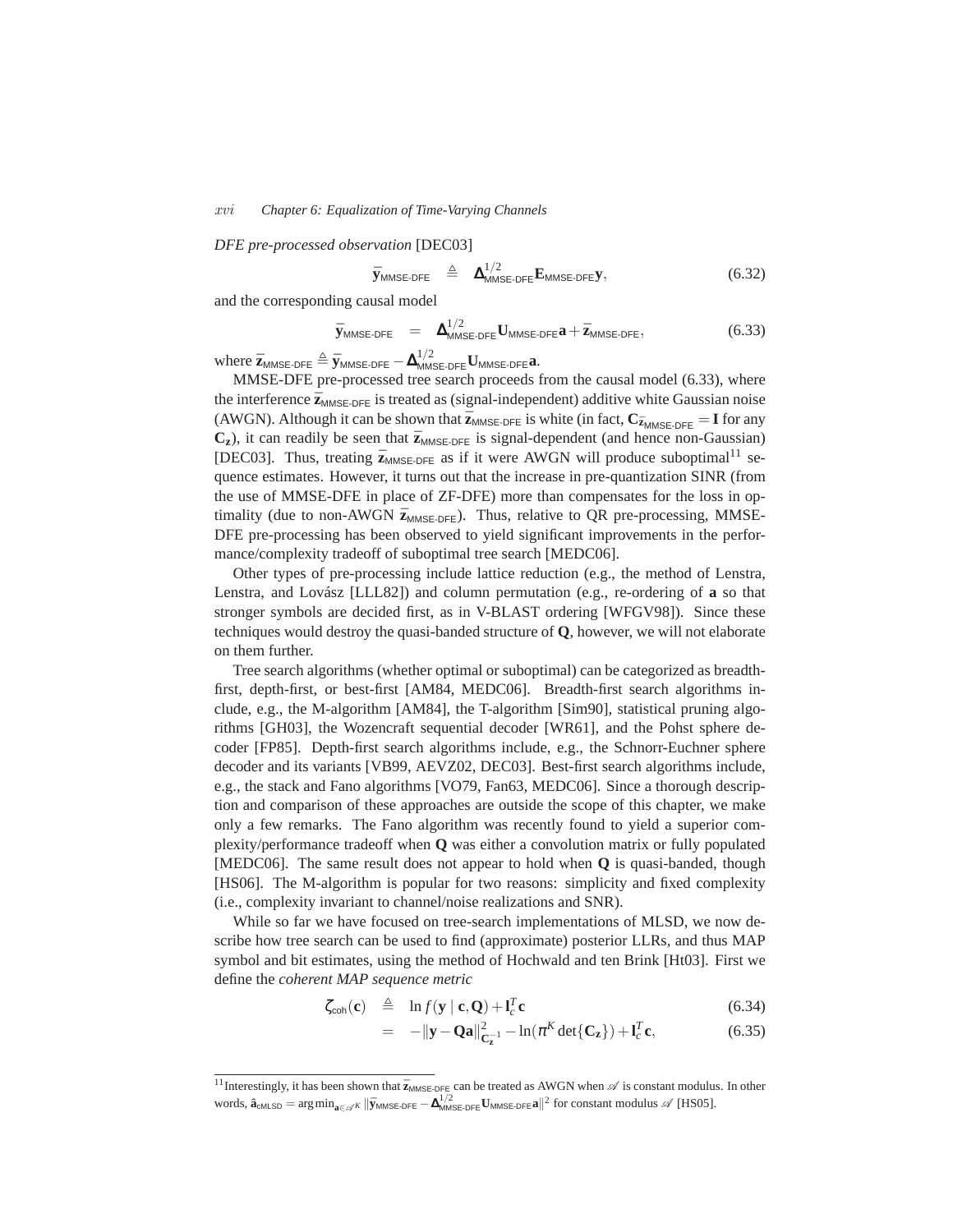where  $I_c \triangleq (L_c[0] \cdots L_c[K-1])^T$ , with  $L_c[k]$  being a-priori LLRs from (6.20), and where the symbols **a** are determined by the hypothesized bit vector **c**. As previously remarked, the use of a-prior LLRs implies that the coded bits  $\{c[j]\}$  are treated as independent. It is straighforward to show (see Appendix 6.A) that the posterior LLR defined in (6.19) can be written as

$$
L_{c|y,\mathbf{Q}}[j] = \ln \frac{\sum_{\mathbf{c}:c[j]=1} e^{\zeta_{\mathsf{coh}}(\mathbf{c})}}{\sum_{\mathbf{c}:c[j]=0} e^{\zeta_{\mathsf{coh}}(\mathbf{c})}}.
$$
\n(6.36)

Note that, in the summations of (6.36), all possibilities of  $\mathbf{c} \in \{0,1\}^{K \log_2 |\mathscr{A}|}$  are considered, not only those in the codebook. (The same holds true in related equations throughout the chapter.) This reflects our assumption that the equalizer does *not* use knowledge of the code structure to generate posterior LLRs; code structure is exploited only by the decoder.

Computing  $L_{c|y,Q}[j]$  via (6.36) would require  $2^{K \log_2 |\mathscr{A}|}$  evaluations of the MAP metric ζcoh(**c**), and hence would be impractical. However, as suggested in [Ht03], the "max-log" approximation  $\ln \sum_{e} e^{\zeta(e)} \approx \max_{e} \zeta(e)$  can be applied to yield

$$
L_{c|\mathbf{y},\mathbf{Q}}[j] \approx \max_{\mathbf{c}:c[j]=1} \zeta_{\mathsf{coh}}(\mathbf{c}) - \max_{\mathbf{c}:c[j]=0} \zeta_{\mathsf{coh}}(\mathbf{c}). \tag{6.37}
$$

Suboptimal tree search can then be used to find the set of all bit vectors  $\mathbf{c} \in \{0,1\}^{K \log_2 |\mathscr{A}|}$ which yield non-negligible coherent MAP metrics  $\zeta_{coh}(c)$ , as detailed in [dW05]. Once the posterior LLRs have been calculated, it is possible to generate hard bit estimates via (6.21), if needed. In a turbo configuration, though, the equalizer passes the posterior LLRs to a soft-input/soft-output decoder. After decoding, the refined LLRs are passed back to the equalizer to be used as priors, i.e., **l***c*. (Recall Fig. 6.1.)

# Iterative soft equalization

For approximate symbol/bit MAP equalization, one can consider using *iterative soft equalization* techniques [WP99, TKS02] as an alternative to the trellis and tree-search approaches described earlier. The iterative soft equalization techniques described here use *linear estimation* strategies in conjunction with *evolving beliefs* of the interfering bits. After estimating a given bit, the equalizer updates its belief about that bit to better estimate the other bits. Once all bit beliefs (e.g., LLRs) have been updated, the process repeats. The equalizer may itself iterate several times and/or it may trade soft bit information with a soft-input/soft-output decoder in a turbo configuration.

Below we detail the main concepts behind iterative soft equalization for the simple case of BPSK.<sup>12</sup> This simplification allows us to make a direct mapping between each bit and a corresponding symbol, e.g.,  $a[j] = 2b[j] - 1$  for  $j = 0, \ldots, K - 1$ , where  $b[j] \in \{0, 1\}$ and  $a[j] \in \mathscr{A} = \{-1, +1\}$ . In this case, the a-priori LLR from (6.20) can be rewritten as

$$
L_c[j] = \ln \frac{\Pr\{a[j] = +1\}}{\Pr\{a[j] = -1\}}.
$$
\n(6.38)

 $12$ The case of non-binary alphabets follows similar principles but is more tedious to describe.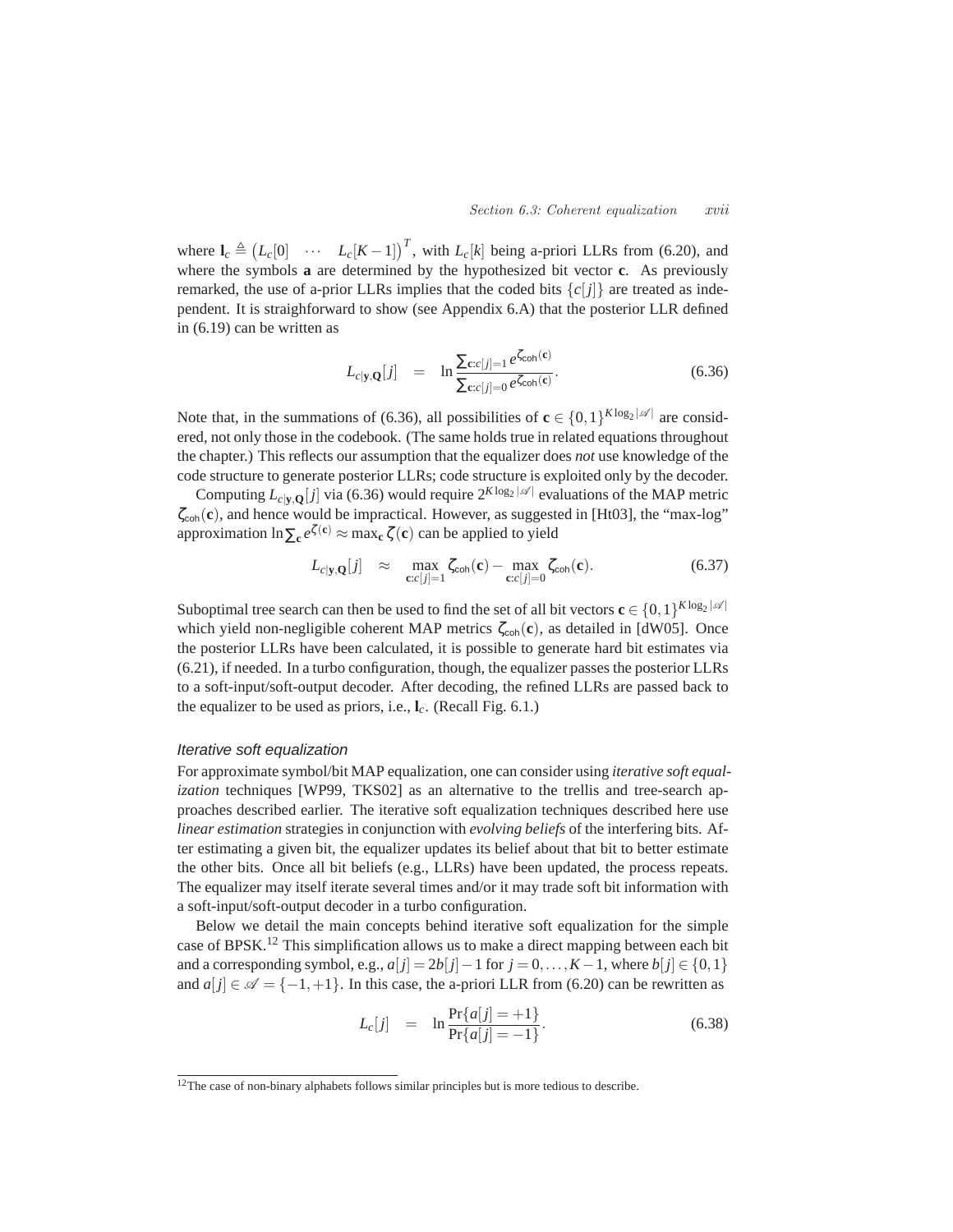#### *xviii Chapter 6: Equalization of Time-Varying Channels*

Suppose that we are interested in estimating the  $j<sup>th</sup>$  bit,  $c[j]$ , or equivalently the  $j<sup>th</sup>$ symbol, *a*[ *j*]. And say that, when doing so, we have prior information on the *other* bits, and thus the other symbols  $\bar{a}_j \triangleq (a[0] \cdots a[j-1] \quad 0 \quad a[j+1] \cdots a[K-1])^T$ , that comes in the form of a-priori LLRs. To facilitate the use of linear operations, the symbol estimation stage treats the elements in  $\bar{a}$ <sub>i</sub> as independent Gaussian with means and variances that are calculated from the respective LLRs. In particular, the calculated mean of *a*[*k*] (for  $k \neq j$ ) is computed via  $\mu_a[k] \triangleq \sum_{a \in \{-1, +1\}} a \Pr\{a[k] = a\}$  using the identity

$$
Pr{a[k] = a} = \frac{\exp{((a-1)L_c[k]/2)}}{1 + \exp{(-L_c[k]})} \quad \text{for} \quad a \in \{-1, +1\},\tag{6.39}
$$

from which it can be shown that

$$
\mu_a[k] = \frac{1 - \exp(-L_c[k])}{1 + \exp(-L_c[k])} = \tanh(L_c[k]/2). \tag{6.40}
$$

Similarly, the calculated variance of  $a[k]$  (for  $k \neq j$ ) is computed via

$$
v_a[k] \triangleq -\mu_a[k]^2 + \sum_{a \in \{-1, +1\}} a^2 \Pr\{a[k] = a\} = 1 - \mu_a[k]^2. \tag{6.41}
$$

The estimation of  $a[j]$  proceeds by writing the observation as

$$
\mathbf{y} = \mathbf{q}_j a[j] + \mathbf{Q} \bar{\mathbf{a}}_j + \mathbf{z}, \tag{6.42}
$$

where  $\mathbf{q}_j$  denotes the  $j^{th}$  column of **Q**. For convenience, we collect the calculated means into  $\bar{\mu}_j \triangleq (\mu_a[0] \cdots \mu_a[j-1] \quad 0 \quad \mu_a[j+1] \cdots \mu_a[K-1])^T$  and the calculated variances into  $\bar{\mathbf{v}}_j \triangleq (v_a[0] \cdots v_a[j-1] \quad 0 \quad v_a[j+1] \quad \cdots \quad v_a[K-1])^T$ .

In the classical iterative soft equalization approach proposed by Wang and Poor [WP99], soft interference cancellation:

$$
\mathbf{x}_j = \mathbf{y} - \mathbf{Q}\bar{\boldsymbol{\mu}}_j \tag{6.43}
$$

is followed by LMMSE combining:

$$
\hat{a}_{\text{LMMSE}}[j] = \mathbf{e}_j^H \mathbf{x}_j \quad \text{with} \quad \mathbf{e}_j = \arg\min_{\mathbf{e} \in \mathbb{C}^K} \mathsf{E}\left\{ \left| a[j] - \mathbf{e}^H \mathbf{x}_j \right|^2 \right\}. \tag{6.44}
$$

Writing the interference-canceled vector as

$$
\mathbf{x}_j = \mathbf{q}_j a[j] + \mathbf{r}_j,\tag{6.45}
$$

with residual interference vector

$$
\mathbf{r}_j = \mathbf{Q}(\bar{\mathbf{a}}_j - \bar{\boldsymbol{\mu}}_j) + \mathbf{z}, \tag{6.46}
$$

it can be seen that  $\mathbf{C}_{\mathbf{r}_j} = \mathbf{Q} \text{diag}\{\bar{\mathbf{v}}_j\}\mathbf{Q}^H + \mathbf{C}_{\mathbf{z}}$ . Withholding prior belief on  $a[j]$ , so that  $E{a[j]} = 0$  and var ${\alpha[j]} = 1$ , the LMMSE combiner in (6.44) becomes

$$
\mathbf{e}_{j} = \mathbf{C}_{\mathbf{x}_{j}}^{-1} \mathbf{C}_{\mathbf{x}_{j}, a[j]} = (\mathbf{q}_{j} \mathbf{q}_{j}^{H} + \mathbf{C}_{\mathbf{r}_{j}})^{-1} \mathbf{q}_{j} = \frac{1}{1 + \mathbf{q}_{j}^{H} \mathbf{C}_{\mathbf{r}_{j}}^{-1} \mathbf{q}_{j}} \mathbf{C}_{\mathbf{r}_{j}}^{-1} \mathbf{q}_{j}, \quad (6.47)
$$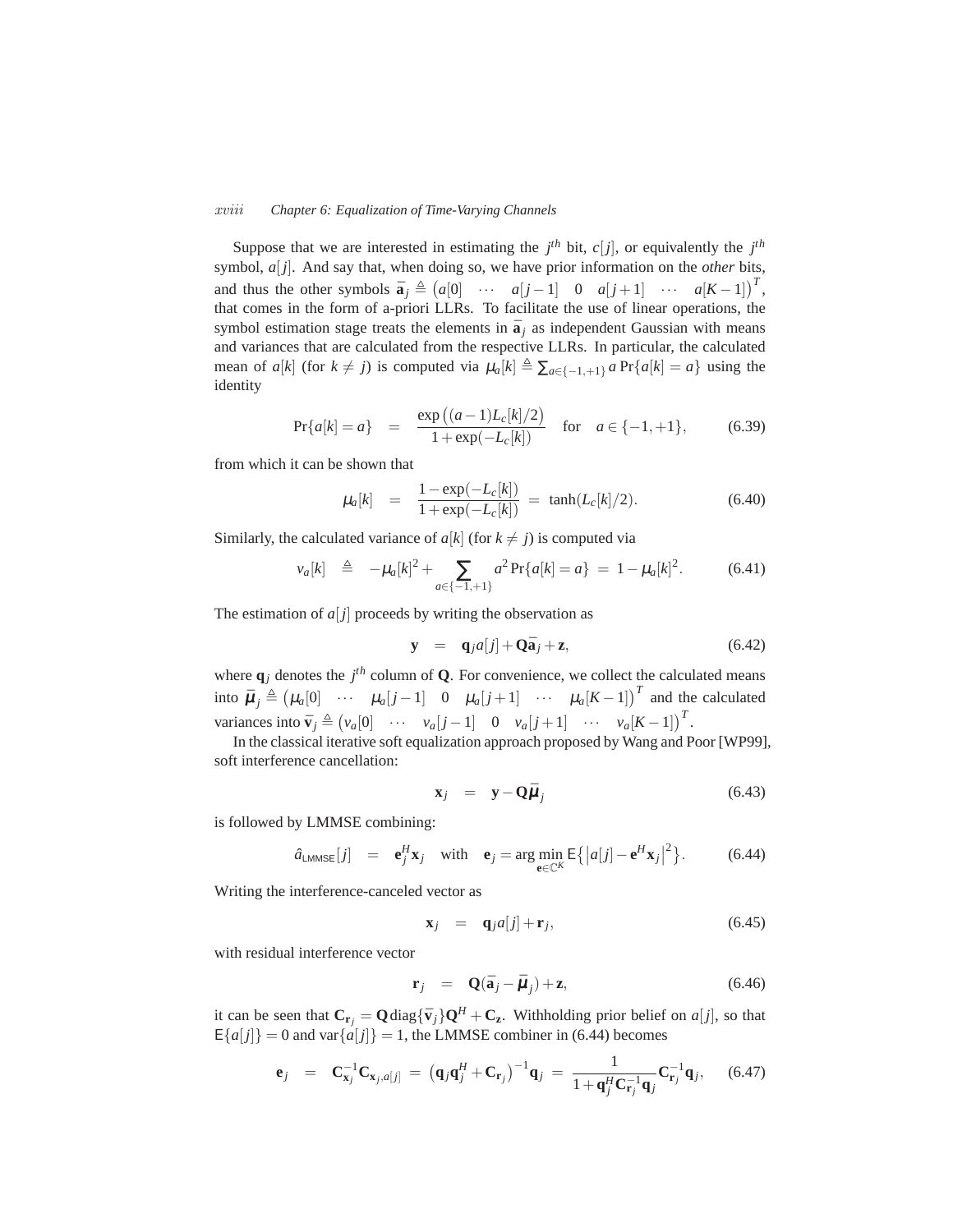where the matrix inversion lemma was used to obtain the right side of (6.47). Thus,  $\hat{a}_{\text{LMMSE}}[j]$  becomes

$$
\hat{a}_{\text{LMMSE}}[j] = \frac{\mathbf{q}_j^H \mathbf{C}_{\mathbf{r}_j}^{-1} \mathbf{x}_j}{1 + \mathbf{q}_j^H \mathbf{C}_{\mathbf{r}_j}^{-1} \mathbf{q}_j}.
$$
\n(6.48)

From straightforward arguments, $13$  one can conclude that any scaled version of the statistic

$$
g[j] \triangleq \mathbf{q}_j^H \mathbf{C}_{\mathbf{r}_j}^{-1} \mathbf{x}_j, \tag{6.49}
$$

including the LMMSE estimate  $\hat{a}_{\text{LMMSE}}[j]$ , is sufficient [Poo94] for ML<sup>14</sup> detection of  $a[j]$ (and thus of  $b[j]$ ) from  $\mathbf{x}_j$ . In fact, the ML symbol decision is simply the sign of

$$
L_g[j] \triangleq \ln \frac{f(g[j] \mid a[j] = +1)}{f(g[j] \mid a[j] = -1)} = \ln \frac{f(g[j] \mid c[j] = 1)}{f(g[j] \mid c[j] = 0)}.
$$
 (6.50)

Expanding  $g[j]$  as

$$
g[j] = \mathbf{q}_j^H \mathbf{C}_{\mathbf{r}_j}^{-1} \mathbf{q}_j a[j] + \mathbf{q}_j^H \mathbf{C}_{\mathbf{r}_j}^{-1} \mathbf{r}_j, \tag{6.51}
$$

it can be seen that  $g[j]|a[j]$  is circular Gaussian with mean  $a[j]\mu_{g[j]}$  and variance  $\sigma_{g[j]}^2$ , where  $\mu_{g[j]} = \mathbf{q}_j^H \mathbf{C}_{\mathbf{r}_j}^{-1} \mathbf{q}_j = \sigma_{g[j]}^2$ . Hence,

$$
L_g[j] = \ln \frac{\exp(-|g[j] - \mu_{g[j]}|^2 / \sigma_{g[j]}^2)}{\exp(-|g[j] + \mu_{g[j]}|^2 / \sigma_{g[j]}^2)}
$$
(6.52)

$$
= -|g[j] - \mu_{g[j]}|^2 / \sigma_{g[j]}^2 + |g[j] + \mu_{g[j]}|^2 / \sigma_{g[j]}^2
$$
\n(6.53)  
\n
$$
= 4 \operatorname{Re} \{g[j]\}.
$$
\n(6.54)

Finally, a posterior LLR on  $a[j]$  (and hence on  $c[j]$ ) can be generated via

$$
\ln \frac{\Pr\{a[j] = +1 \mid g[j]\}}{\Pr\{a[j] = -1 \mid g[j]\}} = \ln \frac{\Pr\{c[j] = 1 \mid g[j]\}}{\Pr\{c[j] = 0 \mid g[j]\}} = L_g[j] + L_c[j], \quad (6.55)
$$

where (6.50) and Bayes rule were used to obtain the right side of (6.55). The posterior LLR (6.55) can then be used in place of  $L_c[j]$  in (6.40)-(6.41) to calculate the mean  $\mu_a[j]$ and variance  $v_a[j]$  for subsequent estimation of  $\{c[k]\}_{k \neq j}$ .

## Remarks on complexity

The coherent equalization tools described in this section are quite general; they apply to any **Q**, and thus any type of linear modulation/demodulation combined with any type of linear channel propagation (whether the channel is rapidly TV or not). In fact, when

<sup>&</sup>lt;sup>13</sup>Sufficiency can be understood as follows. After constructing the interference-cancelled/whitened observation  $\mathbf{C}_{\mathbf{r}_j}^{-1/2}\mathbf{x}_j = \mathbf{C}_{\mathbf{r}_j}^{-1/2}\mathbf{q}_j a[j] + \mathbf{C}_{\mathbf{r}_j}^{-1/2}\mathbf{r}_j$ , the application of the matched filter  $\mathbf{C}_{\mathbf{r}_j}^{-1/2}\mathbf{q}_j$ , or any scaling thereof, yields a sufficient statistic for the detection of  $a[j]$  [Poo94]. These two steps are combined in writing (6.49).

 $^{14}$  Since we assume a uniform prior on  $a[j],$  ML detection is equivalent to MAP detection.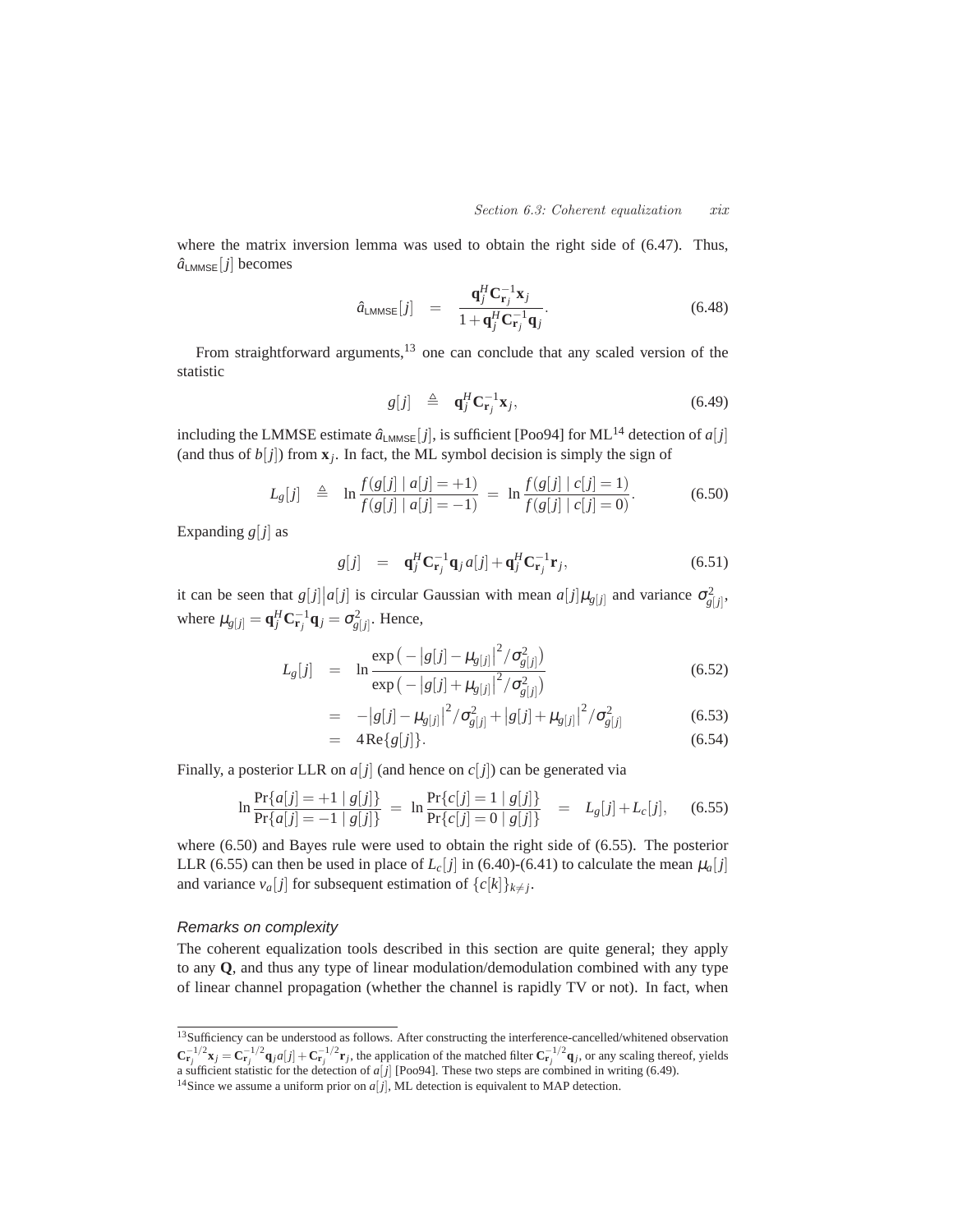#### *xx Chapter 6: Equalization of Time-Varying Channels*

structure in **Q** is lacking or ignored, equalization can be viewed as a form of *CDMA multiuser detection* [Ver98, Mos96] where the code matrix (in this case **Q**) changes from one bit to the next, or as a form of *MIMO decoding* [TV05] for communication over a flat-fading channel with *K* transmit and *K* receive antennas. For the case of generic **Q**, however, the cost of implementing the equalization criteria rises rapidly with *K*, the block size. For example, we saw that linear and DFE schemes consume  $\mathcal{O}(K^3)$  operations per block, and that more sophisticated schemes can be significantly more expensive. Since, for the applications we envision, typical values of *K* can be in the hundreds or thousands, equalization is made practical only by leveraging the structural properties of **Q** discussed in Section 6.2.2. Using these properties, Sections 6.3.3–6.3.4 below describe equalization algorithms specifically tailored to rapidly TV channels.

# 6.3.3 Coherent equalization for time-frequency concentrated modulation/demodulation

Recall from Section 6.2.2 that, when sufficiently time-frequency concentrated modulation/demodulation pulses are used, the effective channel matrix **Q** falls into the "narrowly quasi-banded" class. Here, **Q** contains only negligible coefficients outside of the shaded region in Fig. 6.2(b), for some  $D \ll K$ . The main idea behind the equalization algorithms discussed in this section is that, by ignoring these negligible coefficients, the complexity of equalization can be significantly reduced without a significant loss in performance.

In this section, we will treat the interference caused by the negligible coefficients in **Q** as if it were part of the additive noise **z**, allowing us to regard the negligible coefficients in **Q** as if they were zero-valued. In doing so, we will assume that the interference radius *D* has been chosen large enough so that these additional contributions to **z** are relatively small (for the SNRs of interest). In particular, we will assume that the value of *D* allows us to continue treating **z** as statistically independent of **a**, as assumed in Section 6.2. With suitably designed modulation/demodulation schemes like the max-SINR schemes in [DS07], these assumptions have been shown  $[HS06]^{15}$  to be satisfied with  $D = \left[ \frac{v_{\text{max}} T_s K}{1 + 1} + 1 \right]$  at SNRs up to at least 10dB and with  $D = \left[ \frac{v_{\text{max}} T_s K}{1 + 2} \right]$  at SNRs up to at least 30dB. Less time-frequency concentrated schemes require larger values of *D*, making equalization more expensive to implement for the same level of residual interference. For example, the interference profiles in Fig. 6.4 suggest that Strohmer and Beaver's scheme [SB03] requires a radius *D* at least 2 higher than the max-SINR scheme of [DS07] for the same level of residual interference.

In the remainder of this section, we provide some insight into how the narrowly quasibanded structure of **Q** can be leveraged to lower the complexity of the equalization strategies described in Section 6.3.2. In particular, we identify two principal approaches to this problem: *fast serial equalization* and *fast joint equalization*. We keep our description brief because equalization for narrowly quasi-banded **Q** is related to particular forms of equalization for OFDM, which is the topic of Chapter 7.

<sup>15</sup>For the specified *D* and SNR range, MLSD performance was found to be identical whether the out-of-band **Q** coefficients were treated as part of the channel or as part of the noise. We note that the variable "*D*" in [HS06] is defined to have twice the value of *D* in this chapter, since in [HS06] the effective channel matrix is real-valued.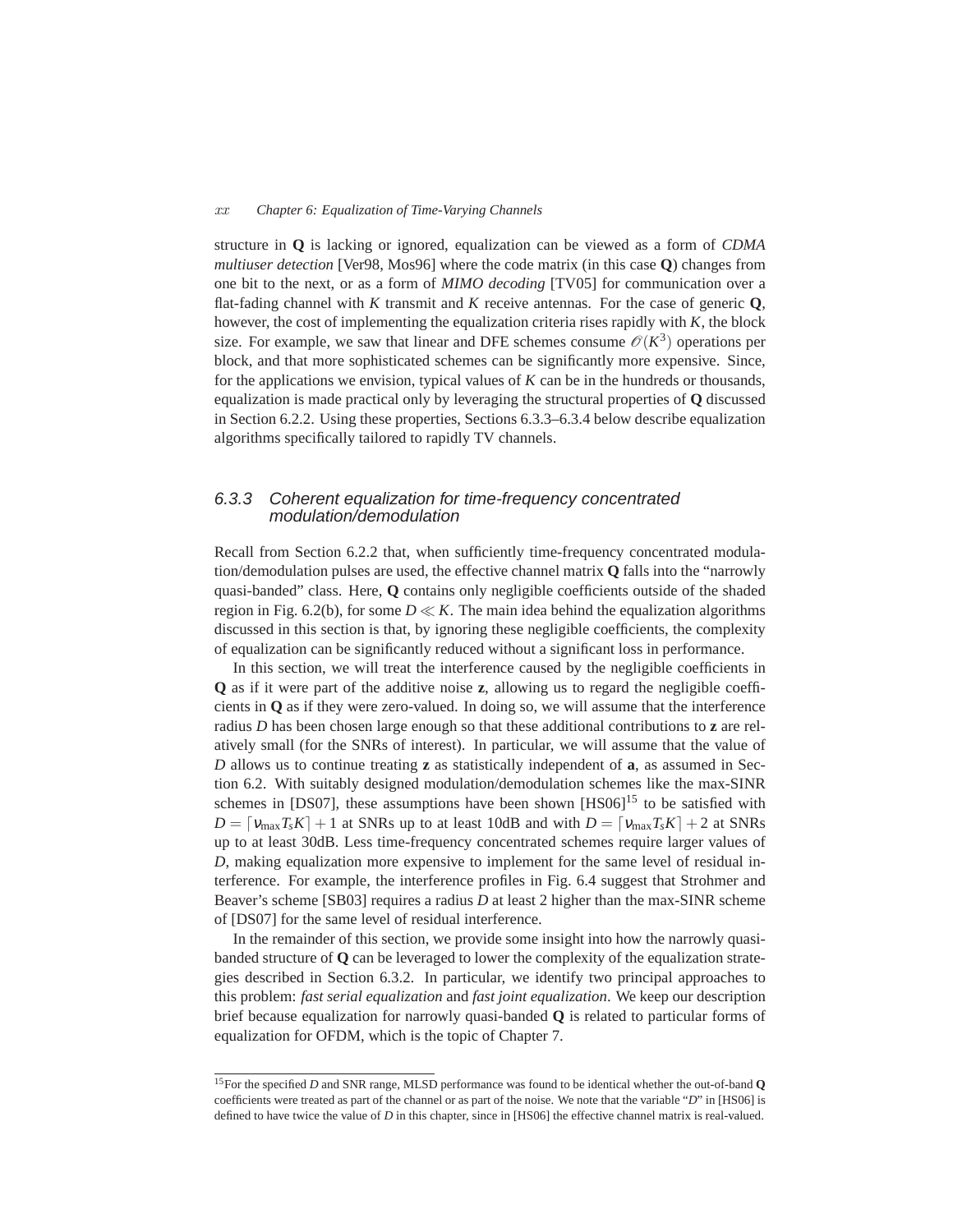

**Figure 6.6** *The local observation model used for fast serial equalization.*

## Fast serial equalization

Many techniques that leverage the narrowly quasi-banded structure of **Q** can be classified as *fast serial equalization* techniques. These techniques avoid the  $K \times K$  matrix operations (e.g., inversion and LDU decomposition) specified in Section 6.3.2 for, e.g., linear equalization (6.24)-(6.26), decision feedback equalization (6.29)-(6.30), tree-search based equalization (6.35), and iterative soft equalization (6.49). Instead, the fast serial techniques work on the *local observation model*

$$
\mathbf{y}_k = \mathbf{Q}_k \mathbf{a}_k + \mathbf{z}_k \tag{6.56}
$$

when estimating the symbol  $a[k]$  (or any coded bits represented by  $a[k]$ ) for  $k = 0, \ldots, K - 1$ 1. Here,  $\mathbf{y}_k \triangleq (y[k-D] \cdots y[k+D])^T$  and  $\mathbf{a}_k \triangleq (a[k-2D] \cdots a[k+2D])^T$  are illustrated in Fig. 6.6, along with  $\mathbf{Q}_k$  and  $\mathbf{z}_k$ . The principal idea behind the local model is the following. *Since a*[*k*] *affects only the local observations*  $\mathbf{y}_k \in \mathbb{C}^{2D+1}$  *within*  $\mathbf{y} \in \mathbb{C}^K$ *, use only these local observations to estimate*  $a[k]$ *. We can thus think of*  $\mathbf{Q}_k \in \mathbb{C}^{(2D+1)\times(4D+1)}$ as the "*local* effective channel matrix." It is usually convenient to increment the index *k* in steps of 1, so that estimation is performed *serially*, i.e., one symbol at a time. And sometimes it helps to start over at  $k = 0$  after  $k = K - 1$  has been reached. Notice that, due to the corner support regions of the quasi-banded **Q** in Fig. 6.6, the local observation window shifts cyclically within **y**.

To our knowledge, Jeon, Chang, and Choo [JCC99] were the first to apply this fast serial approach to the equalization of rapidly TV channels. In particular, they proposed an LMMSE approximation that required only  $\mathscr{O}(KD^3)$  operations per block. Note that, when  $D \ll K$ , their approach is much cheaper than standard  $\mathcal{O}(K^3)$  LMMSE, i.e., (6.24)-(6.25). Cai and Giannakis [CG03] proposed LMMSE and MMSE-DFE extensions of [JCC99] where the inversion of the  $(2D+1) \times (2D+1)$  covariance matrix  $C_{y_k}$  was accomplished using a rank-one update. However, their schemes require  $\mathcal{O}(K^2D)$  operations per block, where the quadratic dependence on *K* remained as a result of not fully exploiting the quasi-banded property of **Q**. Barhumi, Leus, and Moonen [BLM04, BLM06] proposed generalized  $\mathcal{O}(K^2D^2)$  per-tone linear equalization schemes that allowed oversampling in the frequency domain.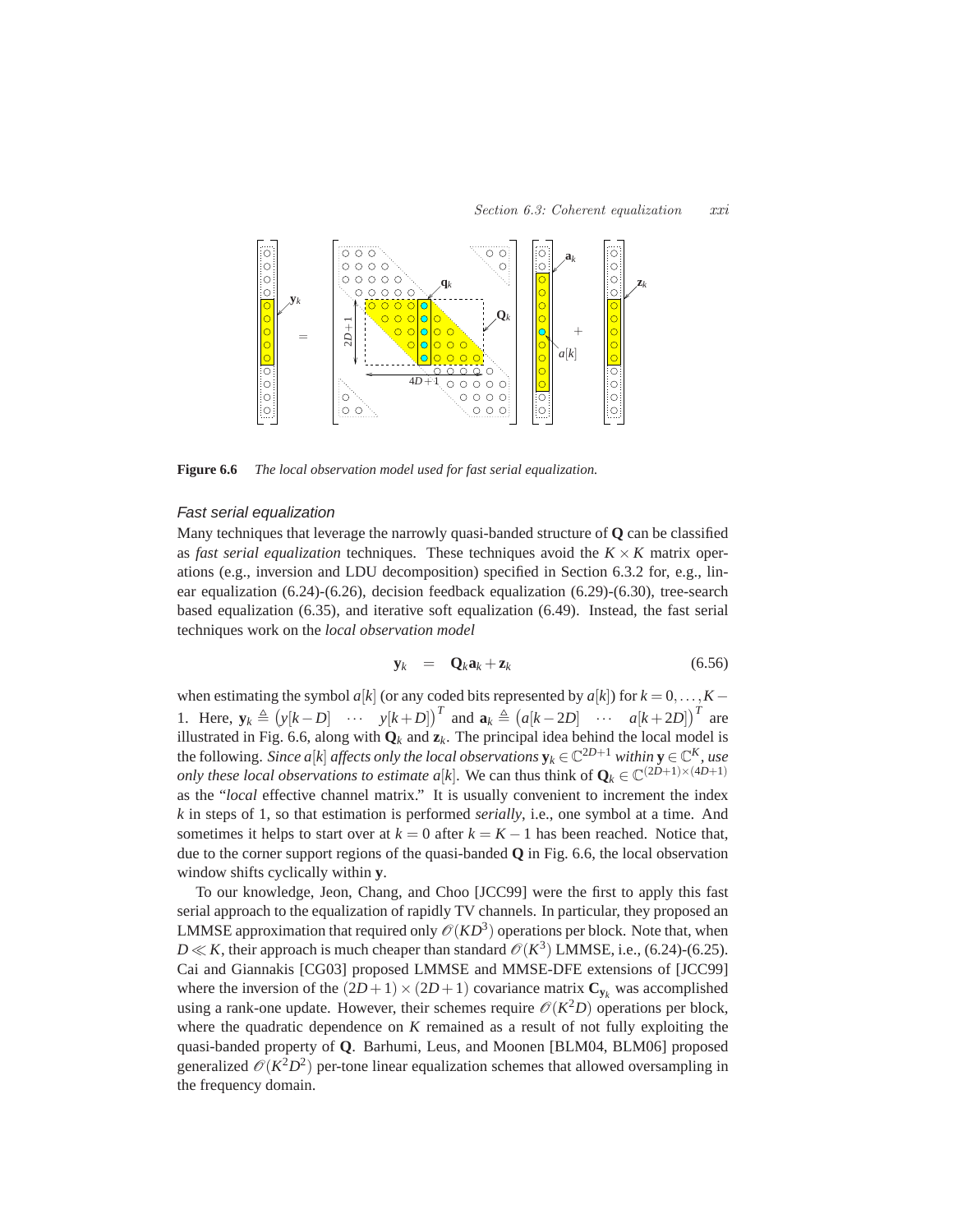#### *xxii Chapter 6: Equalization of Time-Varying Channels*

Hunziker and Dahlhaus [HD03] proposed an iterative approximation to ML symbol detection in which the likelihoods of individual symbols were serially maximized assuming tentative hard decisions on the other symbols. To reduce error propagation, they initialized using an approximation of LZF that was implemented serially using Gauss-Seidel iterations. Schniter and Das [Sch04, DS07] proposed iterative soft equalization based on the local observation model (6.56), requiring only  $\mathcal{O}(KD^3)$  operations per block iteration. As discussed in Section 6.3.2, a well-designed iterative soft equalizer is effective at preventing error propagation and can be used in a turbo configuration, as in [DS07]. A similar iterative soft equalization scheme was proposed later by Peng and Ryan [PR06].

### Fast joint equalization

*Fast joint equalization* techniques have also been proposed for the coherent equalization of narrowly quasi-banded versions of **Q** that result when time-frequency concentrated modulation/demodulation is used with rapidly TV channels. As opposed to serial equalization schemes, which estimate the symbols in **a** one-at-a-time, joint equalization schemes estimate the *K* symbols in **a** jointly.

Early joint techniques assumed not only that **Q** is narrowly quasi-banded, but also that the off-diagonal coefficients within the support region of **Q** are themselves relatively small. For example, iterative LZF approximation techniques that require  $\mathcal{O}(KD)$  operations per block iteration where proposed by Toeltsch and Molisch [TM01] and Guillaud and Slock [GS03]. Gorokhov and Linnartz [GL04] proposed  $\mathcal{O}(KD)$  approximate LMMSE and DFE-like schemes using a first-order Taylor series approximation of the  $K \times K$  LMMSE matrix inverse. Tomasin, Gorokhov, Yang, and Linnartz [TGYL05] extended the techniques in [GL04] to incorporate iterative hard interference cancellation. Hou and Chen [HC05] proposed an  $\mathcal{O}(KD^2)$  nonlinear estimator of the form  $\hat{\mathbf{a}} =$  $E_{FF}y - E_{FB} \mathcal{D}_{\mathscr{A}}(E_{FF}y)$ , where  $E_{FF}$  and  $E_{FB}$  are both narrowly banded. Note that, in [HC05], quantization is performed on the linear estimates  $\mathbf{E}_{\mathsf{FF}}\mathbf{y}$  rather than (causally) on the final estimates  $\hat{a}$ , as in DFE (6.27).

More recently, Rugini, Banelli and Leus proposed  $\mathcal{O}(KD^2)$  exact LMMSE [RBL05] and MMSE-DFE [RBL06] schemes for narrowly banded<sup>16</sup> Q based on fast LDU decomposition. Furthermore, they showed how to design a receiver window to ensure that the noise covariance  $C_z$  is quasi-banded, making the observation covariance  $C_y =$  $\sigma_a^2 \mathbf{Q}^H \mathbf{Q} + \mathbf{C_z}$  banded as well. These non-approximate LMMSE and MMSE-DFE equalizers are expected to outperform their approximate counterparts. (See Chapter 7 for more details.)

Joint MLSD-based schemes exploiting the quasi-banded structure of **Q** have also been proposed. For example, Matheus and Kammeyer [MK97] applied the Viterbi algorithm to implement exact MLSD on a  $(2D+1)$ -banded **Q** with complexity  $\mathcal{O}(KD|\mathcal{A}|^{2D+1})$ . The same idea was re-invented in later works, e.g., [SAMT05]. For typical values of  $|\mathcal{A}|$  and *D*, however, the complexity of Viterbi equalization can be orders-of-magnitude higher than that of MMSE-DFE. Thus, Hwang and Schniter [HS06] investigated tree-search approaches to approximate MLSD. Their techniques use fast MMSE-DFE pre-processing,

<sup>&</sup>lt;sup>16</sup>With minor modifications, the fast LDU decomposition that Rugini, Banelli, and Leus developed for banded matrices (i.e., those matching Fig. 6.5(b)) can be extended to quasi-banded matrices (i.e., those matching Fig. 6.5(a)) [HS06].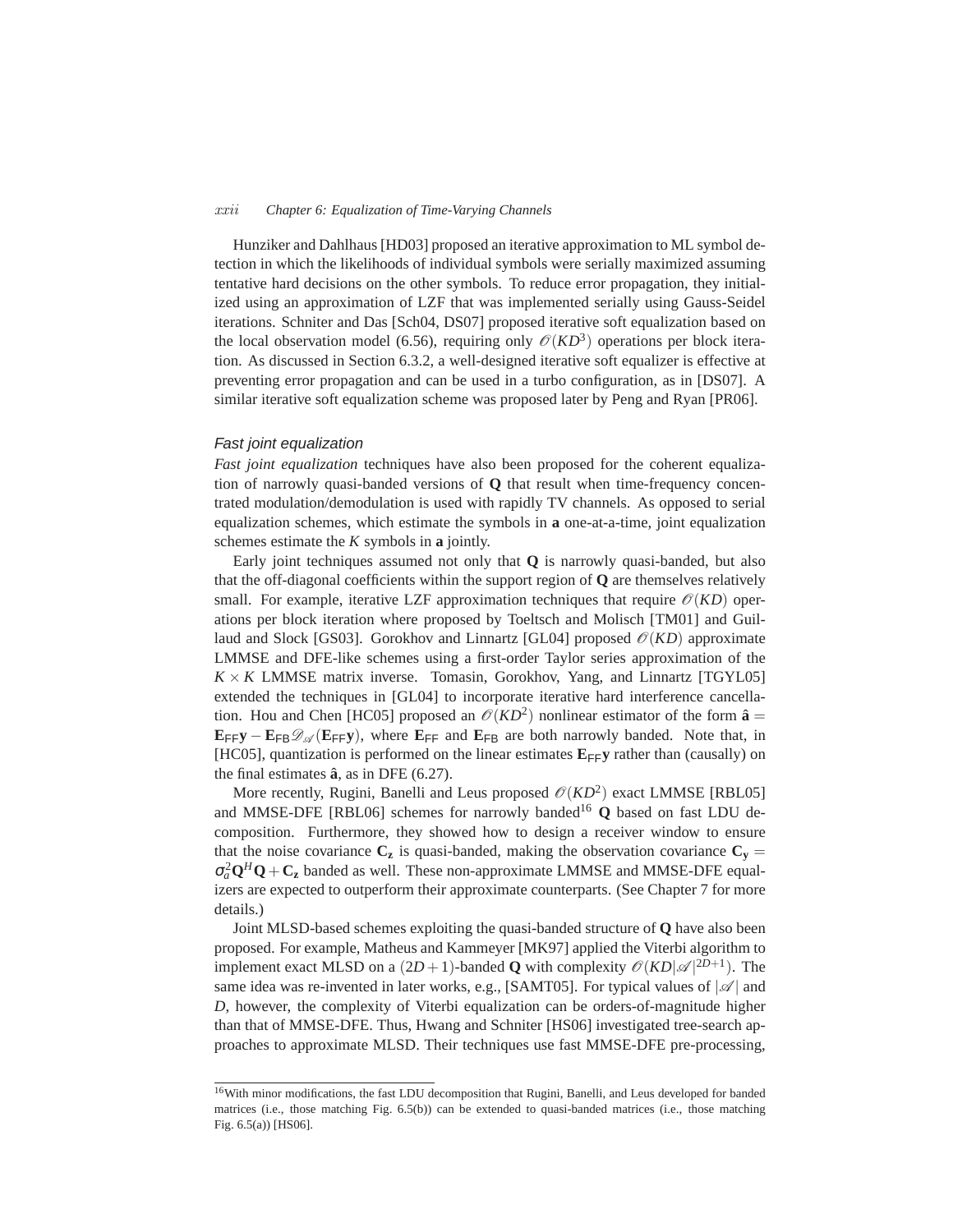costing  $\mathcal{O}(KD^2)$  operations, followed by a tree-search that employs a fast metric update and is tuned to the V-shaped structure of the upper triangular matrix  $\Delta_{MMSE\text{-}DFE}^{1/2}$  U<sub>MMSE-DFE</sub> in the causal model (6.33). (Recall the V-shaped illustration in Fig. 6.5(c).) The resulting scheme has approximately the same complexity as the fast MMSE-DFE from [RBL06], yet results in performance that is almost indistinguishable from MLSD.

MAP schemes exploiting the quasi-banded structure of **Q** have also been proposed. For (2*D* + 1)-banded **Q**, e.g., Liu and Fitz [LF07] used reduced-state sequence estimation [EQ88] to compute approximate soft bit estimates while Hwang and Schniter [HS09] applied tree-search (with a fast metric update). Finally, using the technique of Tüchler, Koetter, and Singer [TKS02], it is straightforward to translate any set of LMMSE estimates into soft bit estimates. Leveraging this idea, Fang and Leus [FRL08] turned the fast joint LMMSE estimation scheme of [RBL05] into a soft bit estimation scheme.

#### Other approaches to equalization for time-frequency concentrated schemes

For completeness, we mention two other schemes proposed for the equalization of channels yielding a narrowly quasi-banded **Q**. The paper by Choi, Voltz, and Cassara [CVC01] was among the first to consider equalization for multicarrier modulation over doubly selective (i.e., time- and frequency-selective) channels, and it proposed ZF, LMMSE, and ZF-DFE schemes for doing so. However, these schemes consumed  $\mathcal{O}(K^3)$  operations per block because the narrowly quasi-banded structure of **Q** was not leveraged. For the same application, Stamoulis, Diggavi, and Al-Dhahir [SDAD02] proposed an  $\mathcal{O}(K^2)$  LMMSE approximation where the matrix to be inverted during each block interval is replaced by its time average. As we have seen, however, near-optimal schemes can be designed with complexities that are *linear* in *K*.

# 6.3.4 Coherent equalization for single-carrier modulation/demodulation

Recall from Section 6.2.2 that, when single-carrier modulation/demodulation is used, the effective channel matrix **Q** falls into the "widely quasi-banded" class. Here, **Q** has only negligible coefficients outside the shaded region in Fig. 6.2(a), where *M* denotes the discrete channel delay spread. Since, in this case, **Q** is quasi-banded, the equalization techniques described in Section 6.3.3 can *in principle* be applied here as well (e.g., [ASLC06]). However, this approach will only be practical when *M* is small. Since *M* is often large (e.g., in the hundreds), there is good reason to study equalization schemes whose complexities are robust to large *M*.

#### Frequency-domain equalization

*Frequency-domain equalization* (FDE) [FABSE02] is one approach to make the equalization complexity of single-carrier schemes reasonable when *M* is large. To describe FDE, we focus on the case of CP-SCM modulation/demodulation, assuming adequate guard length (i.e.,  $N_g \geq M - 1$ ) and white noise (i.e.,  $C_z = \sigma_z^2 \mathbf{I}_K$ ). The first step of FDE is transformation of the observations **y** to the frequency domain. Denoting the  $K \times K$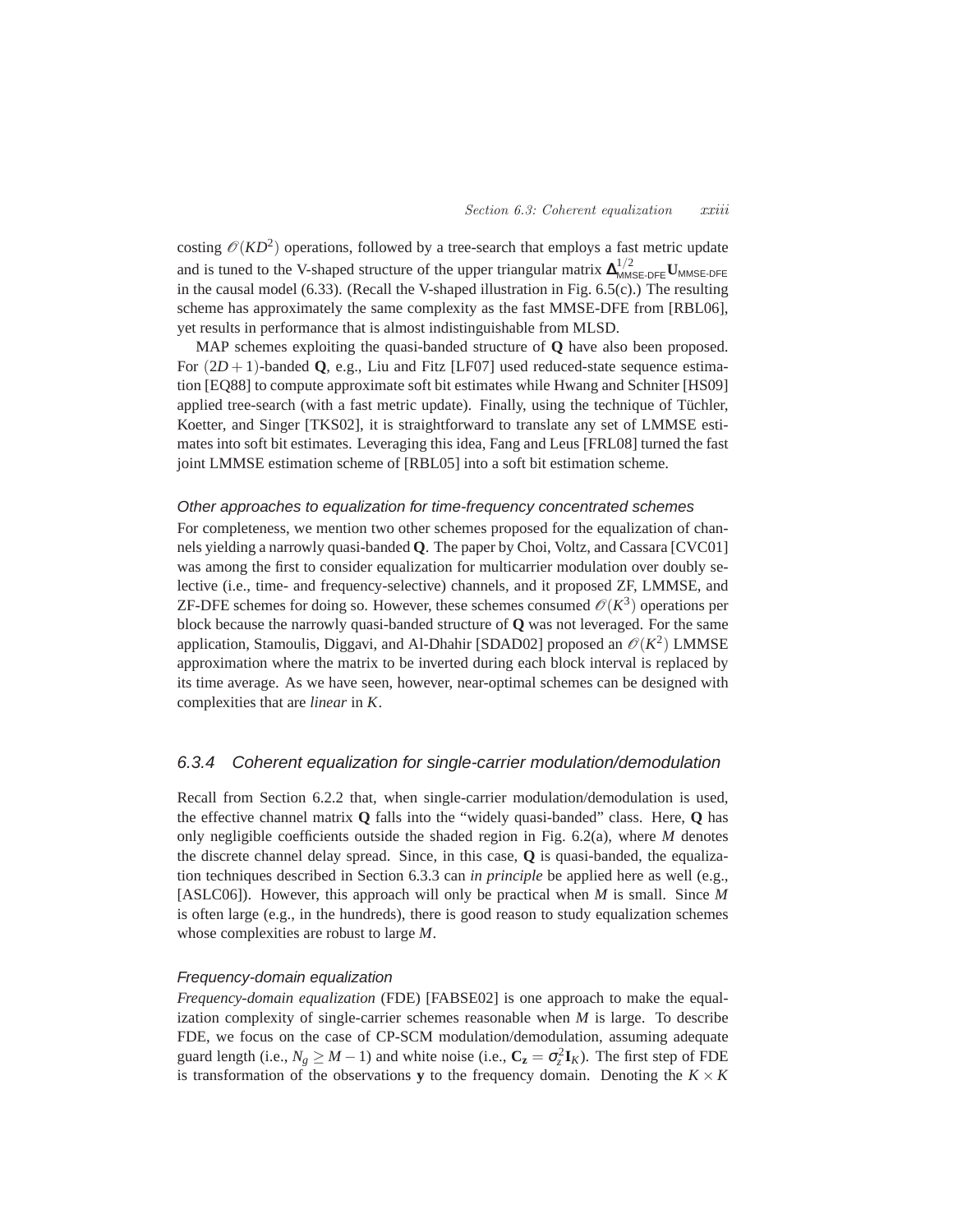#### *xxiv Chapter 6: Equalization of Time-Varying Channels*

unitary discrete Fourier transform (DFT) matrix by **W** and using under-bars to identify frequency-domain vectors (e.g.,  $y \triangleq Wy$ ,  $a \triangleq Wa$ , and  $z \triangleq Wz$ ), it follows from (6.2) that

$$
\mathbf{y} = \mathbf{Q}\mathbf{a} + \mathbf{z} \tag{6.57}
$$

where  $\underline{Q} = WQW^H$  and where  $\underline{z}$  also has covariance  $\sigma_z^2 \mathbf{I}_K$ . The second step of FDE is estimation of **a** from **y**. While the elements of **a** belong to a finite alphabet, the elements of **a** do not, and hence the estimator must be linear. One option is LMMSE estimation, i.e.,  $\hat{\mathbf{a}}_{\text{LMMSE}} = (\underline{\mathbf{Q}}^H \underline{\mathbf{Q}} + \frac{\sigma_z^2}{\sigma_a^2} \mathbf{I}_K)^{-1} \underline{\mathbf{Q}}^H \underline{\mathbf{y}}$ . The third and final step of FDE is transformation of  $\hat{\mathbf{a}}$  back to the time domain, yielding the symbol estimates  $\hat{\mathbf{a}} \triangleq \mathbf{W}^H \hat{\mathbf{a}}$ . If the DFTs are implemented using radix-2 FFTs, they will consume only  $\mathcal{O}(K \log_2 K)$  operations.

With a time-invariant channel, the use of CP-SCM makes **Q** circulant (recalling Section 6.2.2) and hence **Q** diagonal. In this case, the LMMSE estimation step consumes only  $\mathcal{O}(K)$  operations (because the matrix to invert is diagonal), and FDE consumes  $\mathcal{O}(K \log_2 K)$  operations in total. Note that, for large *M*, FDE would be significantly cheaper than LMMSE estimation of **a** from **y** via fast LDU [RBL05] (as discussed in Section 6.3.3), which consumes  $\mathcal{O}(KM^2)$  operations, where typically  $M \approx K/4$ .

With a TV channel, **Q** will not be circulant, and thus **Q** will not be diagonal. In this case, the off-diagonal terms of **Q** will be non-zero, complicating the estimation of **a** from **y**. In fact, the interference power profile of **Q** with CP-SCM is identical to that of **Q** with CP-OFDM, which (as shown in Fig. 6.4) decays quite slowly with distance from the diagonal. However, through the application of time-domain windowing<sup>17</sup> at the demodulator [SL03], it is possible to give **Q** the narrowly quasi-banded support of Fig. 6.2(b), in which case any of the fast *linear* equalization techniques described in Section 6.3.3 can be used to estimate **a** from **y**. For example, in [TL08], Tang and Leus proposed a method to equalize a single carrier system using the OFDM fast LMMSE technique [RBL05].

Because **a** does not have a finite-alphabet structure, the trellis, DFE, and tree-search based techniques discussed in Section 6.3.3 are not directly applicable to the estimation of **a**. Iterative soft equalization, however, is applicable. We now summarize the approach proposed by Schniter and Liu in [SL03]. First, the fast serial iterative soft equalization technique of [Sch04] is used to compute the LMMSE interference-canceled estimate **a**ˆ from the frequency-domain windowed observations **y** (given current estimates of the timedomain symbol means and variances). Next, the estimates  $\hat{a}$  are transformed to the time domain via  $\hat{\mathbf{a}} = \mathbf{W}^H \hat{\mathbf{a}}$ , from which posterior LLRs are calculated for each of the bits *c*[ $j$ ]. The posterior LLR computation is more complicated than (6.54)-(6.55), though, due to the correlation that results from the time-frequency transformation. Finally, the posterior LLRs are used as priors in the next iteration, which begins by re-calculating the time-domain symbol means and variances. In [SL03], a fast algorithm for the entire procedure was derived that consumes only  $\mathcal{O}(D^2K\log K)$  operations per block iteration. Ng and Falconer [NF04] later extended the technique of [SL03] to include widely linear estimation (though they neglected the receiver windowing step).

Though the windowed FDE method above focuses on CP-SCM, similar techniques can be applied to ZP-SCM under appropriate processing of the received guard samples.

<sup>17</sup>With time-domain windowing, **y** = **W**∆**y** and **Q** = **W**∆**QW***<sup>H</sup>* for suitably chosen diagonal ∆.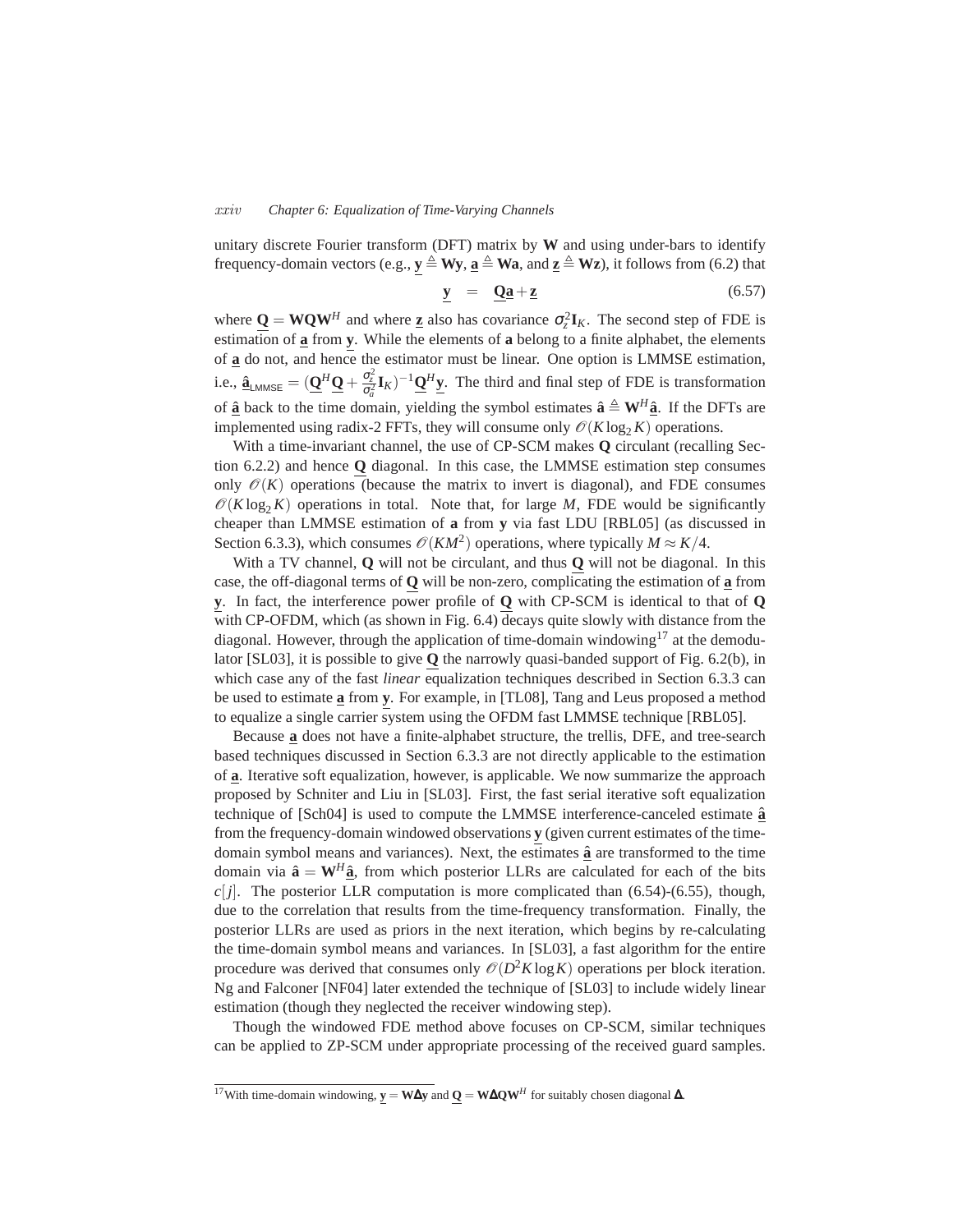For single-carrier modulation *without* a prefix, the use of *IBI-cancellation and cyclicprefix reconstruction* [KS98] enables the application of the CP-SCM-based windowed FDE methods discussed above, as demonstrated by Schniter and Liu in [SL04].

# Other approaches to equalization for single-carrier schemes

Barhumi, Leus, and Moonen [BLM05] proposed a CP-SCM equalization technique based on LTV filters whose time-variations were constrained to obey a (possibly oversampled) complex-exponential basis expansion model of order  $I - 1$ . Under these constraints, LZF and LMMSE equalizers, requiring  $\mathcal{O}(KI^3M^3)$  operations per block, were designed. However, due to the cubic complexity in *M*, these schemes are much more expensive than frequency-domain equalization when *M* is large.

# **6.4 Noncoherent equalization**

In Section 6.3 we discussed the coherent approach to equalization, i.e., estimation of **a** from **y** in (6.2), where the channel **H**, and hence the effective channel **Q**, was assumed to be known. Here we discuss *noncoherent equalization*, where the channel realization **H** is unknown but its statistics may be known.

In Section 6.4.1, we rewrite the system model in a form that is more convenient for noncoherent equalization. Then, in Sections 6.4.2 and 6.4.3, we describe criteria and algorithms for noncoherent equalization, respectively. Finally, in Sections 6.4.4–6.4.5, we describe specific strategies suitable for the noncoherent equalization of rapidly TV channels.

# 6.4.1 Noncoherent system model

Since the effective channel **Q** is now unknown, it helps to re-formulate the system model developed in Section 6.2 into a more convenient form. In particular, we rewrite (6.2) using an efficient parameterization for the entries of the matrix<sup>18</sup> **Q**. To do this, we build a *basis expansion model* (BEM) for the trajectories of the effective channel coefficients that make up **Q**, and then we write the observation in terms of these BEM coefficients.

From (6.2), we can see that

$$
y[l] = \sum_{k=0}^{K-1} [\mathbf{Q}]_{l,k} a[k] + z[l] = \sum_{d=l}^{l-K+1} [\mathbf{Q}]_{l,l-d} a[l-d] + z[l] \tag{6.58}
$$

$$
= \sum_{d=0}^{K-1} q[l,d]a[l-d] + z[l]
$$
\n(6.59)

<sup>18</sup>We choose to parameterize the entries of **Q** rather than those of **H** to avoid explicitly defining the modulation and demodulation operations.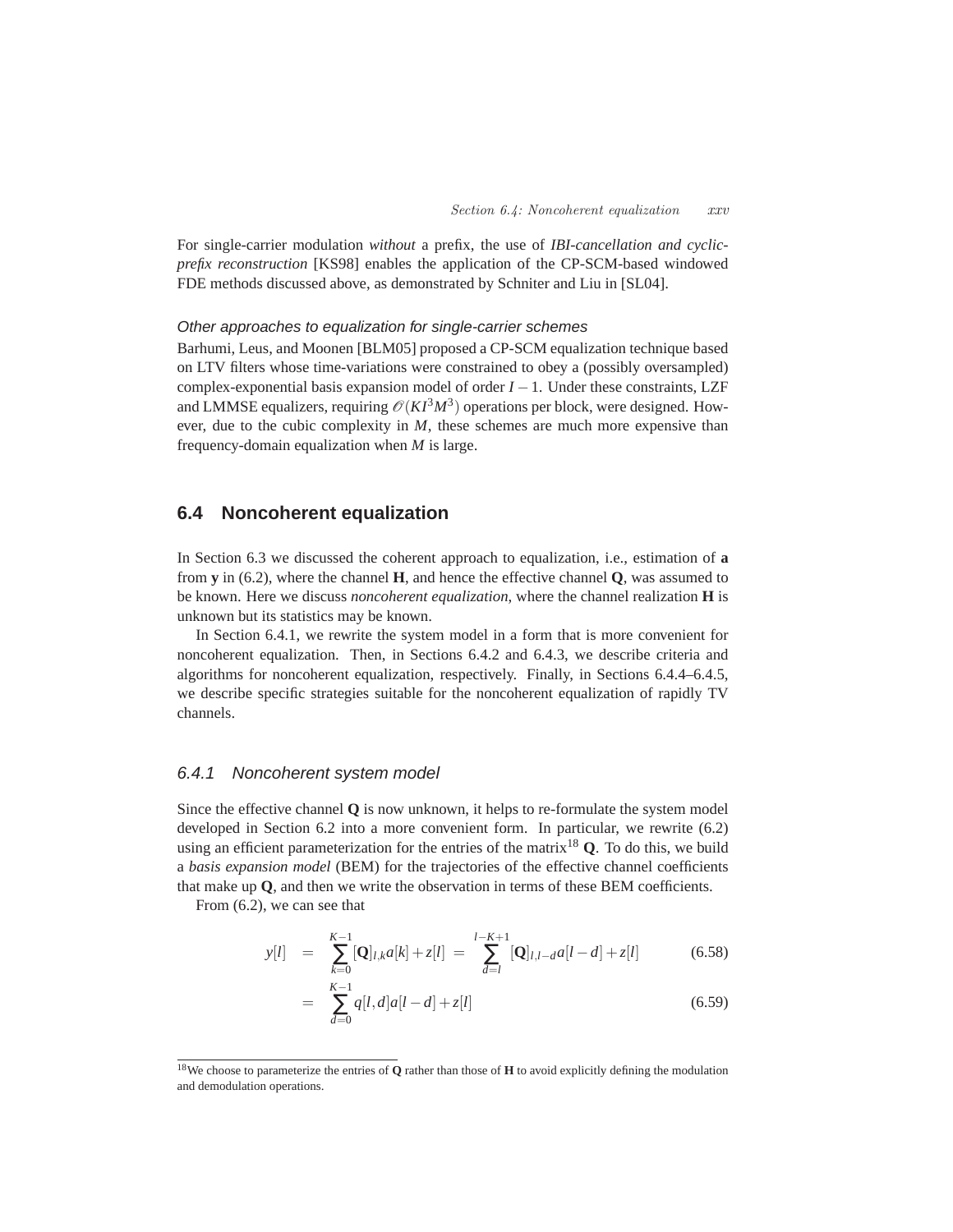#### *xxvi Chapter 6: Equalization of Time-Varying Channels*

for  $q[l,d] \triangleq [\mathbf{Q}]_{l,(l-d)_K}$  and where the index of  $a[\cdot]$  in (6.59), and henceforth, is taken modulo-*K*. Here,  $\langle j \rangle_K$  denotes "*j* modulo *K*." Notice that (6.59) expresses the relationship between  $\{a[i]\}$  and  $\{y[i]\}$  in exactly the same way as (6.1) expressed the relationship between  $\{s[n]\}$  and  $\{r[n]\}$ : using a TV convolution. In fact, when the modulation and demodulation operations are trivial, as in single-carrier modulation, we have  $q[l,d]$  $h[l,d]$ . Due to the support of **Q**, as described in Section 6.2.2, the summation range in (6.59) can be truncated to  $d \in \{-D, \ldots, D\}$  for narrowly quasi-banded **Q** and to  $d \in$ {0,...,*M* − 1} for widely quasi-banded **Q**. In this section, we will assume the general case that  $d \in \{0, ..., N_q - 1\}$ , so that the widely quasi-banded case follows directly from  $N_q = M$  and the narrowly quasi-banded case follows from  $N_q = 2D + 1$  after cyclically left-shifting the columns of **Q** by *D* places. (Recall Fig. 6.2.)

While BEMs are usually applied to the channel impulse response trajectories  $\{h[n,m]\}_{n=0}^{N-1}$ (e.g., [TG96]), here we apply a BEM to the *effective* channel impulse response trajectory, which includes the effects of modulation/demodulation. In particular, we model the *d th* trajectory  $\{q[l,d]\}_{l=0}^{K-1}$  using the BEM coefficients  $\{\theta[i,d]\}_{i=0}^{I-1}$  and basis waveforms constructed from  $\{\beta[i, i]\}$ , as follows:

$$
q[l,d] = \sum_{i=0}^{l-1} \beta[l,i] \theta[i,d] \quad \text{for } l = 0,\dots, K-1.
$$
 (6.60)

If one prefers not to use a BEM, then the *trivial BEM*, specified by  $I = K$  and  $\beta$ [*l*,*i*] =  $\delta$ [*l* − *i*], where  $\delta[\cdot]$  denotes the Kronecker delta, guarantees  $\theta[l,d] = q[l,d] \ \forall l,d$ . Using  $\theta_d \triangleq$  $(\theta[0,d] \cdots \theta[I-1,d])^T \in \mathbb{C}^I$  and  $\boldsymbol{\beta}_l \triangleq (\beta[l,0] \cdots \beta[l, l-1])^H \in \mathbb{C}^I$ , we have  $q[l, d] = \boldsymbol{\beta}_l^H \boldsymbol{\theta}_d$  and hence equation (6.59) can be rewritten in terms of BEM quantities as

$$
y[l] = \beta_l^H \sum_{d=0}^{N_q - 1} a[l - d] \theta_d + z[l]. \tag{6.61}
$$

Collecting the demodulator outputs  $\{y[l]\}_{l=0}^k$  in a vector, (6.61) implies

$$
\underbrace{\begin{pmatrix} y[0] \\ \vdots \\ y[k] \end{pmatrix}}_{\triangleq \mathbf{y}_k} = \underbrace{\begin{pmatrix} a[0] \boldsymbol{\beta}_0^H & \cdots & a[-N_q+1] \boldsymbol{\beta}_0^H \\ \vdots & & \vdots \\ a[k] \boldsymbol{\beta}_k^H & \cdots & a[k-N_q+1] \boldsymbol{\beta}_k^H \end{pmatrix}}_{\triangleq \mathbf{\Lambda}_{a_k}} \underbrace{\begin{pmatrix} \boldsymbol{\theta}_0 \\ \vdots \\ \boldsymbol{\theta}_{N_q-1} \end{pmatrix}}_{\triangleq \mathbf{\Theta}} + \underbrace{\begin{pmatrix} z[0] \\ \vdots \\ z[k] \end{pmatrix}}_{\triangleq \mathbf{z}_k}, \quad (6.62)
$$

summarized by

$$
\mathbf{y}_k = \mathbf{\Lambda}_{\mathbf{a}_k} \boldsymbol{\theta} + \mathbf{z}_k. \tag{6.63}
$$

The matrix  $\mathbf{\Lambda}_{\mathbf{a}_k}$  is constructed from the partial symbol vector  $\mathbf{a}_k \triangleq (a[0] \cdots a[k])^T$ and the BEM waveforms  ${\{\beta_l\}}_{l=0}^k$ . Notice that  $\mathbf{a}_{K-1} = \mathbf{a}, \mathbf{y}_{K-1} = \mathbf{y}$ , and  $\mathbf{z}_{K-1} = \mathbf{z}$  for the previously defined vectors **a**, **y**, and **z**. Notice also that, in (6.63), the channel realization is represented by the BEM coefficient vector  $\theta$ .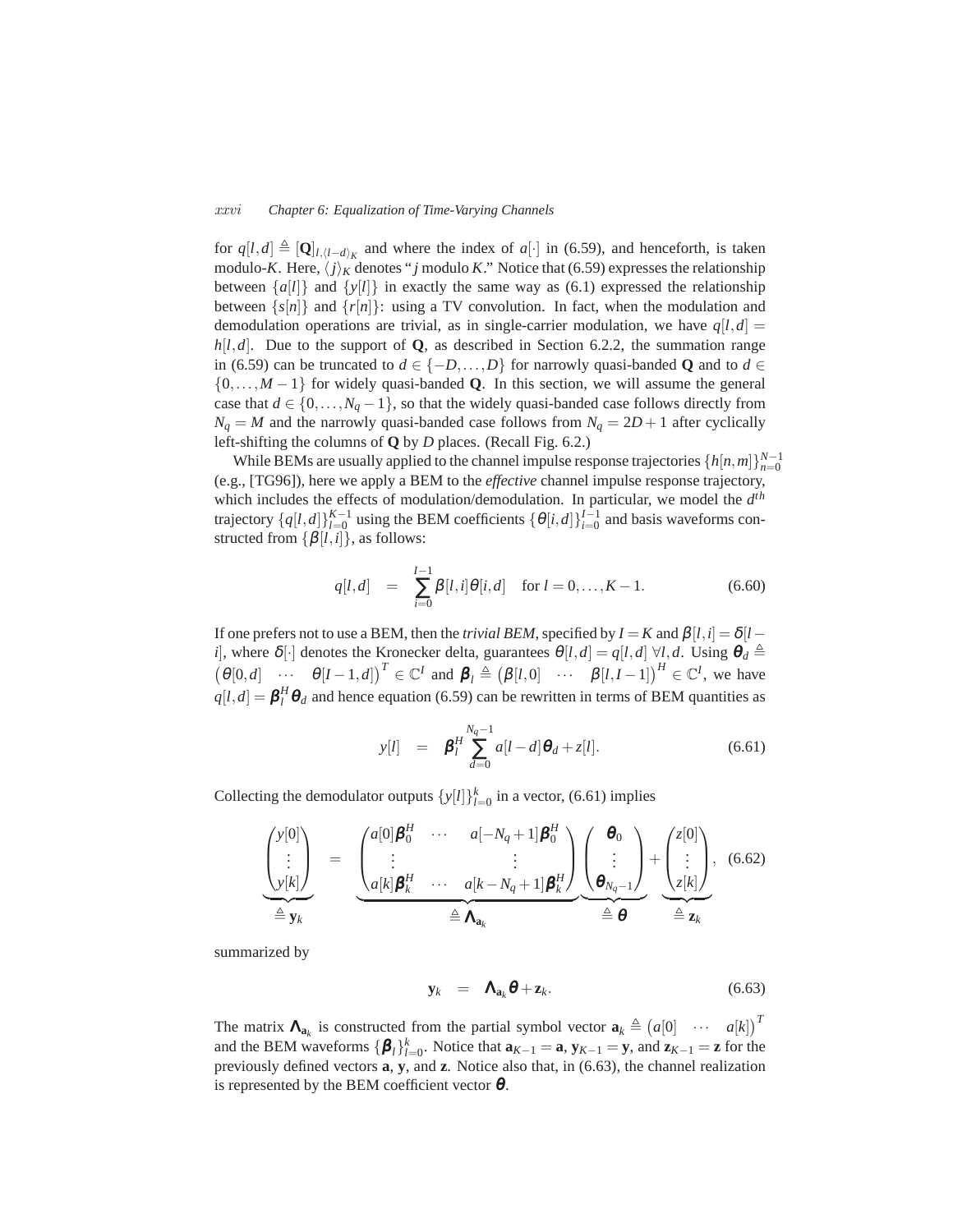Throughout this section, we assume (for simplicity) that the symbol block is zeroprefixed, i.e.,  $a[l] = 0$  for  $l \in \{-N_q + 1, \ldots, 0\}$ . Note that, due to the cyclic indexing assumption on *a*[·], this implies that  $a[l] = 0$  for  $l \in \{K - N_q + 1, ..., K - 1\}$ . With this assumption, (6.61) yields a causal relationship between the symbols and the demodulator outputs, i.e.,  $\{y[l]\}_{l\leq k}$  depends only on  $\{a[l]\}_{l\leq k}$ .

We also assume that the channel is *Rayleigh fading*, i.e., that the impulse response coefficients are zero-mean<sup>19</sup> Gaussian distributed. Due to the linearity of modulation/demodulation and basis expansion modeling, this implies that the BEM coefficients  $\theta$  will also be zeromean Gaussian. All other model assumptions stated in Section 6.2 apply here as well.

# 6.4.2 Noncoherent equalization criteria

In this section, we review several well-known noncoherent equalization criteria. As in our previous discussion of coherent criteria, we partition the discussion into criteria that apply to hard symbol estimates, complex-field symbol estimates, and soft bit estimates.

Before continuing, though, we discuss the important *ambiguity* phenomenon that can arise in noncoherent equalization. For example, if  $Ca \in \mathcal{A}^K$  for some  $\mathbf{a} \in \mathcal{A}^K$  and some  $C \neq 1$ , then it is impossible to distinguish, from the output **y**, between the hypotheses  $(a, \theta)$  and  $(Ca, C^{-1}\theta)$ . Notice that *C* accounts for both phase and/or gain ambiguity. To prevent ambiguity, one could, e.g., use an asymmetric scalar alphabet  $\mathscr A$  or treat a single symbol (e.g.,  $a[0]$ ) as a known pilot, so that the set of candidate symbol vectors becomes asymmetric [Har00]. In stating the criteria below, we assume that the ambiguity issue has been taken care of.

#### Hard symbol estimates

Similar to coherent equalization, the minimal probability of sequence error is guaranteed by *noncoherent maximum a posteriori sequence detection* (MAPSD):

$$
\hat{\mathbf{a}}_{\text{ncMAPSD}} \triangleq \arg \max_{\mathbf{a}' \in \mathscr{A}^K} \Pr\{\mathbf{a} = \mathbf{a}' \mid \mathbf{y}\}. \tag{6.64}
$$

Note that the noncoherent posterior in (6.64) is not conditioned on the effective channel matrix **Q**, as was the coherent posterior in (6.9). Similarly, noncoherent MAP symbol and bit detection are defined as

$$
\hat{a}_{\text{ncMAP}}[k] \triangleq \arg \max_{a \in \mathscr{A}} \Pr\{a[k] = a \mid \mathbf{y}\} \text{ for } k \in 0, \dots, K-1 \tag{6.65}
$$

$$
\hat{c}_{\text{ncMAP}}[j] \triangleq \arg \max_{c \in \{0,1\}} \Pr\{c[j] = c \mid \mathbf{y}\} \text{ for } j \in 0, \dots, K \log_2 |\mathscr{A}| - 1. \tag{6.66}
$$

If the equalizer assumes that **a** is uniformly distributed over  $\mathscr{A}^K$ , then noncoherent MAPSD reduces to *noncoherent maximum likelihood sequence detection* (MLSD):

$$
\hat{\mathbf{a}}_{\text{ncMLSD}} \triangleq \arg \max_{\mathbf{a} \in \mathscr{A}^K} f(\mathbf{y} \mid \mathbf{a}). \tag{6.67}
$$

<sup>19</sup>Some details of the non-zero case can be found in [RC96].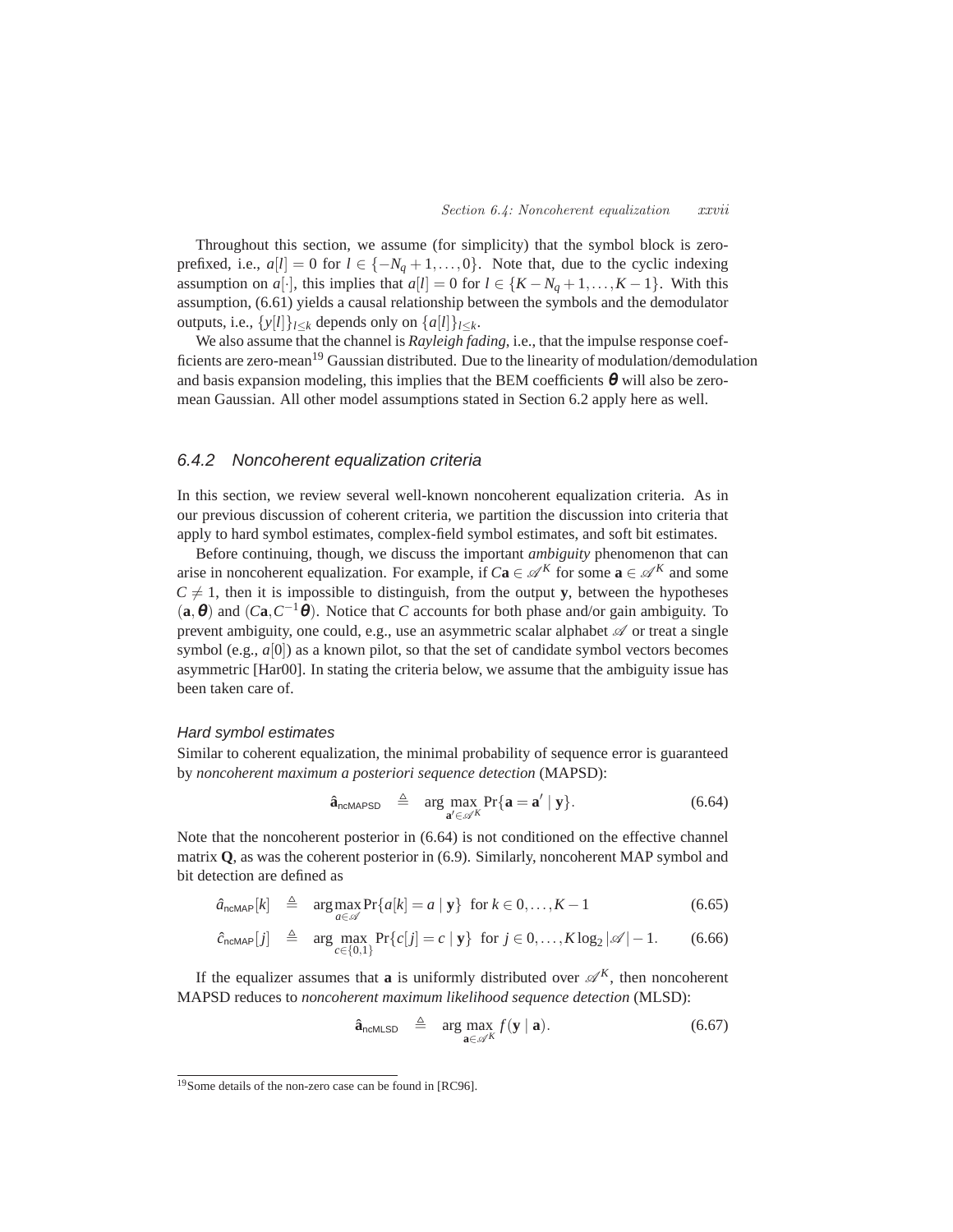#### *xxviii Chapter 6: Equalization of Time-Varying Channels*

(The justification is similar to (6.13).) Due to the Rayleigh fading assumption,  $f(\mathbf{y} \mid \mathbf{a})$  is a Gaussian distribution with zero mean and covariance

$$
\mathbf{C}_{\mathbf{y}|\mathbf{a}} = \mathbf{C}_{\mathbf{z}} + \mathbf{\Lambda}_{\mathbf{a}} \mathbf{C}_{\boldsymbol{\theta}} \mathbf{\Lambda}_{\mathbf{a}}^{H}.
$$
 (6.68)

Given this conditional distribution for **y**, (6.67) reduces to

$$
\hat{\mathbf{a}}_{\text{ncMLSD}} = \arg \min_{\mathbf{a} \in \mathscr{A}^K} \left\{ \mathbf{y}^H \mathbf{C}_{\mathbf{y}|\mathbf{a}}^{-1} \mathbf{y} + \ln(\pi^K \det \{ \mathbf{C}_{\mathbf{y}|\mathbf{a}} \}) \right\}.
$$
 (6.69)

There is an interesting connection between the noncoherent MAPSD/MLSD criteria and MMSE channel estimation [Kai69, HM89]. To see this, we first write the MMSE estimate of θ from **y** under the sequence hypothesis **a** as

$$
\hat{\boldsymbol{\theta}}_{MMSE|\mathbf{a}} \triangleq E\{\boldsymbol{\theta} \mid \mathbf{y}, \mathbf{a}\} = \mathbf{C}_{\boldsymbol{\theta}, \mathbf{y} | \mathbf{a}} \mathbf{C}_{\mathbf{y} | \mathbf{a}}^{-1} \mathbf{y}
$$
(6.70)

$$
= \mathbf{C}_{\boldsymbol{\theta}} \mathbf{\Lambda}_{\mathbf{a}}^H \left( \mathbf{C}_{\mathbf{z}} + \mathbf{\Lambda}_{\mathbf{a}} \mathbf{C}_{\boldsymbol{\theta}} \mathbf{\Lambda}_{\mathbf{a}}^H \right)^{-1} \mathbf{y} \tag{6.71}
$$

$$
= \left( \mathbf{C}_{\theta}^{-1} + \mathbf{\Lambda}_{\mathbf{a}}^{H} \mathbf{C}_{\mathbf{z}}^{-1} \mathbf{\Lambda}_{\mathbf{a}} \right)^{-1} \mathbf{\Lambda}_{\mathbf{a}}^{H} \mathbf{C}_{\mathbf{z}}^{-1} \mathbf{y}, \tag{6.72}
$$

where the matrix inversion lemma was used to obtain (6.72). In Appendix 6.B, we use (6.72) to show that (6.69) can be rewritten as

$$
\hat{\mathbf{a}}_{\text{ncMLSD}} = \arg \min_{\mathbf{a} \in \mathscr{A}^K} \left\{ \left\| \mathbf{y} - \mathbf{\Lambda}_{\mathbf{a}} \hat{\boldsymbol{\theta}}_{\text{MMSE}|\mathbf{a}} \right\|_{\mathbf{C}_{\mathbf{z}}^{-1}}^2 + \|\hat{\boldsymbol{\theta}}_{\text{MMSE}|\mathbf{a}}\|_{\mathbf{C}_{\boldsymbol{\theta}}^{-1}}^2 + \ln(\pi^K \det\{\mathbf{C}_{\mathbf{y}|\mathbf{a}}\}) \right\}.
$$
 (6.73)

Equation (6.73) states that the noncoherent MLSD metric can be written as the coherent MLSD metric based on the *implicit channel estimate*  $\hat{\theta}_{MMSE|a}$ , plus a term that penalizes the deviation in  $\hat{\theta}_{MMSE|a}$  from the prior statistics on  $\theta$ , plus what is sometimes referred to as a "bias" term. Thus, while the noncoherent MLSD/MAPSD estimates can be found without computing a channel estimate (as in (6.69)), they can also be found via joint channel/symbol estimation (as in (6.73)).

If the channel statistics (i.e.,  $C_{\theta}$ ) are unknown, then the noncoherent ML and MAP criteria do not apply. In this case, it may be more appropriate to employ the *generalized likelihood ratio test* (GLRT) criterion [WM02]:

$$
\hat{\mathbf{a}}_{\text{GLRT}} \triangleq \underset{\mathbf{a} \in \mathscr{A}^K}{\text{argmax}} \underset{\boldsymbol{\theta} \in \mathbb{C}^{Nq}}{\text{max}} f(\mathbf{y} \mid \mathbf{a}, \boldsymbol{\theta}). \tag{6.74}
$$

Since  $\ln f(\mathbf{y} \mid \mathbf{a}, \boldsymbol{\theta}) = -\|\mathbf{y} - \mathbf{\Lambda}_{\mathbf{a}} \boldsymbol{\theta}\|_{\mathbf{C}}^2$  $\frac{2}{C_z}$ <sup>1</sup> – ln( $\pi^K$  det $\{C_z\}$ ), the GLRT sequence estimate can be expressed as

$$
\hat{\mathbf{a}}_{\text{GLRT}} = \arg \min_{\mathbf{a} \in \mathscr{A}^K} \left\| \mathbf{y} - \mathbf{\Lambda}_{\mathbf{a}} \hat{\boldsymbol{\theta}}_{\text{ML}|\mathbf{a}} \right\|_{\mathbf{C}_{\mathbf{z}}^{-1}}^2, \tag{6.75}
$$

where  $\hat{\theta}_{\text{ML}|\mathbf{a}} \triangleq \arg \max_{\theta \in \mathbb{C}^{N_q}} f(\mathbf{y} | \mathbf{a}, \theta)$  denotes the **a**-conditional maximum likelihood (ML) channel estimate, i.e.,

$$
\hat{\boldsymbol{\theta}}_{\text{ML}|\mathbf{a}} = \arg \min_{\boldsymbol{\theta} \in \mathbb{C}^{N_{qI}}} ||\mathbf{y} - \mathbf{\Lambda}_{\mathbf{a}} \boldsymbol{\theta}||_{\mathbf{C}_{\mathbf{z}}^{-1}}^2 \tag{6.76}
$$

$$
= \left(\mathbf{\Lambda}_{\mathbf{a}}^{H} \mathbf{C}_{\mathbf{z}}^{-1} \mathbf{\Lambda}_{\mathbf{a}}\right)^{-1} \mathbf{\Lambda}_{\mathbf{a}}^{H} \mathbf{C}_{\mathbf{z}}^{-1} \mathbf{y}.
$$
 (6.77)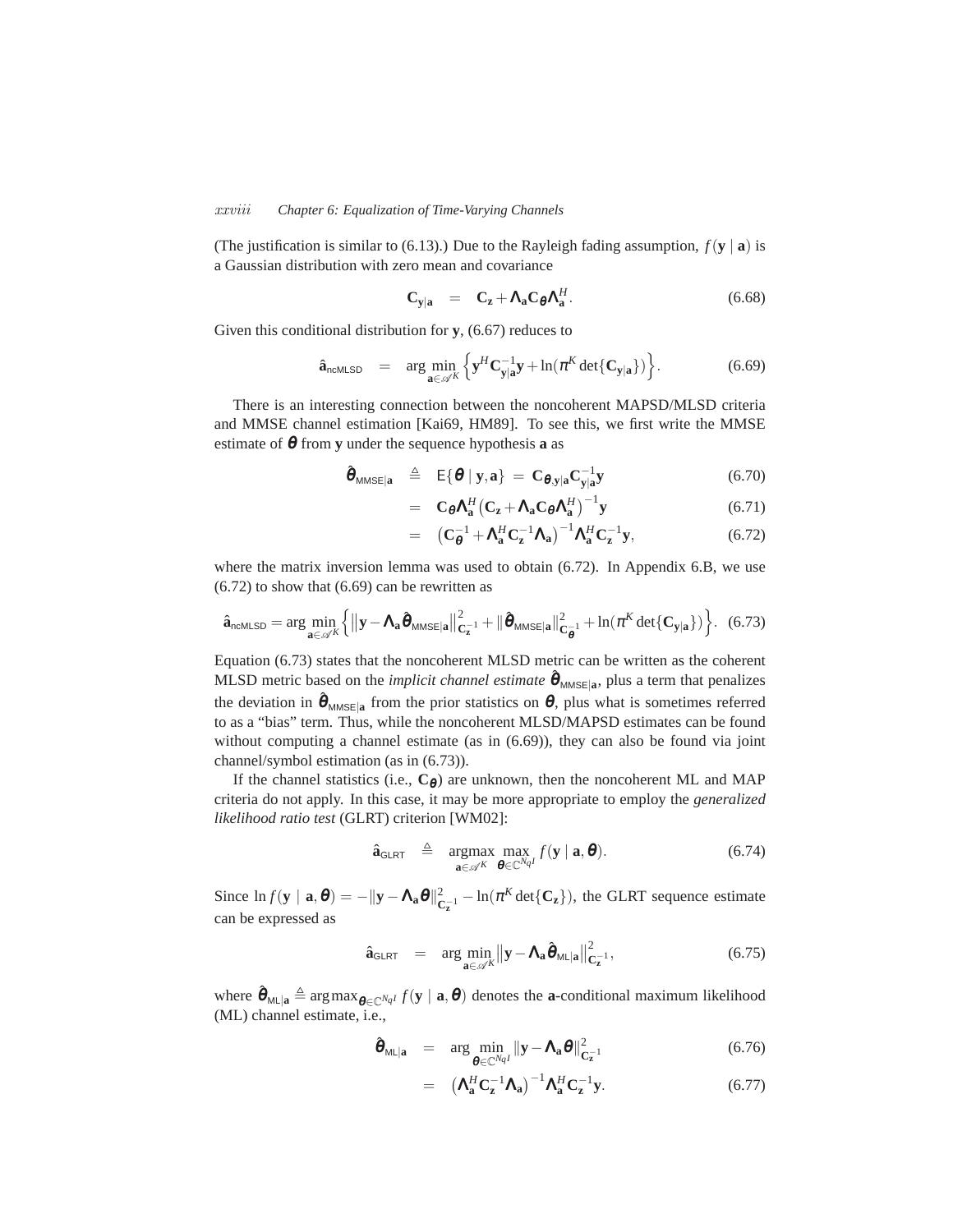Combining (6.77) and (6.75), the GLRT sequence estimate becomes

$$
\hat{\mathbf{a}}_{\text{GLRT}} = \arg \max_{\mathbf{a} \in \mathscr{A}^K} \mathbf{y}^H \mathbf{C}_{\mathbf{z}}^{-1} \mathbf{\Lambda}_{\mathbf{a}} \big( \mathbf{\Lambda}_{\mathbf{a}}^H \mathbf{C}_{\mathbf{z}}^{-1} \mathbf{\Lambda}_{\mathbf{a}} \big)^{-1} \mathbf{\Lambda}_{\mathbf{a}}^H \mathbf{C}_{\mathbf{z}}^{-1} \mathbf{y}.
$$
 (6.78)

Notice that, when the noise is white,  $\hat{\theta}_{ML|a}$  in (6.77) reduces to the conditional *least* $square$  (LS) channel estimate:  $\hat{\boldsymbol{\theta}}_{LS|\mathbf{a}} = (\mathbf{\Lambda}_{\mathbf{a}}^H \mathbf{\Lambda}_{\mathbf{a}})^{-1} \mathbf{\Lambda}_{\mathbf{a}}^H \mathbf{y}$ .

Finally, we note that the GLRT metric in (6.78) equals the limiting case of the  $\mathbf{y}^H \mathbf{C}_{\mathbf{y}|\mathbf{a}}^{-1} \mathbf{y}$ component of the noncoherent MLSD metric in (6.69) when  $C_{\theta} = \sigma_{\theta}^2 I$  and  $\sigma_{\theta}^2 \to \infty$ , i.e., when the signal is white and the noise power is negligible relative to the signal power.

# Complex-field symbol estimates

The *noncoherent minimum mean-squared error* (MMSE) criterion specifies the complexvalued sequence estimate

$$
\hat{\mathbf{a}}_{\text{ncMMSE}} \triangleq \arg \min_{\mathbf{a}' \in \mathbb{C}^K} E\big\{ \|\mathbf{a} - \mathbf{a}'\|^2 \mid \mathbf{y} \big\}. \tag{6.79}
$$

Note that, unlike the coherent case (6.15), the expectation in (6.79) is not conditioned on the channel **Q**. Writing the MMSE estimate as the conditional mean [Poo94], we find

$$
\hat{\mathbf{a}}_{\text{ncMMSE}} = \mathbb{E}\{\mathbf{a} \mid \mathbf{y}\} = \sum_{\mathbf{a} \in \mathscr{A}^K} \mathbf{a} \ p(\mathbf{a} \mid \mathbf{y}) \tag{6.80}
$$

$$
= \sum_{\mathbf{a}\in\mathscr{A}^K} \mathbf{a} \frac{f(\mathbf{y} \mid \mathbf{a})p(\mathbf{a})}{\sum_{\mathbf{a}'\in\mathscr{A}^K} f(\mathbf{y} \mid \mathbf{a}')p(\mathbf{a}')} \tag{6.81}
$$

$$
= \sum_{\mathbf{a}\in\mathscr{A}^K} \mathbf{a} \frac{p(\mathbf{a}) \int f(\mathbf{y} \mid \mathbf{a}, \boldsymbol{\theta}) f(\boldsymbol{\theta}) d\boldsymbol{\theta}}{\sum_{\mathbf{a}'\in\mathscr{A}^K} p(\mathbf{a}') \int f(\mathbf{y} \mid \mathbf{a}', \boldsymbol{\theta}) f(\boldsymbol{\theta}) d\boldsymbol{\theta}}.
$$
(6.82)

If we assume that  $p(\mathbf{a})$  is uniformly distributed over  $\mathscr{A}^K$ , then

$$
\hat{\mathbf{a}}_{\text{ncMMSE}} = \frac{\sum_{\mathbf{a} \in \mathscr{A}^K} \mathbf{a} \int \exp\left(-\|\mathbf{y} - \mathbf{\Lambda}_{\mathbf{a}}\boldsymbol{\theta}\|^2_{\mathbf{C}_{\mathbf{z}}^{-1}} - \|\boldsymbol{\theta}\|^2_{\mathbf{C}_{\mathbf{0}}^{-1}}\right) d\boldsymbol{\theta}}{\sum_{\mathbf{a}' \in \mathscr{A}^K} \int \exp\left(-\|\mathbf{y} - \mathbf{\Lambda}_{\mathbf{a}'}\boldsymbol{\theta}\|^2_{\mathbf{C}_{\mathbf{z}}^{-1}} - \|\boldsymbol{\theta}\|^2_{\mathbf{C}_{\mathbf{0}}^{-1}}\right) d\boldsymbol{\theta}}.
$$
(6.83)

Note that the finite-alphabet nature of **a** makes the conditional mean difficult to compute, since it requires the evaluation of  $|\mathscr{A}|^K$ -term summations. Unlike the coherent case, imposing constraints (e.g., linear) on the noncoherent MMSE estimator does not significantly simplify its design, and so this approach is not very popular.

# Soft bit estimates

In soft noncoherent equalization (as used in, e.g., turbo equalization), the equalizer computes posterior LLRs<sup>20</sup> for the coded bits  $c[j]$ 

$$
L_{c|\mathbf{y}}[j] \triangleq \ln \frac{\Pr\{c[j] = 1 \mid \mathbf{y}\}}{\Pr\{c[j] = 0 \mid \mathbf{y}\}} \quad \text{for} \quad j = 0, \dots, K \log_2 |\mathscr{A}| - 1, \tag{6.84}
$$

<sup>20</sup>Under the "fixed lag" constraint, the conditioning in (6.84) is performed on  $(y[0] \quad \cdots \quad y[\lceil \frac{j}{\log_2 |\mathscr{A}]} + J]$ <sup>T</sup> instead of **y** [ZFG97], where the look-ahead interval  $J \ge 0$  trades off between performance and complexity.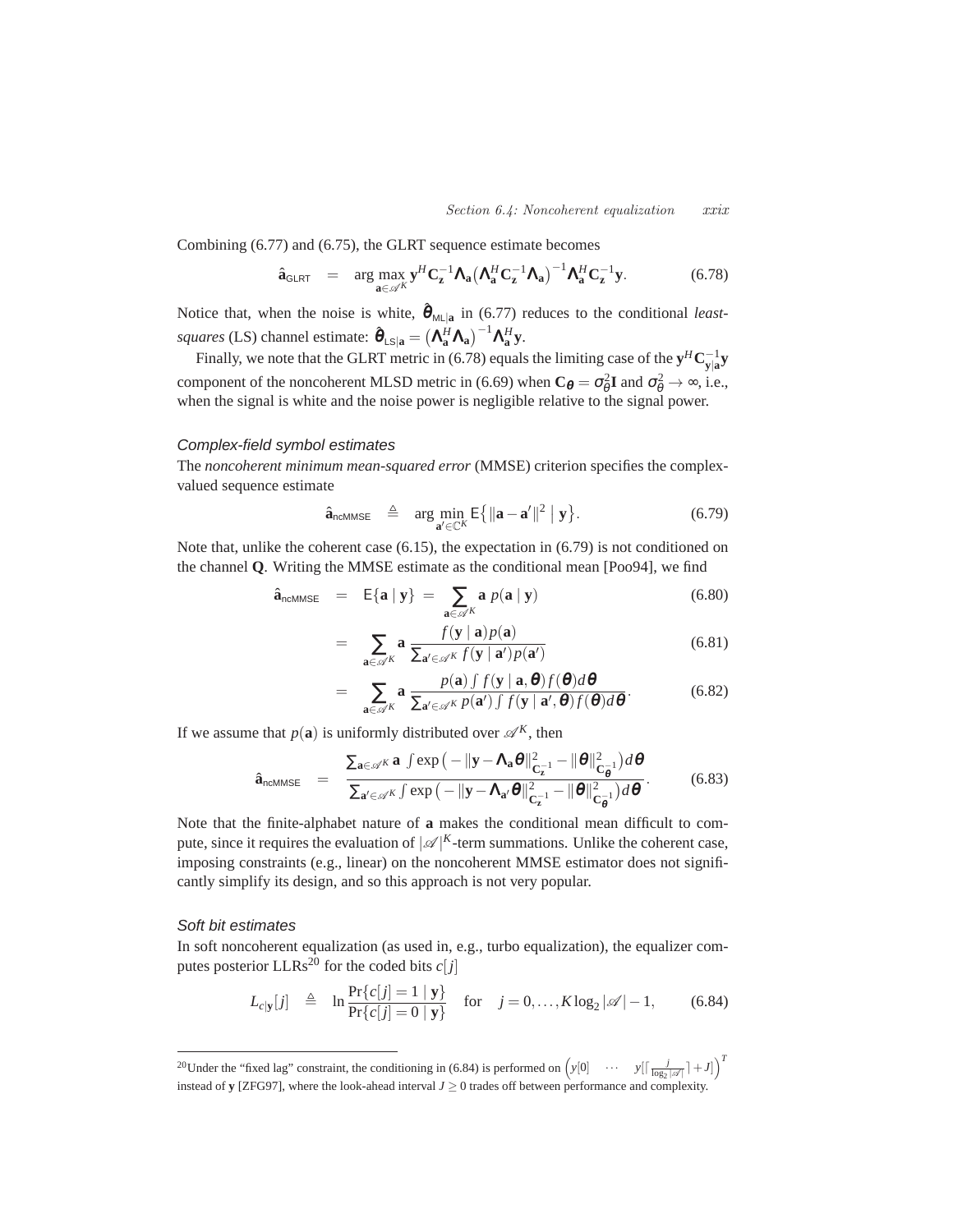#### *xxx Chapter 6: Equalization of Time-Varying Channels*

given the a-priori LLRs defined in (6.20). Note that the posterior probabilities in (6.84) are not conditioned on the channel, unlike the coherent case (6.19). If needed, the noncoherent MAP bit estimates can be generated from the noncoherent posterior LLRs via

$$
\hat{c}_{\text{ncMAP}}[j] = \frac{1}{2} \big( 1 + \text{sign}(L_{c|\mathbf{y}}[j]) \big). \tag{6.85}
$$

# 6.4.3 Noncoherent equalization tools

The noncoherent MLSD, MAPSD, MAP, and MMSE estimates, as outlined in Section 6.4.2, require the evaluation of  $\mathscr{O}(|\mathscr{A}|^K)$  metrics if computed via brute force, which is not practical for the anticipated values of *K*. In this section, we review algorithms that are designed for practical noncoherent equalization.

## The suboptimality of trellis-based noncoherent equalization

Among the optimal coherent MAPSD, MLSD, and symbol/bit MAP algorithms in Section 6.3.2 were trellis-based methods. We now investigate whether similar approaches exist for optimal noncoherent equalization. In doing so, we use the causal<sup>21</sup> model summarized by (6.63). To simplify the notation, we assume BPSK, allowing us to make a direct mapping between each bit and symbol, e.g.,  $a[j] = 2b[j] - 1$  for  $j = 0, \ldots, K - 1$ , where  $a[j] \in \mathscr{A} = \{-1, +1\}$ . Finally, we allow prior beliefs on the bits (and thus symbols) in the form of a-priori LLRs  $\{L_c[k]\}_{k=0}^{K-1}$ , defined in (6.20) and simplified for BPSK symbols in (6.38).

Analogous to the coherent MAP sequence metric (6.34), we now define a *noncoherent MAP sequence metric*. In particular, we define a *partial* noncoherent MAP sequence metric that depends on the partial observation  $y_k$  from (6.63) and the partial bit vector  $\mathbf{c}_k \triangleq (c[0] \cdots c[k])^T$ :

$$
\zeta_{\text{nc}}(\mathbf{c}_k) \triangleq \ln f(\mathbf{y}_k \mid \mathbf{c}_k) + \mathbf{l}_k^T \mathbf{c}_k. \tag{6.86}
$$

Here,  $\mathbf{l}_k \triangleq (L_c[0] \cdots L_c[k])^T$  is a partial version of the a-priori LLR vector  $\mathbf{l}_c$  defined just after (6.35). Notice that the complete noncoherent MAP sequence metric  $\zeta_{nc}(\mathbf{c})$  is obtained when  $k = K - 1$ . If we are interested in noncoherent MLSD rather than noncoherent MAPSD, then we would use  $\zeta_{nc}(c)$  with  $I_c = 0$ , and if we are interested in the GLRT criterion, then would additionally assume that  $C_{\theta} = \sigma_{\theta}^2 I$  with  $\sigma_{\theta}^2 \to \infty$ .

Under the Rayleigh fading assumption,  $f(\mathbf{y}_k | \mathbf{c}_k)$  is Gaussian with zero mean and covariance  $C_{\mathbf{y}_k|\mathbf{a}_k} = C_{\mathbf{z}_k} + \mathbf{\Lambda}_{\mathbf{a}_k} C_{\theta} \mathbf{\Lambda}_{\mathbf{a}_k}^H$ , where  $\mathbf{a}_k$  denotes the BPSK symbol vector corresponding to the bit vector  $\mathbf{c}_k$ . Thus, we have

$$
\zeta_{\rm nc}(\mathbf{c}_k) = -\mathbf{y}_k^H \mathbf{C}_{\mathbf{y}_k|\mathbf{a}_k}^{-1} \mathbf{y}_k - \ln(\pi^{k+1} \det\{\mathbf{C}_{\mathbf{y}_k|\mathbf{a}_k}\}) + \mathbf{l}_k^T \mathbf{c}_k, \tag{6.87}
$$

<sup>21</sup>Note that this causal model is different from the one used for DFE in Section 6.3.2. For DFE, **a** was estimated *backwards* from the last symbol, whereas here **a** is estimated *forwards* from the first symbol.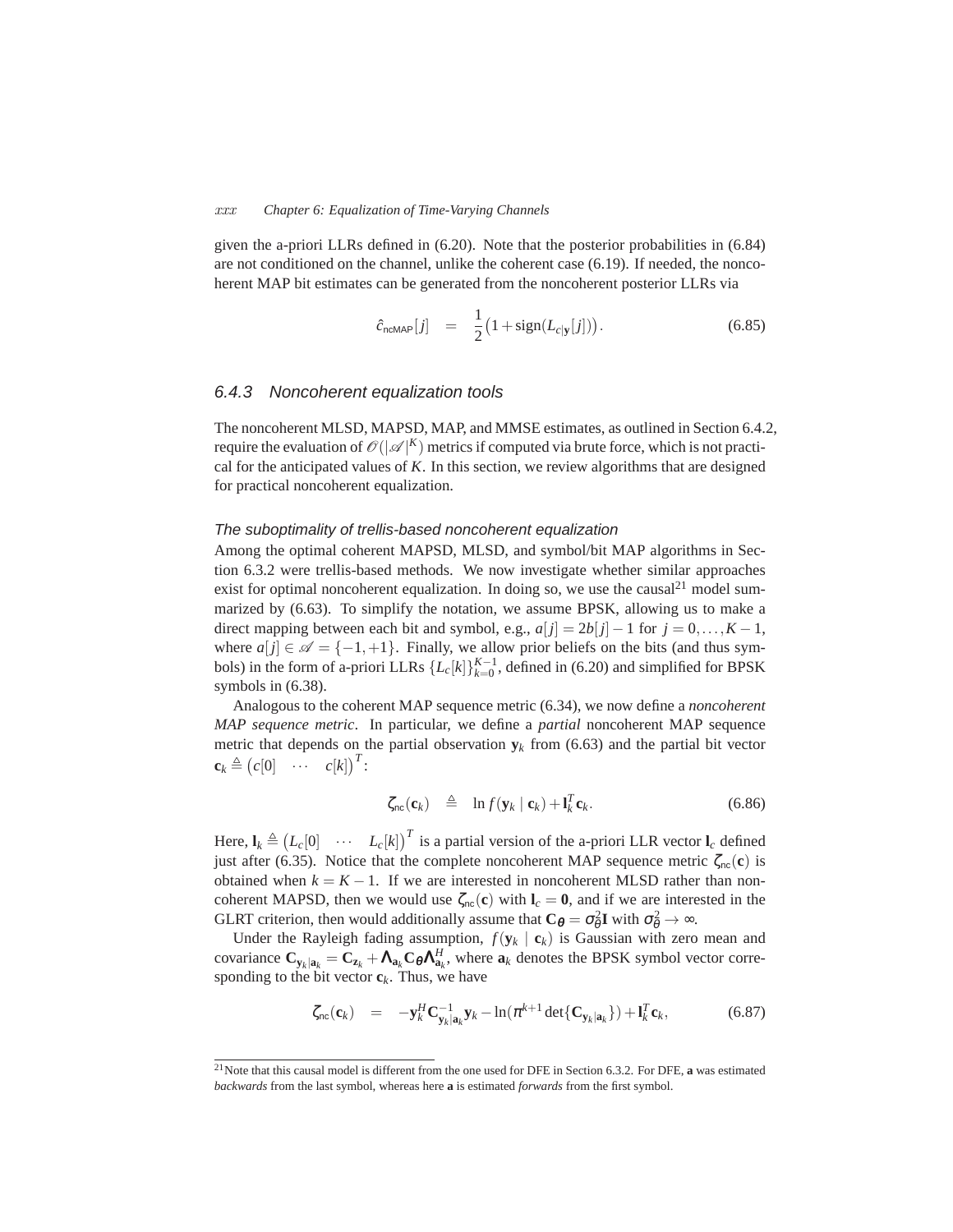which reduces to the noncoherent MLSD metric in (6.69) when  $\mathbf{l}_k = \mathbf{0}$ . Using the matrix inversion lemma, (6.87) can be rewritten as

$$
\zeta_{\rm nc}(\mathbf{c}_k) = -\mathbf{y}_k^H \mathbf{C}_{\mathbf{z}_k}^{-1} \mathbf{\Lambda}_{\mathbf{a}_k} \mathbf{\Sigma}_{\mathbf{a}_k}^{-1} \mathbf{\Lambda}_{\mathbf{a}_k}^H \mathbf{C}_{\mathbf{z}_k}^{-1} \mathbf{y}_k - \ln(\pi^{k+1} \det\{\mathbf{C}_{\mathbf{y}_k|\mathbf{a}_k}\}) + \mathbf{l}_k^T \mathbf{c}_k \quad (6.88)
$$

with  $\Sigma_{a_k} \triangleq C_{\theta}^{-1} + \Lambda_{a_k}^H C_{z_k}^{-1} \Lambda_{a_k}$ . From (6.63), it follows that the partial observation can be decomposed as

$$
\mathbf{y}_k = \begin{pmatrix} \mathbf{y}_{k-1} \\ \mathbf{y}[k] \end{pmatrix} = \begin{pmatrix} \mathbf{\Lambda}_{\mathbf{a}_{k-1}} \\ \mathbf{\lambda}_{\mathbf{a}_k}^H \end{pmatrix} \boldsymbol{\theta} + \begin{pmatrix} \mathbf{z}_{k-1} \\ z[k] \end{pmatrix}, \tag{6.89}
$$

where  $\lambda_{a_k}^H$  is the last row of  $\Lambda_{a_k}$ . When the noise is white (i.e.,  $C_{z_k} = \sigma_z^2 \mathbf{I}_{k+1}$ ), it can then be shown that (6.88) and (6.89) can be combined to write the noncoherent metric *recursively*:

$$
\zeta_{\text{nc}}(\mathbf{c}_{k}) = \zeta_{\text{nc}}(\mathbf{c}_{k-1}) + L_{c}[k]c[k] + \ln \eta_{\mathbf{a}_{k}} \qquad (6.90)
$$
\n
$$
- \left(\frac{\boldsymbol{\lambda}_{\mathbf{a}_{k}}y[k]}{\boldsymbol{\hat{\theta}}_{\text{MMSE}|\mathbf{a}_{k-1}}}\right)^{H} \left(\frac{\sigma_{z}^{-2}\boldsymbol{\Sigma}_{\mathbf{a}_{k}}^{-1}}{\mathbf{I} - \eta_{\mathbf{a}_{k}}\boldsymbol{\lambda}_{\mathbf{a}_{k}}\boldsymbol{\Sigma}_{\mathbf{a}_{k-1}}^{-1}}\mathbf{I} - \eta_{\mathbf{a}_{k}}\boldsymbol{\Sigma}_{\mathbf{a}_{k-1}}^{-1}\boldsymbol{\lambda}_{\mathbf{a}_{k}}\boldsymbol{\lambda}_{\mathbf{a}_{k}}^{H}\right) \left(\frac{\boldsymbol{\lambda}_{\mathbf{a}_{k}}y[k]}{\boldsymbol{\hat{\theta}}_{\text{MMSE}|\mathbf{a}_{k-1}}}\right).
$$

In (6.90),  $\eta_{a_k} \triangleq (\sigma_z^2 + \lambda_{a_k}^H \Sigma_{a_{k-1}}^{-1} \lambda_{a_k})^{-1}$  and  $\hat{\theta}_{MMSE|a_{k-1}}$  denotes the MMSE estimate of  $\theta$ from  $\mathbf{y}_{k-1}$  under the sequence hypothesis  $\mathbf{a}_{k-1}$ .

From (6.90) we can make a two important observations. First, we know that a trellisbased implementation exists only if the metric update depends on a *fixed* number of past symbols. While  $\lambda_{a_k}$  depends only on the past  $N_q$  symbols  $\{a[k],...,a[k-N_q+1]\}$ , the terms  $\sum_{a_k}^{-1}$  and  $\hat{\boldsymbol{\theta}}_{MMSE|a_{k-1}}$  depend, in general, on the full sequence  $\mathbf{a}_k$ , implying that optimal noncoherent MAPSD/MLSD/GLRT cannot be implemented by a trellis-based technique. Second, when the BEM coefficient trajectories (i.e.,  $\{\theta[i, d]\}_{i=0}^{I-1}$  for each *d*) satisfy an order- $N_{AR}$  Gauss-Markov model and the trellis has  $|\mathcal{A}|^{N_q+N_{AR}}$  states, the Kalman filter can be used to recursively compute the MMSE channel estimate  $\hat{\theta}_{MMSE|a_{k-1}}$  and its error covariance,  $\sum_{a_{k-1}}^{-1}$ , conditioned on the symbols  $a_{k-1}$  that define each surviving path. Thus, while a trellis can facilitate the computation of the exact partial sequence metric, it cannot guarantee optimal pruning. The literature is not always clear about these points, however. For example, Chugg [Chu98] points out that some seminal and often-cited works (e.g., [MS79, DS94]) seem to claim that noncoherent MLSD can be implemented with a trellis, and shows precisely why this cannot be the case.

Not surprisingly, trellis-based implementations of the noncoherent MAP symbol and bit criteria (6.65)-(6.66) are also suboptimal. With the forward-backward algorithm,  $^{22}$ there is no concept of surviving paths, and channel state information is required for each state of the trellis. When the channel is unknown, the trellis can be expanded so that a channel estimate can be calculated at each state, after which the forward-backward algorithm can again be applied, though not optimally: the performance (and complexity) depends on the amount of trellis expansion [GL97, DCH01, HP00, AC00].

 $^{22}$ For fixed-lag MAP symbol estimates, the situation is a bit different since the forward-backward algorithm does not apply. There the posterior symbol probabilities can be calculated recursively (assuming Gauss-Markov BEM trajectories), but they require averaging over all possible past-symbol sequences and thus cannot be folded into a trellis [ZFG97].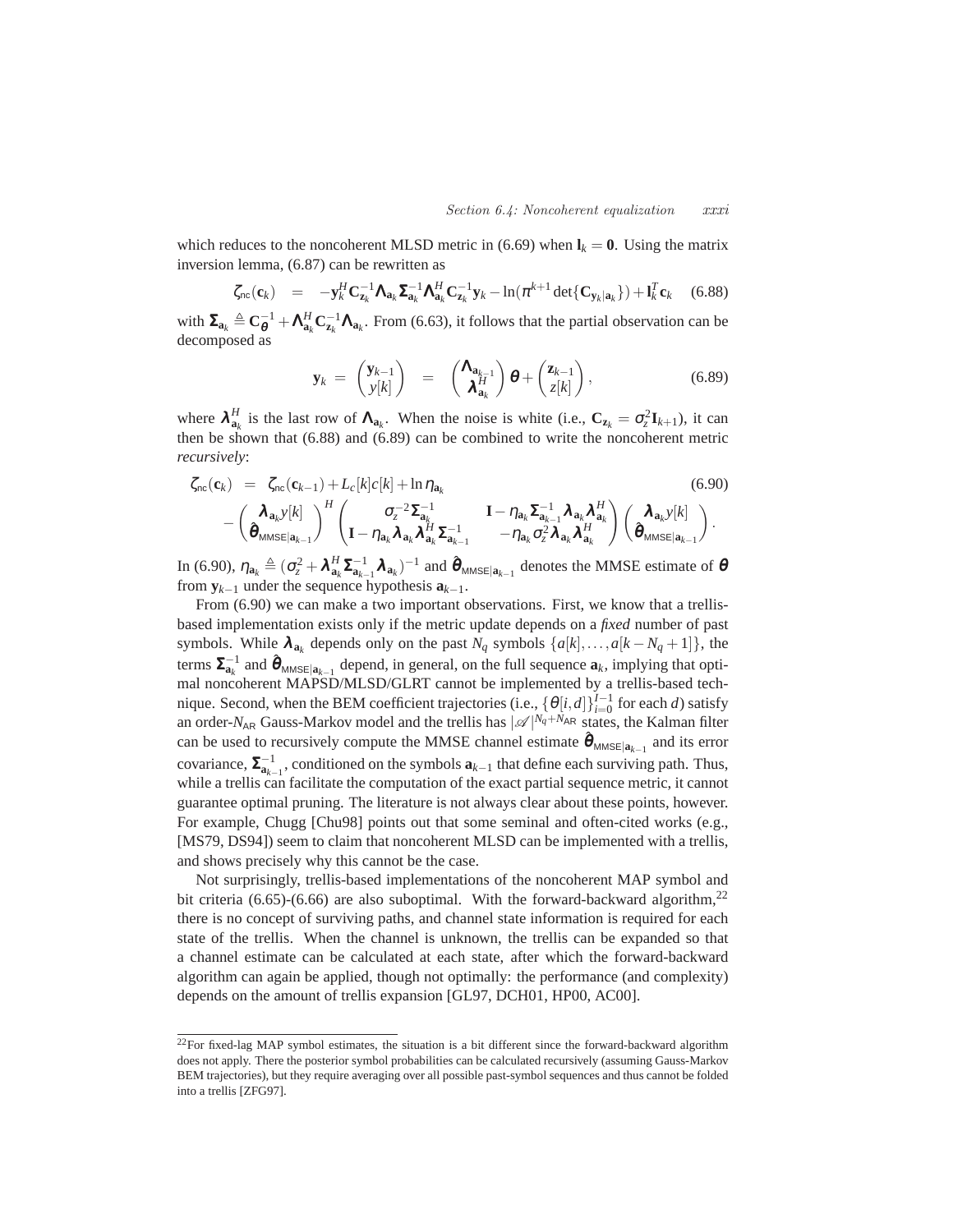### *xxxii Chapter 6: Equalization of Time-Varying Channels*

## Noncoherent equalization via per-survivor processing

While trellis-based noncoherent equalization is suboptimal, a trellis can be used for *approximate* noncoherent MAPSD/MLSD/GLRT and MAP symbol and bit estimation.

Of the many practical suboptimal trellis-based schemes that have been proposed, a good number can be classified as *per-survivor processing* (PSP) [RPT95]. There, the idea is to compute (at stage *k* of the trellis) a separate channel estimate  $\hat{\theta}_{a_k}$  for each surviving path extension  $a_k$ , and then evaluate a partial metric corresponding to the pair  $(a_k, \hat{\theta}_{a_k})$ . Only the surviving path extensions leading to the best metrics are retained as survivors, after which the process repeats at the next stage of the trellis. As discussed above, an  $|\mathcal{A}|^{N_q+N_{AR}}$ -state trellis facilitates recursive MMSE estimation of order- $N_{AR}$ Gauss-Markov BEM trajectories via Kalman filtering, and thus recursive computation of MAPSD and MLSD partial metrics (recalling (6.73)). Thus, for that channel class, the Viterbi algorithm with per-survivor Kalman filtering provides near-optimal noncoherent MAPSD/MLSD. This idea seems to have been first proposed in Morley and Snyder [MS79] using continuous-time filtering. Lodge and Moher [LM90] considered discretetime filters and realized that, if the observations are first whitened (which requires only a bank of LTI filters), then the metric calculation simplifies in a way that eliminates the need for Kalman filtering. This latter approach is known as the "innovations" approach. Similar ideas can be applied to fixed-lag MAP symbol/bit estimation processing, as proposed by Iltis, Shynk, and Giridhar [ISG94].

Because the complexity of these trellis-based PSP methods grows exponentially in  $N_q + N_{AR}$ , however, PSP methods based on more general tree-searches may be more practical for near-optimal noncoherent detection, especially at high SNR, where sphere decoders can find the optimal solution without visiting many nodes. In fact, the proposal of noncoherent tree-search can already be found in early works, e.g., Dai and Shwedyk [DS94]. Notice that, with appropriate definition of the metric, the tree-search methods discussed in Section 6.3.2—in the context of coherent equalization—apply here too, except that the pre-processing used there now becomes unnecessary because the model (6.63) is already causal. A further advantage of tree-search is that it does not require BEM coefficients to satisfy a Gauss-Markov property, which can be useful in, e.g., multi-carrier applications. In any case, the key to a computationally efficient tree-search is minimizing both the number of nodes visited and the complexity per visited node. In regards to the latter, Hwang and Schniter [HS07b] have shown that the quantities  $\hat{\boldsymbol{\theta}}_{MMSE|a_{k-1}}$  and  $\Sigma_{a_k}^{-1}$ can be updated recursively (for the generic modulation/demodulation and BEM setup of (6.63)), yielding an  $\mathcal{O}(N_q^2I^2)$  update to the noncoherent metric (6.90).

## Iterative noncoherent equalization via the EM algorithm

The *expectation-maximization* (EM) algorithm [DLR77] is a well known approach for ML estimation in the presence of "missing data." If **y** is the observation, **x** is the vector to be estimated, and **u** is the "missing data," then the EM algorithm attempts to find  $\hat{\mathbf{x}}_{\text{ML}} = \arg \max_{\mathbf{x}} f(\mathbf{y} | \mathbf{x}) = \arg \max_{\mathbf{x}} \ln f(\mathbf{y} | \mathbf{x})$  iteratively using the following recursion<sup>23</sup>

<sup>23</sup>If the missing data **u** was discrete, integration in (6.91) would be replaced by summation.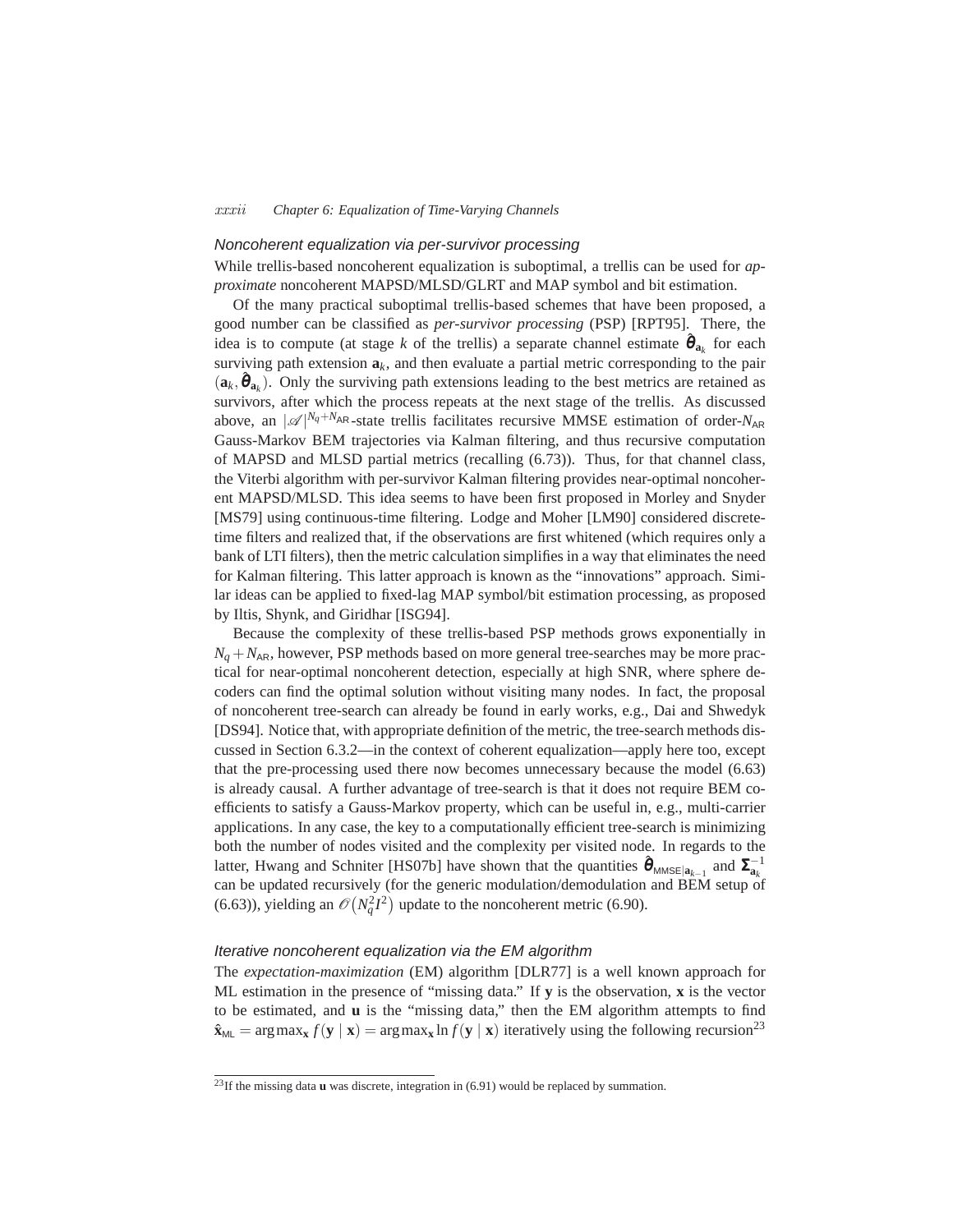*Section 6.4: Noncoherent equalization xxxiii*

(where *i* denotes the iteration index):

$$
\hat{\mathbf{x}}^{(i+1)} = \arg \max_{\mathbf{x}} \int f(\mathbf{u} \mid \mathbf{y}, \hat{\mathbf{x}}^{(i)}) \ln f(\mathbf{y}, \mathbf{u} \mid \mathbf{x}) d\mathbf{u}.
$$
 (6.91)

In Appendix 6.C, we show that (6.91) arises from the goal of maximally increasing the likelihood at each iteration. So called *generalized EM* algorithms, which increase but do not necessarily maximally increase the likelihood at each iteration, have also been proposed (e.g., [FH94]). The EM recursion is sometimes regarded as having two separate steps: an "E step" which computes the conditional expectation (i.e., the integral) in (6.91), and an "M step" which performs the maximization in (6.91). A *Bayesian EM* (EMB) algorithm, with the goal to find  $\hat{\mathbf{x}}_{MAP} = \max_{\mathbf{x}} f(\mathbf{x} | \mathbf{y})$ , follows by direct extension. Using Bayes rule and disregarding irrelevant terms, we can write  $\hat{\mathbf{x}}_{MAP} = \arg \max_{\mathbf{x}} (\ln f(\mathbf{y} \mid \mathbf{x}) +$  $\ln f(\mathbf{x})$  and attempt to find  $\hat{\mathbf{x}}_{MAP}$  using the recursion

$$
\hat{\mathbf{x}}^{(i+1)} = \arg \max_{\mathbf{x}} \left\{ \int f(\mathbf{u} \mid \mathbf{y}, \hat{\mathbf{x}}^{(i)}) \ln f(\mathbf{y}, \mathbf{u} \mid \mathbf{x}) d\mathbf{u} + \ln f(\mathbf{x}) \right\}.
$$
 (6.92)

One can immediately think of two ways that the EM(B) algorithms could be applied to noncoherent equalization: i) the coded bits could be estimated while treating the channel as missing (i.e., "info EM(B)") [GH97], or ii) the channel could be estimated, while treating the data as missing, and later used for coherent sequence detection (i.e., "channel EM(B)") [KV94, AHFF97, CT01, CV01, YR03, NP03, NL05]. EM(B) algorithms that treat both channel and data values as parameters to be estimated have also been proposed, e.g., [ZJP99].

We now describe the *channel EM(B)* algorithm for noncoherent equalization. (See Appendix 6.D for a discussion of the less practical *info EM(B)* algorithm.) For this, we use the model  $y = \Lambda_a \theta + z$  from (6.63), where we once again find it convenient to assume BPSK in order to ensure a one-to-one correspondence between symbols **a** and bits **c**. For noncoherent equalization,  $\theta$  is the vector to estimate and **c** is the missing data, so that (from  $(6.92)$ ) channel EMB<sup>24</sup> performs the recursion

$$
\hat{\boldsymbol{\theta}}^{(i+1)} = \arg \max_{\hat{\boldsymbol{\theta}}} \left\{ \sum_{\mathbf{c} \in \{0,1\}^K} p(\mathbf{c} \mid \mathbf{y}, \hat{\boldsymbol{\theta}}^{(i)}) \ln f(\mathbf{y}, \mathbf{c} \mid \hat{\boldsymbol{\theta}}) + \ln f(\hat{\boldsymbol{\theta}}) \right\}.
$$
 (6.93)

Using the property  $\ln f(\mathbf{y}, \mathbf{c} \mid \boldsymbol{\theta}) = \ln f(\mathbf{y} \mid \mathbf{c}, \boldsymbol{\theta}) + \ln f(\mathbf{c})$  in conjunction with the Rayleigh fading and Gaussian noise assumptions, (6.93) reduces to

$$
\hat{\boldsymbol{\theta}}^{(i+1)} = \arg \min_{\hat{\boldsymbol{\theta}}} \left\{ \sum_{\mathbf{c} \in \{0,1\}^K} p(\mathbf{c} \mid \mathbf{y}, \hat{\boldsymbol{\theta}}^{(i)}) \|\mathbf{y} - \mathbf{\Lambda}_\mathbf{a} \hat{\boldsymbol{\theta}}\|_{\mathbf{C}_{\mathbf{z}}^{-1}}^2 + \hat{\boldsymbol{\theta}}^H \mathbf{C}_{\boldsymbol{\theta}}^{-1} \hat{\boldsymbol{\theta}} \right\}
$$
(6.94)

$$
= \left( \mathbf{C}_{\boldsymbol{\theta}}^{-1} + \sum_{\mathbf{c} \in \{0,1\}^K} p(\mathbf{c} \mid \mathbf{y}, \hat{\boldsymbol{\theta}}^{(i)}) \mathbf{\Lambda}_{\mathbf{a}}^H \mathbf{C}_{\mathbf{z}}^{-1} \mathbf{\Lambda}_{\mathbf{a}} \right) - \sum_{\mathbf{c} \in \{0,1\}^K} p(\mathbf{c} \mid \mathbf{y}, \hat{\boldsymbol{\theta}}^{(i)}) \mathbf{\Lambda}_{\mathbf{a}}^H \mathbf{C}_{\mathbf{z}}^{-1} \mathbf{y}.
$$
 (6.95)

Above, **a** denotes the symbol vector corresponding to the bit vector **c**. From (6.95), channel EM(B) can be interpreted as performing *iterative soft decision-directed channel estimation*, using soft decisions computed from the previous channel estimate. In fact, with

<sup>&</sup>lt;sup>24</sup>Channel EM would yield (6.93) without the ln  $f(\hat{\theta})$  term and hence (6.94)-(6.97) without the  $C_{\theta}^{-1}$  term. This relationship is reminiscent of that between GLRT and ncMLSD.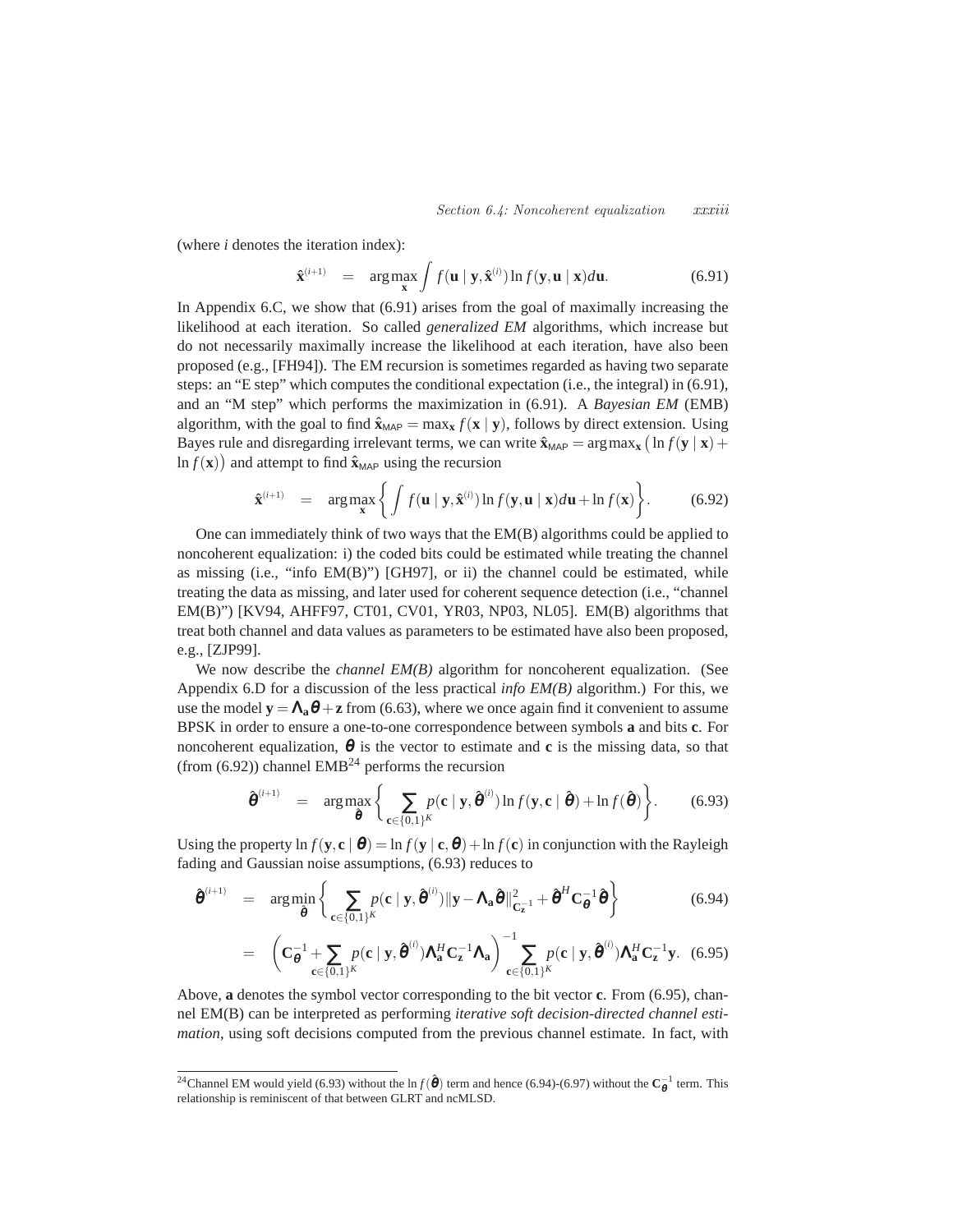#### *xxxiv Chapter 6: Equalization of Time-Varying Channels*

constant modulus (CM)  $\mathscr A$  and white noise, the summed terms in (6.95) can be rewritten using the  $tanh(\cdot)$  operator, reminiscent of (6.40). Soft decision-directed channel estimation can be contrasted with per-survivor channel estimation, as used in noncoherent MAPSD/MLSD and GLRT, in that soft decision-directed channel estimation generates a *single* channel estimate after "averaging" the soft bit estimates, whereas per-survivor channel estimation generates *multiple* channel estimates, one for each hypothesized bit sequence. Iterative soft decision-directed channel estimation has also been considered outside of the EM(B) context in, e.g., [BC98, OT04, SSS04, FRL08, LF08].

The posterior bit probabilities  $\{p(\mathbf{c} \mid \mathbf{y}, \hat{\boldsymbol{\theta}}^{(i)})\}_{\mathbf{c} \in \{0,1\}^K}$  required for (6.95) can be obtained in various ways. For the case of BEM trajectories that satisfy a Gauss-Markov model, the forward-backward algorithm can be employed [KV94]. A different approach was proposed in [HS09] that allows the use of a-priori LLRs and more general BEM statistics. We now briefly describe this approach. Writing

$$
p(\mathbf{c} \mid \mathbf{y}, \hat{\boldsymbol{\theta}}^{(i)}) = \frac{f(\mathbf{y} \mid \mathbf{c}, \hat{\boldsymbol{\theta}}^{(i)}) p(\mathbf{c})}{\sum_{\mathbf{c}' \in \{0,1\}^K} f(\mathbf{y} \mid \mathbf{c}', \hat{\boldsymbol{\theta}}^{(i)}) p(\mathbf{c}')} = \frac{e^{\zeta_{\text{coh}}(\mathbf{c}; \hat{\boldsymbol{\theta}}^{(i)})}}{\sum_{\mathbf{c}' \in \{0,1\}^K} e^{\zeta_{\text{coh}}(\mathbf{c}'; \hat{\boldsymbol{\theta}}^{(i)})}}, \quad (6.96)
$$

where we have used the coherent MAP sequence metric  $\zeta_{\text{coh}}(\mathbf{c};\hat{\boldsymbol{\theta}}^{(i)}) = \ln f(\mathbf{y} \mid \mathbf{c}, \hat{\boldsymbol{\theta}}^{(i)}) + \mathbf{l}_{c}^{T} \mathbf{c}$ from (6.34) with the  $\hat{\boldsymbol{\theta}}^{(i)}$ -dependence explicitly noted, the EM recursion (6.95) can be restated as

$$
\hat{\boldsymbol{\theta}}^{(i+1)} = \left(\sum_{\mathbf{c} \in \{0,1\}^K} e^{\zeta_{\mathsf{coh}}(\mathbf{c}; \hat{\boldsymbol{\theta}}^{(i)})} (\mathbf{C}_{\boldsymbol{\theta}}^{-1} + \mathbf{\Lambda}_{\mathbf{a}}^H \mathbf{C}_{\mathbf{z}}^{-1} \mathbf{\Lambda}_{\mathbf{a}})\right)^{-1} \sum_{\mathbf{c} \in \{0,1\}^K} e^{\zeta_{\mathsf{coh}}(\mathbf{c}; \hat{\boldsymbol{\theta}}^{(i)})} \mathbf{\Lambda}_{\mathbf{a}}^H \mathbf{C}_{\mathbf{z}}^{-1} \mathbf{y}.
$$
 (6.97)

Equation (6.97) suggests iterating a soft decision-directed channel estimator, with input  ${\{\zeta_{\text{coh}}(\mathbf{c};\hat{\boldsymbol{\theta}}^{(i)})\}}_{\mathbf{c}\in\{0,1\}^K}$  and output  $\hat{\boldsymbol{\theta}}^{(i+1)}$ , and a soft-input/soft-output coherent equalizer, with input  $\hat{\boldsymbol{\theta}}^{(i)}$  and output  $\{\zeta_{\text{coh}}(\mathbf{c};\hat{\boldsymbol{\theta}}^{(i)})\}_{\mathbf{c}\in\{0,1\}^K}$ . Together, the pair forms a soft-input/softoutput *noncoherent equalizer*, which could be iterated with a soft-input/soft-output decoder for turbo reception.

When the channel is frequency-nonselective, the noise is white, and the BEM is trivial,  $\ln f(\mathbf{y} \mid \mathbf{c}, \hat{\theta}^{(i)}) = C - \frac{1}{\sigma_w^2} \sum_{k=0}^{K-1} |y[k] - c[k] \hat{\theta}[k, 0]|^2$ , so that the 2<sup>K</sup> term summations in  $(6.97)$  decouple into *K* binary summations [CV01], greatly simplifying the evaluation of (6.97). In the general case, the  $2^{K}$ -term summations do not decouple, but not all  $2^{K}$ metrics  $\{\zeta_{coh}(\mathbf{c};\hat{\boldsymbol{\theta}}^{(i)})\}_{\mathbf{c}\in\{0,1\}^K}$  need to be calculated, because very few of them yield nonnegligible  $e^{\zeta_{\text{coh}}(c;\hat{\theta}^{(i)})}$ . The dominant posterior probabilities can be found without too much effort using, e.g., M-algorithm tree-search [HS09], as discussed for the coherent case in Section 6.3.2.

#### Other noncoherent equalization schemes

Other approaches to noncoherent equalization exist as well. For example, Anastasopoulos et al.  $[ACC^+07, MAKA07]$  applied message passing algorithms to MLSD and MAP symbol detection over time-selective flat-fading channels. They have shown that, under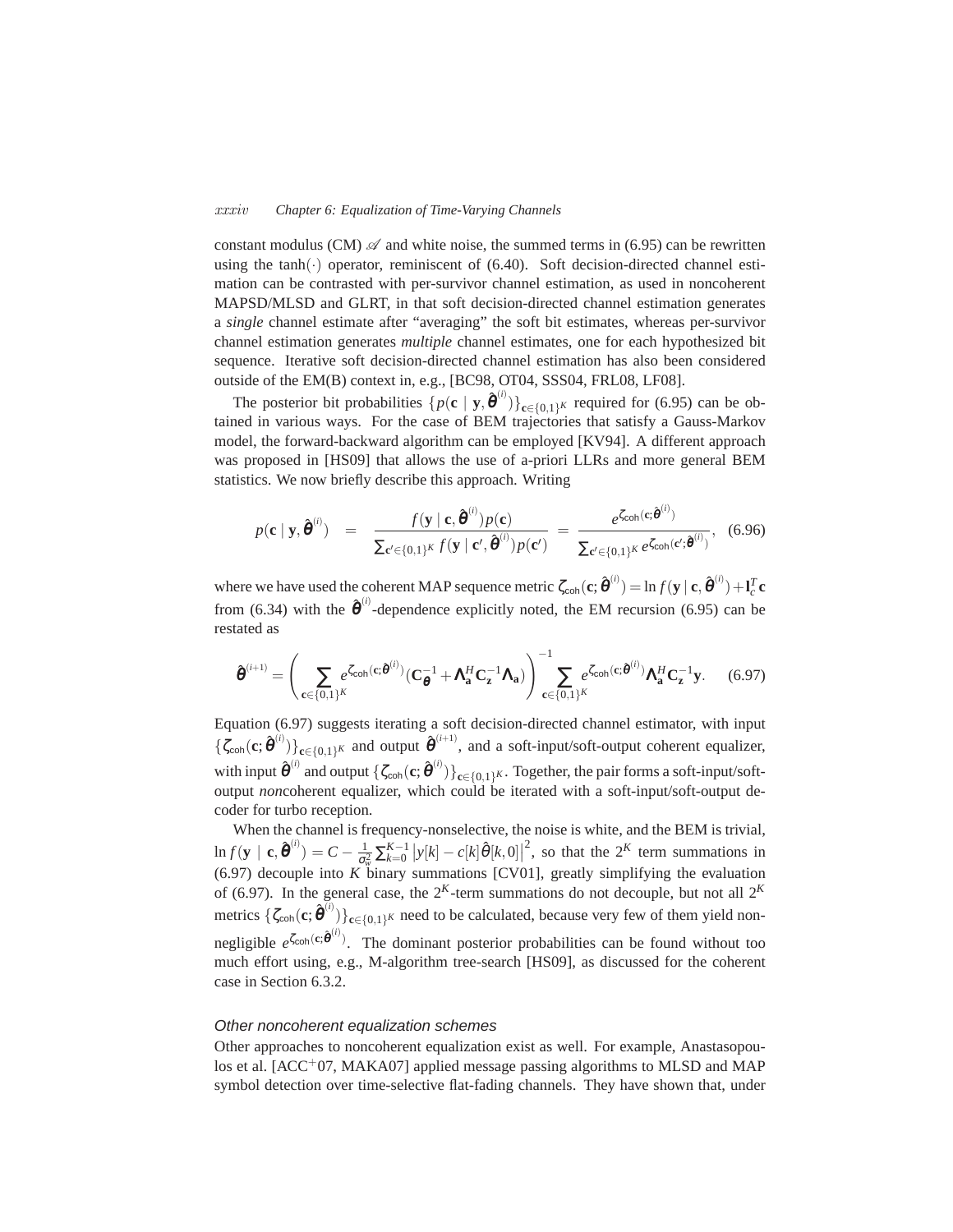certain conditions, MLSD complexity scales as  $\mathcal{O}(K^{2\text{rank}\{\mathbb{C}_{\theta}\}})$ . Due to space limitations, these techniques will not be discussed here. One can also imagine ad hoc combination of decoupled (coherent) equalization and channel estimation. Examples will be provided in the sequel.

# 6.4.4 Noncoherent equalization for single-carrier modulation/demodulation

When single-carrier modulation/demodulation is used, the effective channel coincides with the propagation channel (i.e.,  $q[l,d] = h[l,d] \forall l, d$  and  $N_q = M$ ), whose trajectories  ${h[n,m]}_{n=0}^{N-1}$  (for each  $m \in \{0,\ldots,M-1\}$ ) are well described by a Gauss-Markov model of suitable order  $N_{AR}$ . Thus, when the trivial BEM is employed to write (6.2), so that  $\theta[i, d] = q[i, d] \forall i, d$ , the BEM trajectories themselves are well described by a Gauss-Markov model of order  $N_{AR}$ . In this case, and assuming the noise **z** is white, an  $|\mathcal{A}|^{M+N_{AR}}$ . state trellis can be used to implement near-optimal noncoherent MAPSD/MLSD, as well as near-optimal MAP symbol and bit detection, as described in Section 6.4.3. In fact, these ideas dominated much of the early literature on noncoherent equalization of rapidly TV channels.

## Near-optimal trellis-PSP equalization for single-carrier schemes

As mentioned earlier, Lodge and Moher [LM90] were one of the first papers to propose a near-optimal trellis-based implementation of noncoherent MLSD. In particular, they proposed to use the Viterbi algorithm with per-branch linear prediction for MLSD of CM signals with ARMA time-selective channels. Soon after, Iltis [Ilt92] proposed to use the Viterbi algorithm in conjunction with an extended Kalman filter for per-survivor joint estimation of symbol timing offset and an AR doubly selective channel. Dai and Shwedyk [DS94] proposed similar near-optimal trellis-based implementations of noncoherent MLSD for general signal alphabets and ARMA doubly selective channels, using per-branch Kalman filtering. Yu and Pasupathy [YP95] then extended [LM90] to general signal alphabets and ARMA doubly selective channels. The latter technique was extended further to carrier-frequency-offset Rician channels by Hart and Taylor in [HT98].

In related work, Gertsman and Lodge [GL97] showed that the forward-backward algorithm, with per-branch linear prediction, can be used for near-MAP symbol detection under AR time-selective channels and CM alphabets. Independently, these ideas were generalized this approach to doubly selective channels and general signal alphabets by Hart and Pasupathy [HP00] and Davis, Collings, and Hoeher [DCH01]. For fixed-lag MAP symbol estimation, Zhang, Fitz, and Gelfand [ZFG97] proposed to use per-survivor Kalman filtering, echoing earlier work by Iltis et al. [ISG94]. Anastasopoulos and Chugg [AC00] then presented two general families of trellis algorithms, one based on parameter-first combining and the other on sequence-first combining, that yield both forward-backward and fixed-lag algorithms.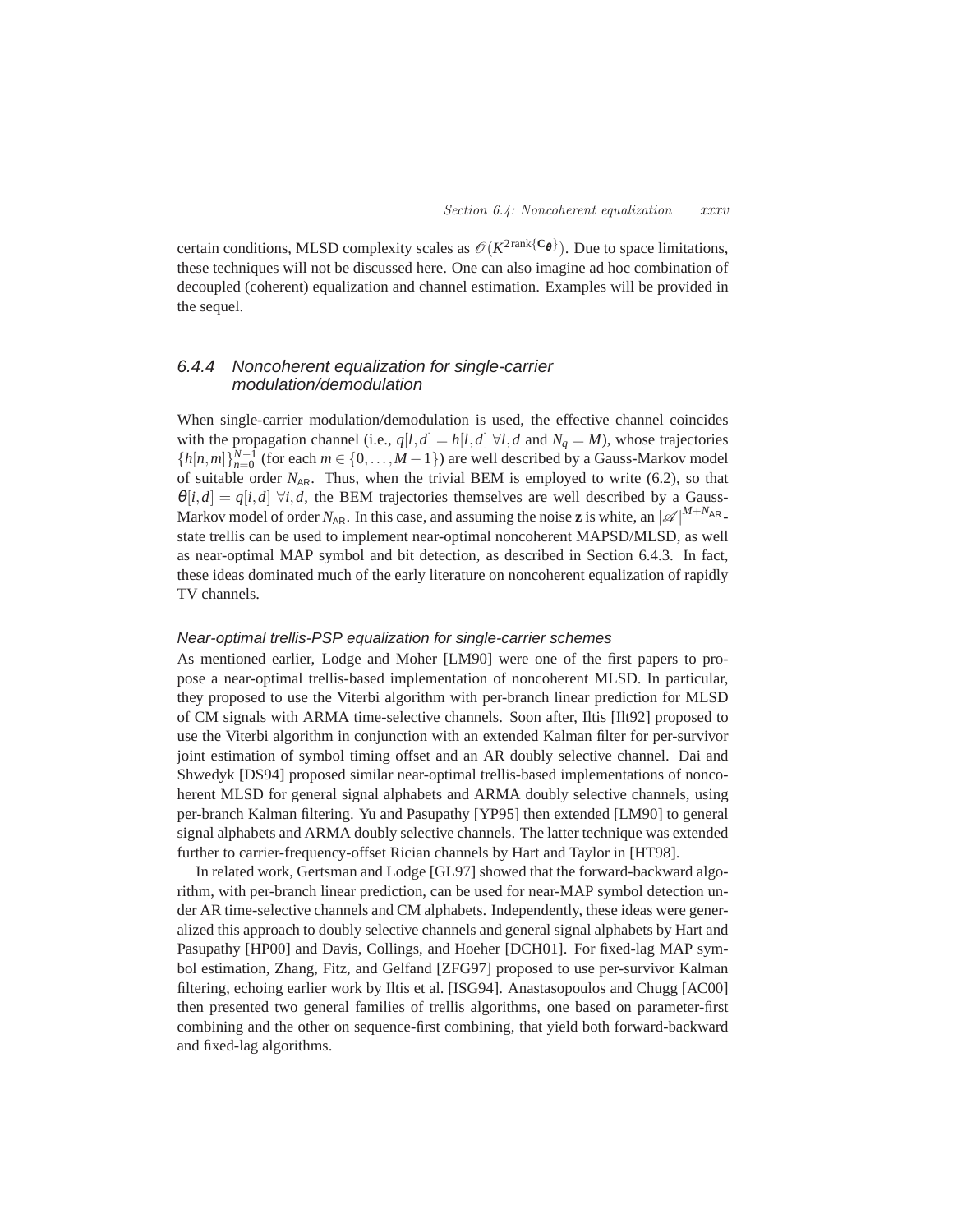#### *xxxvi Chapter 6: Equalization of Time-Varying Channels*

## Reduced-complexity trellis-PSP equalization for single-carrier schemes

Due to the complexity of near-optimal PSP methods, which are typically based on persequence Kalman filtering, simpler PSP techniques have also been proposed based on simpler forms of adaptive filtering, such as the  $RLS<sup>25</sup>$  and LMS algorithms. For example, Kubo, Murakami, and Fujino [KMF94] proposed to use the Viterbi algorithm in conjunction with the LMS algorithm [Hay01] for per-survivor channel estimation, whereas Raheli, Polydoros, and Tzou [RPT95] proposed to use the Viterbi algorithm in conjunction with the RLS algorithm [Hay01]. Other LMS and RLS approaches were discussed in [AC00].

While the previously described PSP algorithms assumed a trivial BEM, PSP for more general BEMs has also been considered. For example, trellis-based PSP algorithms for joint estimation of symbols and polynomial BEM [BH99a] coefficients were proposed, for time-selective channels, by Borah and Hart [BH99c] and Leon and Taylor [LT03]. DFE and trellis methods for both polynomial and Karhunen-Loève BEMs [BH99b] were studied by Borah and Hart in [BH99b] for doubly selective channels. Trellis-based PSP using a complex-exponential BEM [TG96] was discussed by El-Mahdy [EM04].

## Near-optimal tree-PSP equalization for single-carrier schemes

Since the trellis-based approaches to noncoherent equalization typically use an  $(M +$  $N_{AR}$ )-state trellis, with  $\mathcal{O}(K|\mathcal{A}|^{M+N_{AR}})$  complexity, they are impractical for all but very short delay spreads. Tree-search based PSP is one way to circumvent this complexity. In one of the earliest proposals, Dai and Shwedyk [DS94] suggested to use a Fano-like treesearch with per-survivor Kalman estimation to non-coherently equalize a doubly selective ARMA channel (assuming a trivial BEM). The method in Zhang, Fitz, and Gelfand [ZFG97] can be considered as using the T-algorithm to obtain symbol-MAP fixed-lag metrics for the same channel. For a doubly selective channel modeled by a generic BEM, Hwang and Schniter proposed PSP-based noncoherent M-algorithm tree-searches that accomplish approximate MLSD, in [HS07a], and approximate MAP bit detection, in [HS07b]. The latter, with complexity  $\mathcal{O}(KM^2I^2)$ , was combined with soft decoding in a turbo receiver.

#### Iterative noncoherent equalization for single-carrier schemes

For EM-based iterative noncoherent equalization of single-carrier systems, the channel EM(B) algorithm described in Section 6.4.3 is the most popular approach; the info EM(B) algorithm, proposed by Georghiades and Han [GH97] for AR time-selective fading and CM signaling and described in Appendix 6.D, was found, in the more recent studies [CPB03, YR03], to have convergence problems.

One of the first applications of the channel EMB algorithm to noncoherent equalization of frequency-selective channels was given by Kaleh and Vallet [KV94]. Anton-Haro, Fonollosa and Fonollosa [AHFF97] proposed a channel EM algorithm for doubly selective channels that used a polynomial BEM, assuming CM signaling. More recently, Yan

 $^{25}$ Recall that the ML channel estimate (6.77) reduces to an LS estimate in the case of white noise, which can be computed recursively using RLS.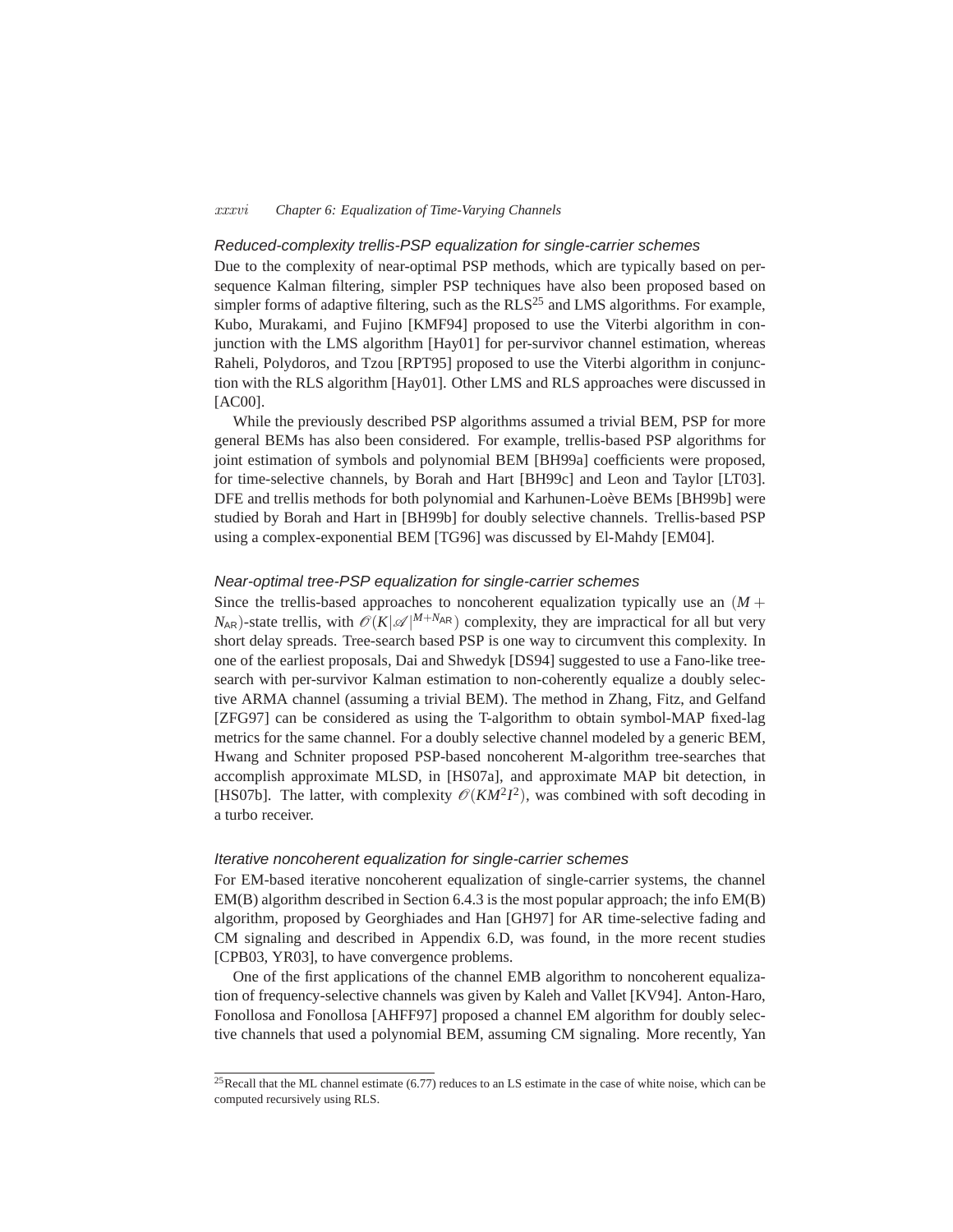and Rao [YR03] proposed a channel EMB method for AR-1 time-selective channels and CM signaling that employs a Kalman filter. Nissilä and Pasupathy [NP03] generalized these ideas to AR doubly selective channels and arbitrary constellations through the use of Kalman smoothing. All of these approaches used the forward-backward algorithm to evaluate the posterior bit probabilities in (6.95). Because the number of trellis states in the forward-backward algorithm is  $|\mathcal{A}|^{M+N_{AR}}$ , however, these approaches are practical for only very short delay spread *M*.

To circumvent the complexity of trellis processing, Hwang and Schniter [HS09] proposed to use suboptimal tree-search to compute the dominant posterior bit probabilities, via (6.96)-(6.97), leading to a complexity of only  $\mathcal{O}(KM^2I^2)$ . This approach can be considered an extension of the technique originally proposed by Chiavaccini and Vitetta [CV01] for a time-selective channel and trivial BEM, to doubly selective channels modeled by generic BEMs.

# 6.4.5 Noncoherent equalization for time-frequency concentrated modulation/demodulation

We saw, in the previous section, that the use of single-carrier modulation/demodulation facilitated Gauss-Markov modeling of the effective channel trajectory  $\{q[l,d]\}_{l=0}^{K-1}$ . Timefrequency concentrated modulation/demodulation schemes<sup>26</sup> generally do not facilitate the use of a Gauss-Markov model with order  $N_{AR} \ll K$ , since  $q[l,d]$  can change very quickly in *l*. For example, with multicarrier schemes,  $\{q[l,0]\}_{l=0}^{K-1}$  represents the channel frequency response, which may exhibit deep and sudden nulls. Thus, the trellis-based approaches to noncoherent equalization (whether optimal, PSP approximate, or EM-based) do not apply here. For this reason, the literature on noncoherent equalization for timefrequency concentrated modulation/demodulation schemes is somewhat sparse.

For time-frequency concentrated modulation/demodulation, the dimensionality of the effective channel response  $\{q[l,d]\}\$ is more efficiently reduced by a BEM, e.g., the complexexponential BEM (as proposed in the classical OFDM work [ESJJ<sup>+98]</sup>). Cui and Tellambura [CT07] applied the complex exponential (CE)-BEM, made several approximations to the noncoherent MLSD metric in (6.69) to reduce it to a simple quadratic form **a** *<sup>H</sup>***Ra** (with **a**-independent **R**), and then used tree-search to find the optimal  $\mathbf{a} \in \mathcal{A}^K$ , all under the assumption that  $\mathscr A$  was constant modulus. Hwang and Schniter took a more direct approach, leveraging the CE-BEM to design PSP-based and channel EMB-based noncoherent MAP bit equalization algorithms in [HS08] and [HS09], respectively, whose complexities scale as  $\mathcal{O}(K(2D+1)^2I^2)$ . The key to these low complexities is the use of a fast metric update. Here, the BEM dimension *I* refers to the number of *active* channel taps; it is typical that  $I \ll M$  when the delay power profile is *sparse*. These latter algorithms achieve near-MAP performance with a complexity that is quite reasonable, even for large simultaneous channel delay and Doppler spreads.

<sup>&</sup>lt;sup>26</sup>In this section, we will include OFDM in the "time-frequency concentrated" class under the assumption that the Doppler spread is mild enough to guarantee a short inter-carrier interference spread.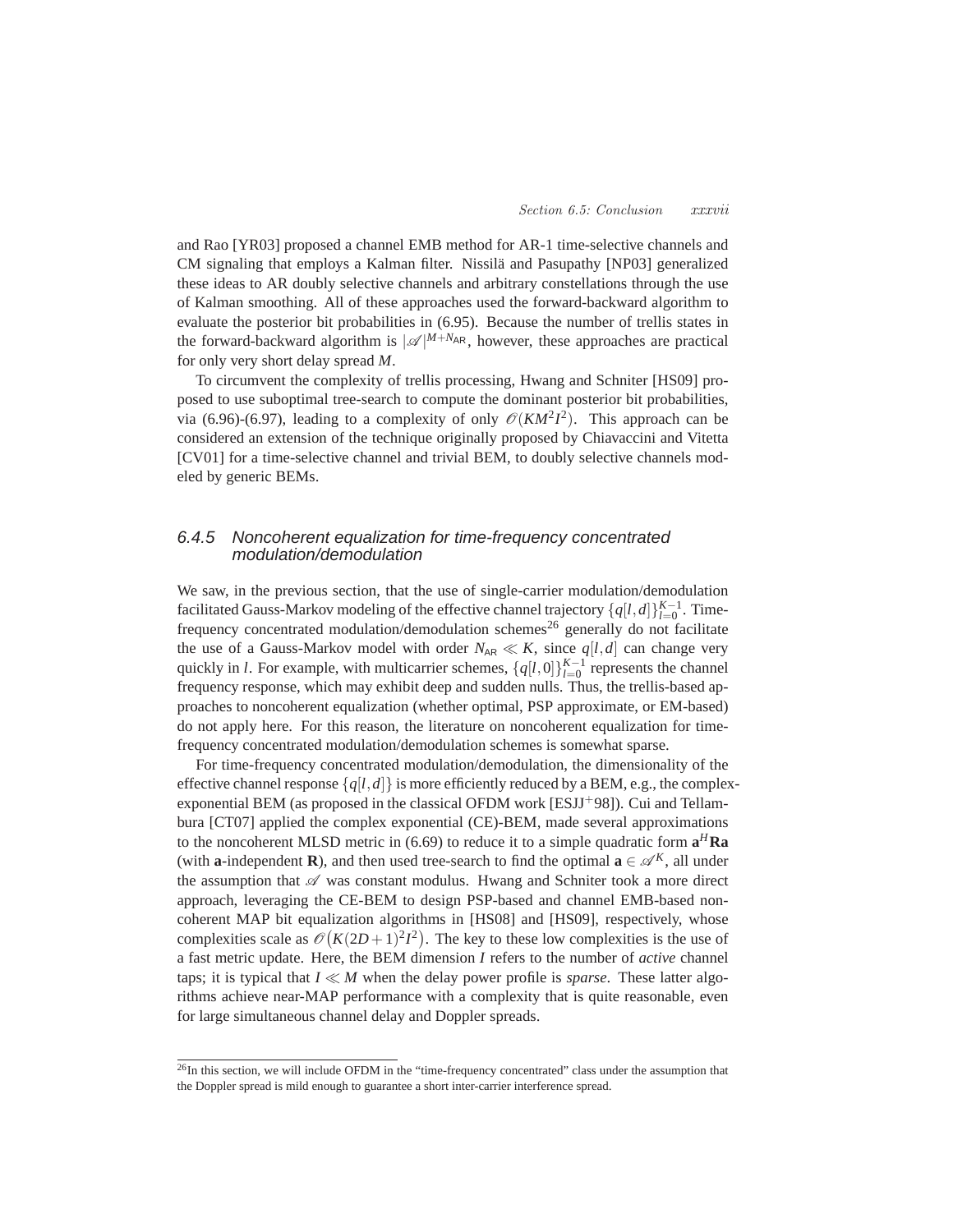*xxxviii Chapter 6: Equalization of Time-Varying Channels*

# **6.5 Conclusion**

In this chapter, we have given a broad overview of coherent and noncoherent equalization for rapidly TV channels, focusing on the case of significant delay spread. To better understand the problem, we described the combined effect of modulation, channel propagation, and demodulation using an effective channel matrix **Q**, and then examined the key features of **Q**. We found that the support of the significant coefficients within **Q** can be described as widely quasi-banded when single-carrier modulation/demodulation is used, and narrowly quasi-banded when time-frequency concentrated modulation/demodulation is used. This structure of **Q** was later used to explain the design of low-complexity equalization algorithms.

We then discussed coherent equalization, where **Q** is assumed to be known. Various equalization criteria were described, including those based on ML, MAP, MMSE, and the computation of posterior LLRs. Equalization tools were described next, including trellis-based, linear, decision feedback, tree-search based, and iterative methods. We then described how these criteria and tools have been applied to the design of coherent equalizers for time-frequency concentrated modulation/demodulation over rapidly TV channels, highlighting fast serial and fast joint equalization schemes. For equalization of singlecarrier modulation/demodulation over rapidly TV channels, we focused on frequencydomain equalization approaches that yield high performance with low complexity.

Finally, we discussed noncoherent equalization, where **Q** is assumed unknown (though sometimes its statistics are known). For this, the system model was reformulated to accommodate an efficient BEM-based parameterization of the effective channel **Q**. Various equalization criteria were described, including those based on ML, MAP, GLRT, MMSE, and posterior LLRs. Equalization tools were described next, including those based on trellis, tree search, per-survivor processing, and the EM algorithm. We then described how these criteria and tools have been applied to the design of noncoherent equalizers for single-carrier modulation/demodulation over rapidly TV channels. While the traditional approach was to leverage a Gauss-Markov fading model for the channel trajectory, general BEM approaches have been developed more recently. Finally, we described noncoherent equalization for time-frequency concentrated modulation/demodulation over rapidly TV channels, a problem which has received attention only recently.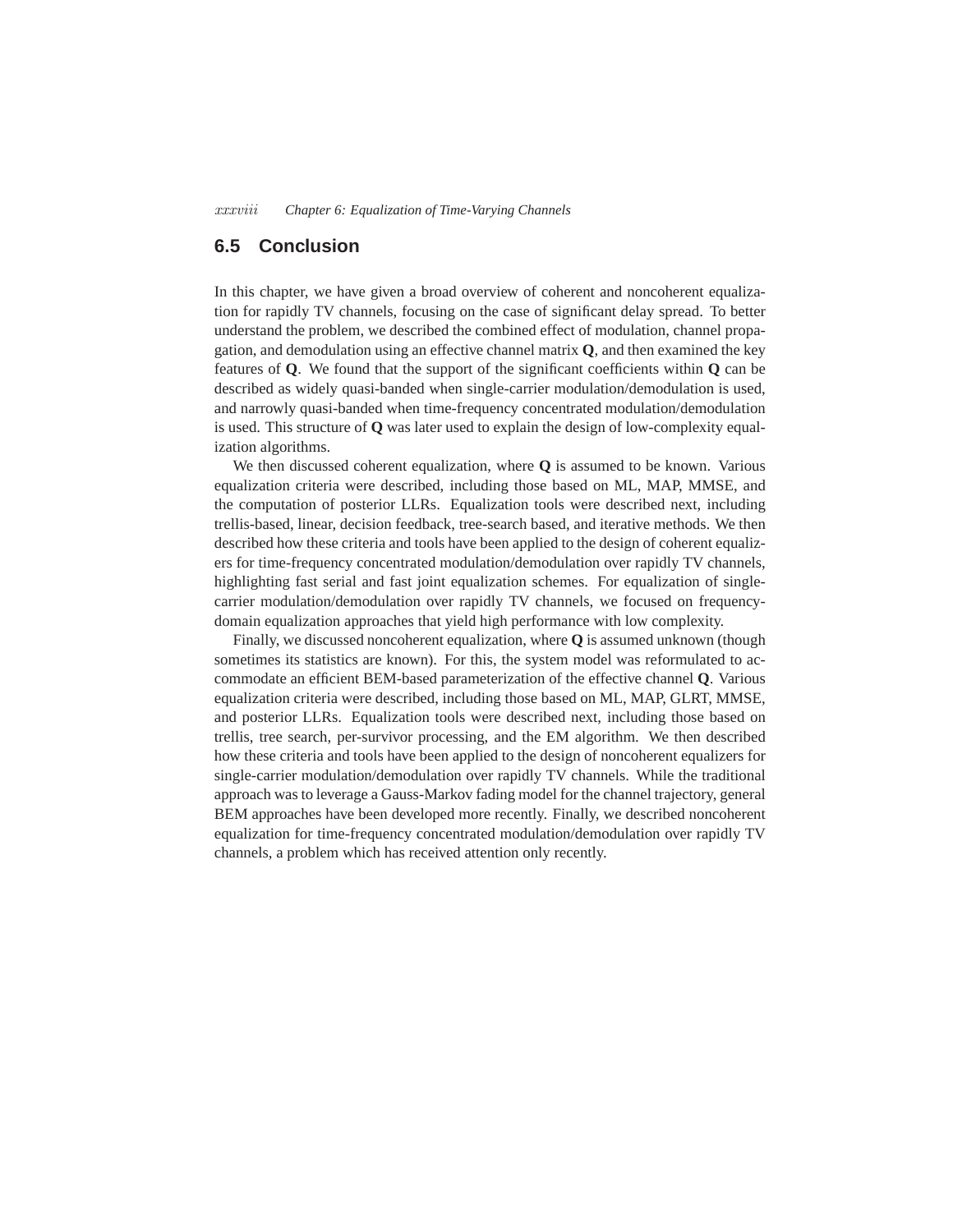# **Appendix**

# **6.A Derivation of posterior LLR expression (6.36)**

Applying Bayes rule to the numerator of the posterior LLR in (6.19), we find

$$
\Pr\{c[j]=1\mid \mathbf{y},\mathbf{Q}\} \quad = \quad \sum_{\mathbf{c}:c[j]=1} p(\mathbf{c}\mid \mathbf{y},\mathbf{Q}) \; = \; \sum_{\mathbf{c}:c[j]=1} \frac{f(\mathbf{y}\mid \mathbf{c},\mathbf{Q})p(\mathbf{c}\mid \mathbf{Q})}{f(\mathbf{y}\mid \mathbf{Q})}. \tag{6.98}
$$

As in the text, all possibilities of coded bit vectors  $\mathbf{c} \in \{0,1\}^{K \log_2 |\mathscr{A}|}$  are considered in the summations, not only those in the codebook. Doing the same to the denominator of (6.19) and then taking the log of their ratio yields

$$
L_{c|\mathbf{y},\mathbf{Q}}[j] = \ln \frac{\sum_{\mathbf{c}:c[j]=1} f(\mathbf{y} \mid \mathbf{c}, \mathbf{Q}) p(\mathbf{c} \mid \mathbf{Q})}{\sum_{\mathbf{c}:c[j]=0} f(\mathbf{y} \mid \mathbf{c}, \mathbf{Q}) p(\mathbf{c} \mid \mathbf{Q})}.
$$
(6.99)

Assuming independent coded bits, so that  $p(\mathbf{c} \mid \mathbf{Q}) = p(\mathbf{c}) = \prod_{j'=0}^{K \log_2 |\mathscr{A}| - 1} p(c[j'])$ , and using the identity

$$
p(c[j']) = \frac{\exp((c[j'] - 1)L_c[j'])}{1 + \exp(-L_c[j'])} \quad \text{for} \quad c[j'] \in \{0, 1\},\tag{6.100}
$$

we can rewrite (6.99) as

$$
L_{c|\mathbf{y},\mathbf{Q}}[j] = \ln \frac{\sum_{\mathbf{c}:c[j]=1} f(\mathbf{y} \mid \mathbf{c}, \mathbf{Q}) \exp(\mathbf{l}_c^T \mathbf{c})}{\sum_{\mathbf{c}:c[j]=0} f(\mathbf{y} \mid \mathbf{c}, \mathbf{Q}) \exp(\mathbf{l}_c^T \mathbf{c})}
$$
(6.101)

for  $\mathbf{l}_c \triangleq (L_c[0] \cdots L_c[K-1])^T$ . Finally, writing the LLR expression (6.101) in terms of the MAP metric (6.34) yields (6.36).

# **6.B Derivation of the noncoherent MLSD expression (6.73)**

Using (6.68), we can write the first term in (6.69) as

$$
\mathbf{y}^H \mathbf{C}_{\mathbf{y}|\mathbf{a}}^{-1} \mathbf{y} = \mathbf{y}^H \left( \mathbf{C}_\mathbf{z} + \mathbf{\Lambda}_\mathbf{a} \mathbf{C}_\theta \mathbf{\Lambda}_\mathbf{a}^H \right)^{-1} \mathbf{y}.
$$
 (6.102)

Applying the matrix inversion lemma, and introducing a pair of terms that sum to zero,

$$
\mathbf{y}^{H}\mathbf{C}_{\mathbf{y}|\mathbf{a}}^{-1}\mathbf{y} = \mathbf{y}^{H}\mathbf{C}_{\mathbf{z}}^{-1}\mathbf{y} - \mathbf{y}^{H}\mathbf{C}_{\mathbf{z}}^{-1}\mathbf{\Lambda}_{\mathbf{a}}\left(\mathbf{C}_{\mathbf{\theta}}^{-1} + \mathbf{\Lambda}_{\mathbf{a}}^{H}\mathbf{C}_{\mathbf{z}}^{-1}\mathbf{\Lambda}_{\mathbf{a}}\right)^{-1}\mathbf{\Lambda}_{\mathbf{a}}^{H}\mathbf{C}_{\mathbf{z}}^{-1}\mathbf{y} \n- \mathbf{y}^{H}\mathbf{C}_{\mathbf{z}}^{-1}\mathbf{\Lambda}_{\mathbf{a}}\left(\mathbf{C}_{\mathbf{\theta}}^{-1} + \mathbf{\Lambda}_{\mathbf{a}}^{H}\mathbf{C}_{\mathbf{z}}^{-1}\mathbf{\Lambda}_{\mathbf{a}}\right)^{-1}\mathbf{\Lambda}_{\mathbf{a}}^{H}\mathbf{C}_{\mathbf{z}}^{-1}\mathbf{y} \n+ \mathbf{y}^{H}\mathbf{C}_{\mathbf{z}}^{-1}\mathbf{\Lambda}_{\mathbf{a}}\left(\mathbf{C}_{\mathbf{\theta}}^{-1} + \mathbf{\Lambda}_{\mathbf{a}}^{H}\mathbf{C}_{\mathbf{z}}^{-1}\mathbf{\Lambda}_{\mathbf{a}}\right)^{-1}\mathbf{\Lambda}_{\mathbf{a}}^{H}\mathbf{C}_{\mathbf{z}}^{-1}\mathbf{y}.
$$
\n(6.103)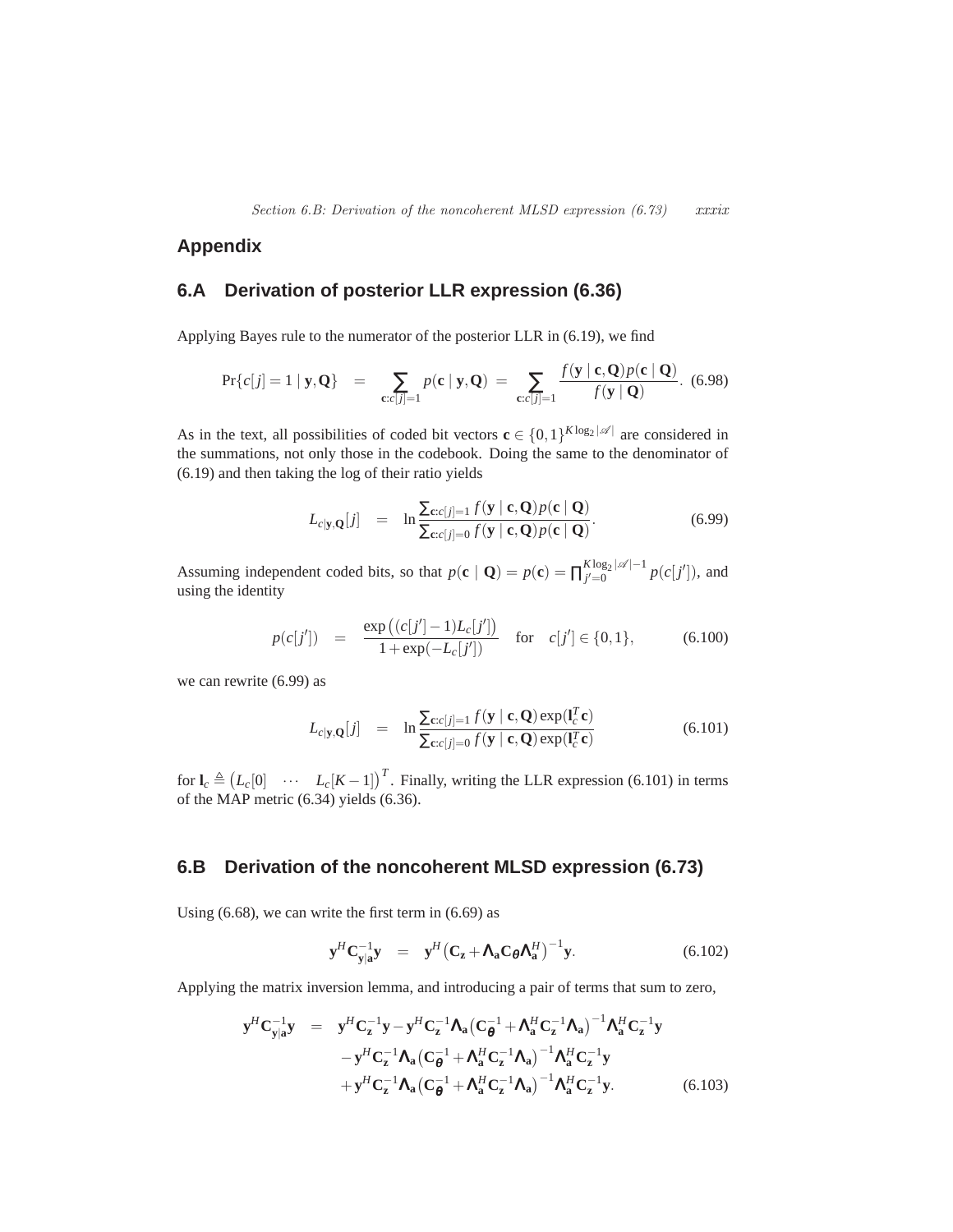# *xl Chapter 6: Equalization of Time-Varying Channels*

Plugging in the expression for  $\hat{\theta}_{MMSE|a}$  in (6.72),

$$
\mathbf{y}^{H}\mathbf{C}_{\mathbf{y}|\mathbf{a}}^{-1}\mathbf{y} = \mathbf{y}^{H}\mathbf{C}_{\mathbf{z}}^{-1}\mathbf{y} - \hat{\boldsymbol{\theta}}_{MMSE|\mathbf{a}}^{H}\mathbf{\Lambda}_{\mathbf{a}}^{H}\mathbf{C}_{\mathbf{z}}^{-1}\mathbf{y} - \mathbf{y}^{H}\mathbf{C}_{\mathbf{z}}^{-1}\mathbf{\Lambda}_{\mathbf{a}}\hat{\boldsymbol{\theta}}_{MMSE|\mathbf{a}} + \hat{\boldsymbol{\theta}}_{MMSE|\mathbf{a}}^{H}(\mathbf{C}_{\boldsymbol{\theta}}^{-1} + \mathbf{\Lambda}_{\mathbf{a}}^{H}\mathbf{C}_{\mathbf{z}}^{-1}\mathbf{\Lambda}_{\mathbf{a}})\hat{\boldsymbol{\theta}}_{MMSE|\mathbf{a}}
$$
(6.104)

$$
= \|\mathbf{y} - \mathbf{\Lambda}_{\mathbf{a}}\hat{\boldsymbol{\theta}}_{MMSE|\mathbf{a}}\|_{\mathbf{C}_{\mathbf{z}}^{-1}}^2 + \|\hat{\boldsymbol{\theta}}_{MMSE|\mathbf{a}}\|_{\mathbf{C}_{\mathbf{\theta}}^{-1}}^2. \tag{6.105}
$$

# **6.C Explanation of EM recursion (6.91)**

Given an estimate  $\hat{\mathbf{x}}^{(i)}$  at the *i*<sup>th</sup> iteration, the EM algorithm [DLR77] attempts to find **x** which maximizes the *increase* in log-likelihood, i.e.,

$$
\ln f(\mathbf{y} \mid \mathbf{x}) - \ln f(\mathbf{y} \mid \hat{\mathbf{x}}^{(i)})
$$
  
= 
$$
\ln \int f(\mathbf{y}, \mathbf{u} \mid \mathbf{x}) d\mathbf{u} - \ln f(\mathbf{y} \mid \hat{\mathbf{x}}^{(i)})
$$
(6.106)

$$
= \ln \int f(\mathbf{u} \mid \mathbf{y}, \hat{\mathbf{x}}^{(i)}) \frac{f(\mathbf{y}, \mathbf{u} \mid \mathbf{x})}{f(\mathbf{u} \mid \mathbf{y}, \hat{\mathbf{x}}^{(i)})} d\mathbf{u} - \ln f(\mathbf{y} \mid \hat{\mathbf{x}}^{(i)})
$$
(6.107)

$$
\geq \int f(\mathbf{u} \mid \mathbf{y}, \hat{\mathbf{x}}^{(i)}) \ln \frac{f(\mathbf{y}, \mathbf{u} \mid \mathbf{x})}{f(\mathbf{u} \mid \mathbf{y}, \hat{\mathbf{x}}^{(i)})} d\mathbf{u} - \ln f(\mathbf{y} \mid \hat{\mathbf{x}}^{(i)}) \triangleq \Delta(\mathbf{x} \mid \hat{\mathbf{x}}^{(i)}), \quad (6.108)
$$

where Jensen's inequality was used in (6.108). From (6.108), it can be seen that  $\hat{\mathbf{x}}^{(i+1)} \triangleq$ arg max<sub>x</sub> ∆(x |  $\hat{\mathbf{x}}^{(i)}$ ) can be written as (6.91) after dropping non-essential terms. Since

$$
\Delta(\hat{\mathbf{x}}^{(i)} \mid \hat{\mathbf{x}}^{(i)}) = \int f(\mathbf{u} \mid \mathbf{y}, \hat{\mathbf{x}}^{(i)}) \ln \frac{f(\mathbf{y}, \mathbf{u} \mid \hat{\mathbf{x}}^{(i)})}{f(\mathbf{u} \mid \mathbf{y}, \hat{\mathbf{x}}^{(i)})} d\mathbf{u} - \ln f(\mathbf{y} \mid \hat{\mathbf{x}}^{(i)})
$$
(6.109)

$$
= \int f(\mathbf{u} \mid \mathbf{y}, \hat{\mathbf{x}}^{(i)}) \ln \frac{f(\mathbf{y}, \mathbf{u} \mid \hat{\mathbf{x}}^{(i)})}{f(\mathbf{u} \mid \mathbf{y}, \hat{\mathbf{x}}^{(i)})} d\mathbf{u}
$$

$$
+ \ln \frac{1}{f(\mathbf{y} \mid \hat{\mathbf{x}}^{(i)})} \int f(\mathbf{u} \mid \mathbf{y}, \hat{\mathbf{x}}^{(i)}) d\mathbf{u}
$$
(6.110)

$$
= \int f(\mathbf{u} \mid \mathbf{y}, \hat{\mathbf{x}}^{(i)}) \ln \underbrace{\frac{f(\mathbf{y}, \mathbf{u} \mid \hat{\mathbf{x}}^{(i)})}{f(\mathbf{u} \mid \mathbf{y}, \hat{\mathbf{x}}^{(i)}) f(\mathbf{y} \mid \hat{\mathbf{x}}^{(i)})}_{=1} d\mathbf{u}
$$
(6.111)

$$
= 0, \qquad \qquad = 1 \tag{6.112}
$$

if follows that the increase in log-likelihood associated with the EM estimate  $\hat{\mathbf{x}}^{(i+1)}$  equals  $\Delta(\hat{\mathbf{x}}^{(i+1)} | \hat{\mathbf{x}}^{(i)}) = \max_{\mathbf{x}} \Delta(\mathbf{x} | \hat{\mathbf{x}}^{(i)}) \ge \Delta(\hat{\mathbf{x}}^{(i)} | \hat{\mathbf{x}}^{(i)}) = 0$ , and hence the EM recursion never decreases the log likelihood. Thus, when the likelihood  $f(\mathbf{y} | \mathbf{x})$  is unimodal in **x**, the EM recursions will converge to  $\hat{\mathbf{x}}_{ML}$ .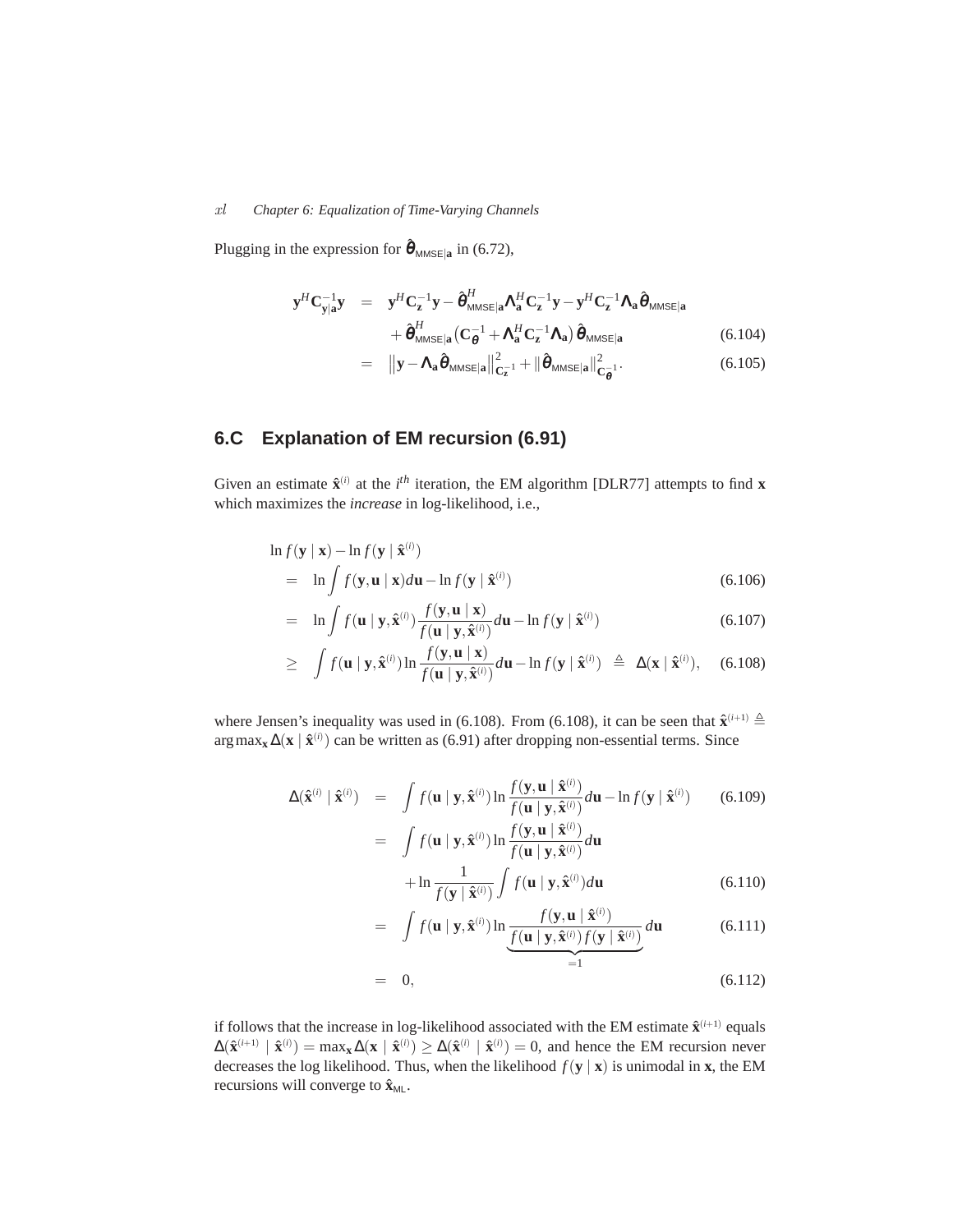# **6.D Info EM(B) algorithms for noncoherent equalization**

In info EMB, the bits  $\bf{c}$  are estimated while treating the channel parameters  $\bf{\theta}$  as missing data, so that (6.92) becomes (with  $\mathbf{x} = \mathbf{c}$  and  $\mathbf{u} = \boldsymbol{\theta}$ )

$$
\hat{\mathbf{c}}^{(i+1)} = \arg \max_{\mathbf{c} \in \{0,1\}^K} \left\{ \int f(\boldsymbol{\theta} \mid \mathbf{y}, \hat{\mathbf{c}}^{(i)}) \ln f(\mathbf{y}, \boldsymbol{\theta} \mid \mathbf{c}) d\boldsymbol{\theta} + \ln p(\mathbf{c}) \right\}.
$$
 (6.113)

The identity  $\ln f(\mathbf{y}, \mathbf{\theta} \mid \mathbf{c}) = \ln f(\mathbf{y} \mid \mathbf{\theta}, \mathbf{c}) + \ln f(\mathbf{\theta})$ , in conjunction with the Gaussian noise assumption, yields

$$
\hat{\mathbf{c}}^{(i+1)} = \arg \min_{\mathbf{c} \in \{0,1\}^K} \left\{ \int f(\boldsymbol{\theta} \mid \mathbf{y}, \hat{\mathbf{c}}^{(i)}) \|\mathbf{y} - \mathbf{\Lambda}_{\mathbf{a}'} \boldsymbol{\theta}\|_{\mathbf{C}_{\mathbf{z}}^{-1}}^2 d\boldsymbol{\theta} - \ln p(\mathbf{c}) \right\}, \quad (6.114)
$$

where **a** is a one-to-one function of **c**. Then using Bayes rule for

$$
f(\boldsymbol{\theta} \mid \mathbf{y}, \mathbf{\hat{c}}^{(i)}) = \frac{f(\mathbf{y} \mid \boldsymbol{\theta}, \mathbf{\hat{c}}^{(i)}) f(\boldsymbol{\theta})}{\int f(\mathbf{y} \mid \boldsymbol{\theta}', \mathbf{\hat{c}}^{(i)}) f(\boldsymbol{\theta}') d\boldsymbol{\theta}'},
$$

in conjunction with the Rayleigh fading assumption, (6.113) reduces to

$$
\hat{\mathbf{c}}^{(i+1)} = \arg \min_{\mathbf{c} \in \{0,1\}^K} \left\{ \frac{\int ||\mathbf{y} - \mathbf{\Lambda}_\mathbf{a} \boldsymbol{\theta}||_{\mathbf{C}_\mathbf{z}^{-1}}^2 f(\mathbf{y} \mid \boldsymbol{\theta}, \hat{\mathbf{c}}^{(i)}) f(\boldsymbol{\theta}) d\boldsymbol{\theta}}{\int f(\mathbf{y} \mid \boldsymbol{\theta}', \hat{\mathbf{c}}^{(i)}) f(\boldsymbol{\theta}') d\boldsymbol{\theta}'} - \ln p(\mathbf{c}) \right\} \quad (6.115)
$$
\n
$$
= \arg \min_{\mathbf{c} \in \{0,1\}^K} \left\{ \frac{\int \exp\left(-\|\mathbf{y} - \mathbf{\Lambda}_{\hat{\mathbf{a}}^{(i)}} \boldsymbol{\theta}\|_{\mathbf{C}_\mathbf{z}^{-1}}^2 - \|\boldsymbol{\theta}\|_{\mathbf{C}_\mathbf{g}^{-1}}^2\right) \|\mathbf{y} - \mathbf{\Lambda}_\mathbf{a} \boldsymbol{\theta}\|_{\mathbf{C}_\mathbf{z}^{-1}}^2 d\boldsymbol{\theta}}{\int \exp\left(-\|\mathbf{y} - \mathbf{\Lambda}_{\hat{\mathbf{a}}^{(i)}} \boldsymbol{\theta}'\|_{\mathbf{C}_\mathbf{z}^{-1}}^2 - \|\boldsymbol{\theta}'\|_{\mathbf{C}_\mathbf{g}^{-1}}^2\right) d\boldsymbol{\theta}'} - \ln p(\mathbf{c}) \right\}.
$$
\n
$$
(6.116)
$$

The optimization problem (6.116) is, in general, difficult to solve. In the simplified case of frequency-nonselective fading, white noise, CM alphabet, and the trivial BEM, though,  $\|\mathbf{y}-\mathbf{\Lambda_a\theta}\|_{\mathbf{C}}^2$  $C_{\mathbf{z}}^{-1} = C_1 + C_2 \prod_{k=0}^{K-1} \text{Re} \{a[k] \hat{\theta}[k,0] \}$  for  $C_1$  and  $C_2$  that do not depend on **a**, making the optimization problem (6.116) tractable [GH97]. Even then, the hard-decision nature of info EMB makes it subject to error propagation. Thus, it is not surprising that channel EMB has been shown to outperform info EMB for this simplified setup [YR03].

For info EM, or without an informative prior distribution for **c**, the  $\ln p(\mathbf{c})$  term can be neglected, so that

$$
\hat{\mathbf{c}}^{(i+1)} = \arg \min_{\mathbf{c} \in \{0,1\}^K} \int \exp \big( - \|\mathbf{y} - \mathbf{\Lambda}_{\hat{\mathbf{a}}^{(i)}} \boldsymbol{\theta} \|_{\mathbf{C}_{\mathbf{z}}^{-1}}^2 - \| \boldsymbol{\theta} \|_{\mathbf{C}_{\mathbf{\theta}}^{-1}}^2 \big) \|\mathbf{y} - \mathbf{\Lambda}_{\mathbf{a}} \boldsymbol{\theta} \|_{\mathbf{C}_{\mathbf{z}}^{-1}}^2 d \boldsymbol{\theta}. \tag{6.117}
$$

Note, however, that the minimization is not significantly simplified relative to (6.116).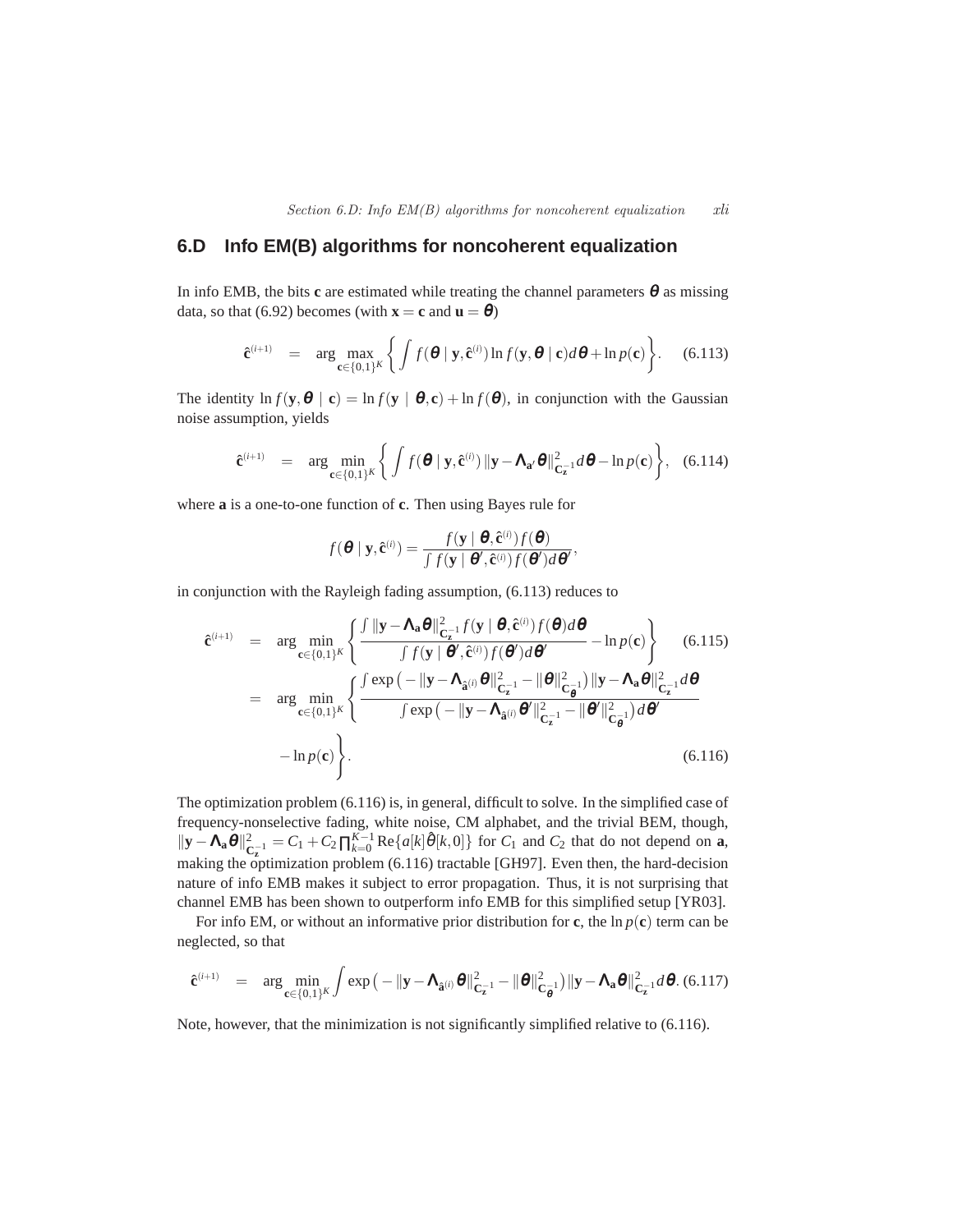# *xlii Chapter 6: Equalization of Time-Varying Channels*

| no.  | symbol                                                                    | description                                       | avoid |
|------|---------------------------------------------------------------------------|---------------------------------------------------|-------|
| 1.1  | H                                                                         | channel convolution matrix                        |       |
| 1.2  | G                                                                         | modulation matrix                                 |       |
| 1.3  | г                                                                         | demodulation matrix                               |       |
| 1.4  | $Q = THG$                                                                 | effective channel matrix                          |       |
| 1.5  | U                                                                         | upper triangular matrix                           |       |
| 1.6  | $\mathscr{A} \subset \mathscr{A}^K$                                       | codebook                                          |       |
| 1.7  | $L_c[i] = \frac{\Pr\{c[i] = 1\}}{\Pr\{c[i] = 0\}}$                        | a-priori log likelihood ratio (LLR),              |       |
| 1.8  | $L_{c y,Q}[i] = \frac{\Pr\{c[i]=1   y,Q\}}{\Pr\{c[i]=0   y,Q\}}$          | coherent posterior log likelihood ratio (LLR),    |       |
| 1.9  | $L_{c y}[i] = \frac{\Pr\{c[i]=1 y\}}{\Pr\{c[i]=0 y\}}$                    | noncoherent posterior log likelihood ratio (LLR), |       |
| 1.10 | $\ \mathbf{x}\ _{\mathbf{C}} = \sqrt{\mathbf{x}^H \mathbf{C} \mathbf{x}}$ | weighted norm of x w.r.t Hermitian PSD matrix C   |       |
| 1.11 | $\mathscr{D}_{\mathscr{A}}(\cdot)$                                        | quantization w.r.t. alphabet $\mathscr A$         |       |
| 1.12 | $N_g$                                                                     | OFDM guard length                                 |       |
| 1.13 | $N_{AR}$                                                                  | Gauss-Markov model order                          |       |
| 1.14 | $diag\{.\}$                                                               | create diagonal matrix from vector                |       |

**Table 6.1** *Variables introduced for the equalization chapter*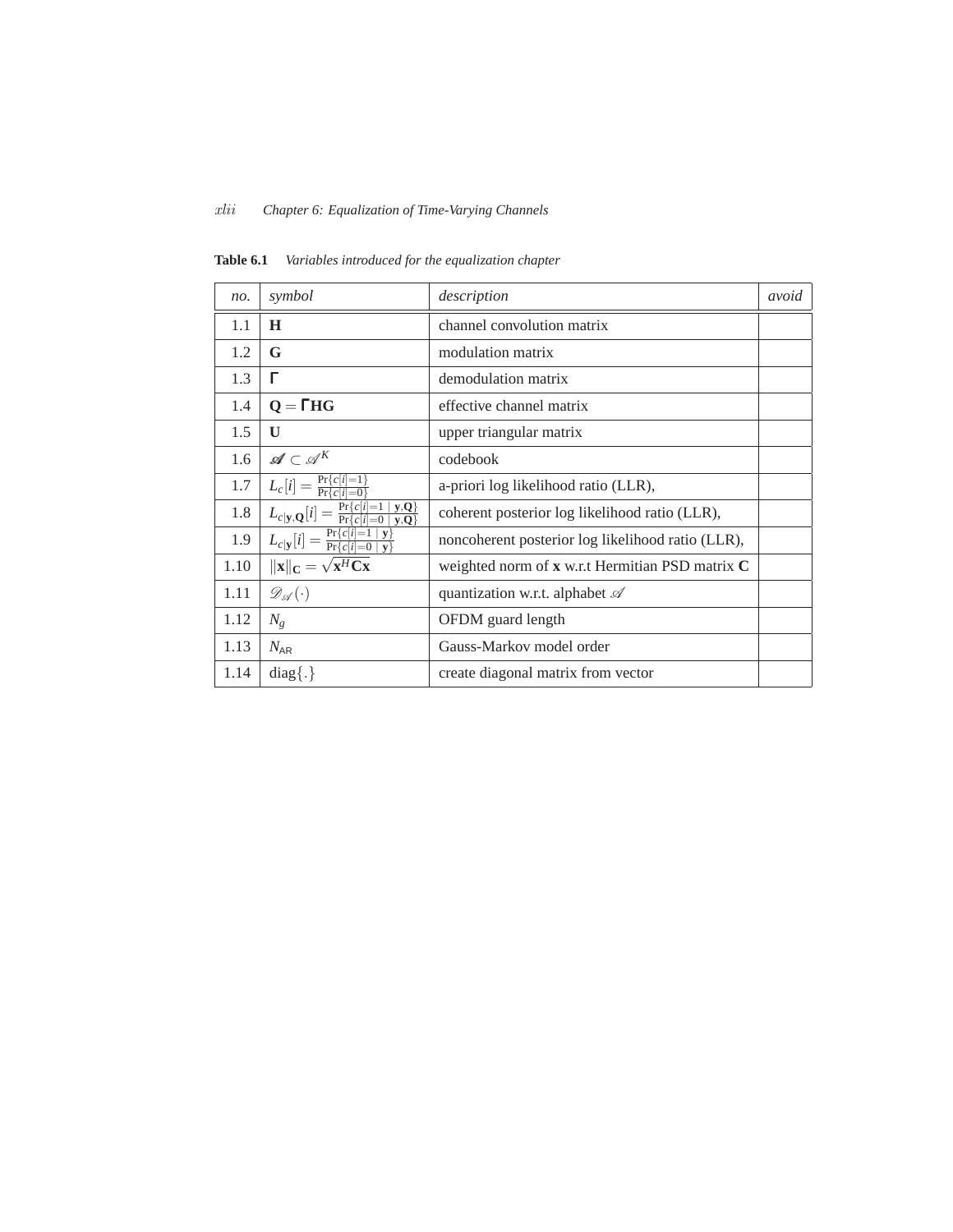# **References**

- [AC00] A. Anastasopoulos and K. M. Chugg. Iterative detection for channels with memory. *IEEE Trans. Commun.*, 48(10):1638–1649, Oct. 2000.
- [ACC<sup>+</sup>07] A. Anastasopoulos, K. M. Chugg, G. Colavolpe, G. Ferrari, and R. Raheli. Iterative detection for channels with memory. *Proc. IEEE*, 95(6):1272–1294, June 2007.
- [ADC95] N. Al-Dhahir and J. M. Cioffi. MMSE decision feedback equalizers: Finitelength results. *IEEE Trans. Inform. Theory*, 41(4):961–976, July 1995.
- [ADS00] N. Al-Dhahir and A. H. Sayed. The finite-length multi-input multi-output MMSE-DFE. *IEEE Trans. Signal Process.*, 48(10):2921–2936, Oct. 2000.
- [AEVZ02] E. Agrell, T. Eriksson, A. Vardy, and K. Zeger. Closest point search in lattices. *IEEE Trans. Inform. Theory*, 48(8):2201–2214, Aug. 2002.
- [AHFF97] C. Antón-Haro, J. A. R. Fonollosa, and J. R. Fonollosa. Blind channel estimation and data detection using hidden Markov models. *IEEE Trans. Signal Process.*, 45(1):241–247, Jan. 1997.
- [AM84] J. B. Anderson and S. Mohan. Sequential decoding algorithms: A survey and cost analysis. *IEEE Trans. Commun.*, 32:169–172, 1984.
- [ASLC06] S. Ahmed, M. Sellathurai, S. Lambotharan, and J. A. Chambers. Lowcomplexity iterative method of equalization for single carrier with cyclic prefix in doubly selective channels. *IEEE Signal Process. Lett.*, 13(1):5–8, Jan. 2006.
- [BC98] E. Baccarelli and R. Cusani. Combined channel estimation and data detection using soft statistics for frequency-selective fast-fading digital links. *IEEE Trans. Commun.*, 46(4):424–427, Apr. 1998.
- [BCJR74] L. R. Bahl, J. Cocke, F. Jelinek, and J. Raviv. Optimal decoding of linear codes for minimizing symbol error rate. *IEEE Trans. Inform. Theory*, 20:284–287, Mar. 1974.
- [BH99a] D. K. Borah and B. D. Hart. Frequency-selective fading channel estimation with a polynomial time-varying channel model. *IEEE Trans. Commun.*, 47(6):862–873, June 1999.
- [BH99b] D. K. Borah and B. D. Hart. Receiver structures for time-varying frequencyselective fading channels. *IEEE J. Sel. Areas Commun.*, 17(11):1863–1875, Nov. 1999.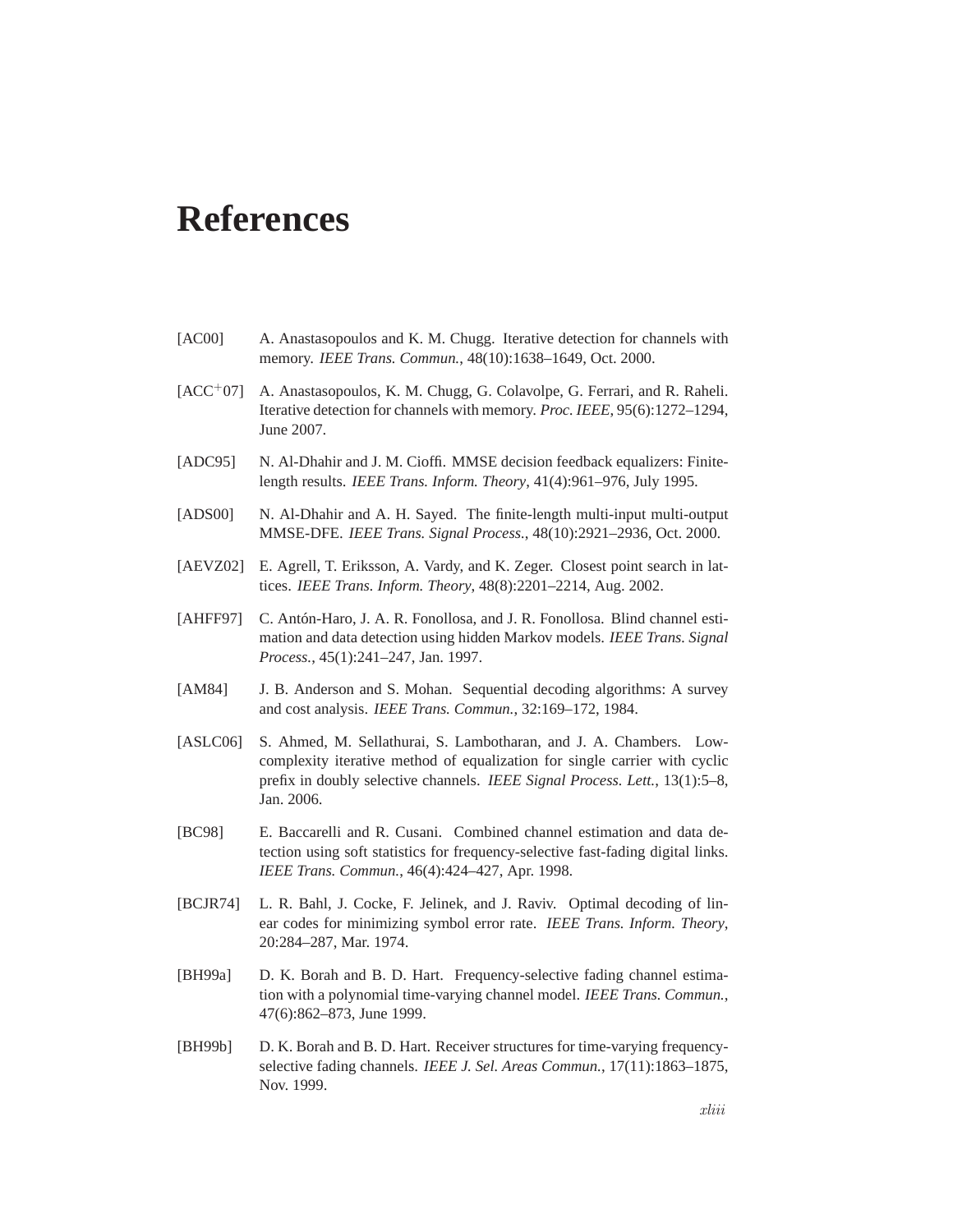#### *xliv References*

- [BH99c] D. K. Borah and B. D. Hart. A robust receiver structure for timevarying, frequency-flat, Rayleigh fading channels. *IEEE Trans. Commun.*, 47(3):360–364, Mar. 1999.
- [BLM04] I. Barhumi, G. Leus, and M. Moonen. Time-domain and frequency-domain per-tone equalization for OFDM in doubly selective channels. *Signal Process.*, 84:2055–2066, Nov. 2004.
- [BLM05] I. Barhumi, G. Leus, and M. Moonen. Time-varying FIR equalization for doubly selective channels. *IEEE Trans. Wireless Commun.*, 4(1):202–214, Jan. 2005.
- [BLM06] I. Barhumi, G. Leus, and M. Moonen. Equalization for OFDM over doubly selective channels. *IEEE Trans. Signal Process.*, 54(4):1445–1458, Nov. 2006.
- [Böl02] Helmut Bölcskei. Orthogonal frequency division multiplexing based on offset QAM. In H. G. Feichtinger and T. Strohmer, editors, *Advances in Gabor Analysis*, pages 321–352. Birkhäuser, Boston, 2002.
- [BT01] S. Barbarossa and R. Torti. Chirped-OFDM for transmissions over timevarying channels with linear delay/Doppler spreading. In *Proc. IEEE Int. Conf. Acoust. Speech & Signal Process.*, volume 4, pages 2377–2380, Salt Lake City, UT, May 2001.
- [CF97] J. M. Cioffi and G. D. Forney. Generalized decision-feedback equalization for packet transmission with ISI and Gaussian noise. In A. Paulraj, V. Roychowdhury, and C. Schaper, editors, *Communication, Computation, Control and Signal Processing*, chapter 4, pages 79–127. Kluwer, Boston, MA, 1997.
- [CG03] X. Cai and G. B. Giannakis. Bounding performance and suppressing intercarrier interference in wireless mobile OFDM. *IEEE Trans. Commun.*, 51(12):2047–2056, Dec. 2003.
- [Chu98] K. Chugg. The condition for the applicability of the Viterbi algorithm with implications for fading channel MLSD. *IEEE Trans. Commun.*, 46(9):1112– 1116, Sep. 1998.
- [Cim85] L. J. Cimini, Jr. Analysis and simulation of a digital mobile radio channel using orthogonal frequency division multiplexing. *IEEE Trans. Commun.*, 33:665–765, July 1985.
- [CPB03] H. Chen, R. Perry, and K. Buckley. On MLSE algorithms for unknown fast time-varying channels. *IEEE Trans. Commun.*, 51(5):730–734, May 2003.
- [CT01] H. A. Cirpan and M. K. Tsatsanis. Maximum-likelihood estimation of fir channels excited by convolutionally encoded inputs. *IEEE Trans. Commun.*, 49:1125–1128, July 2001.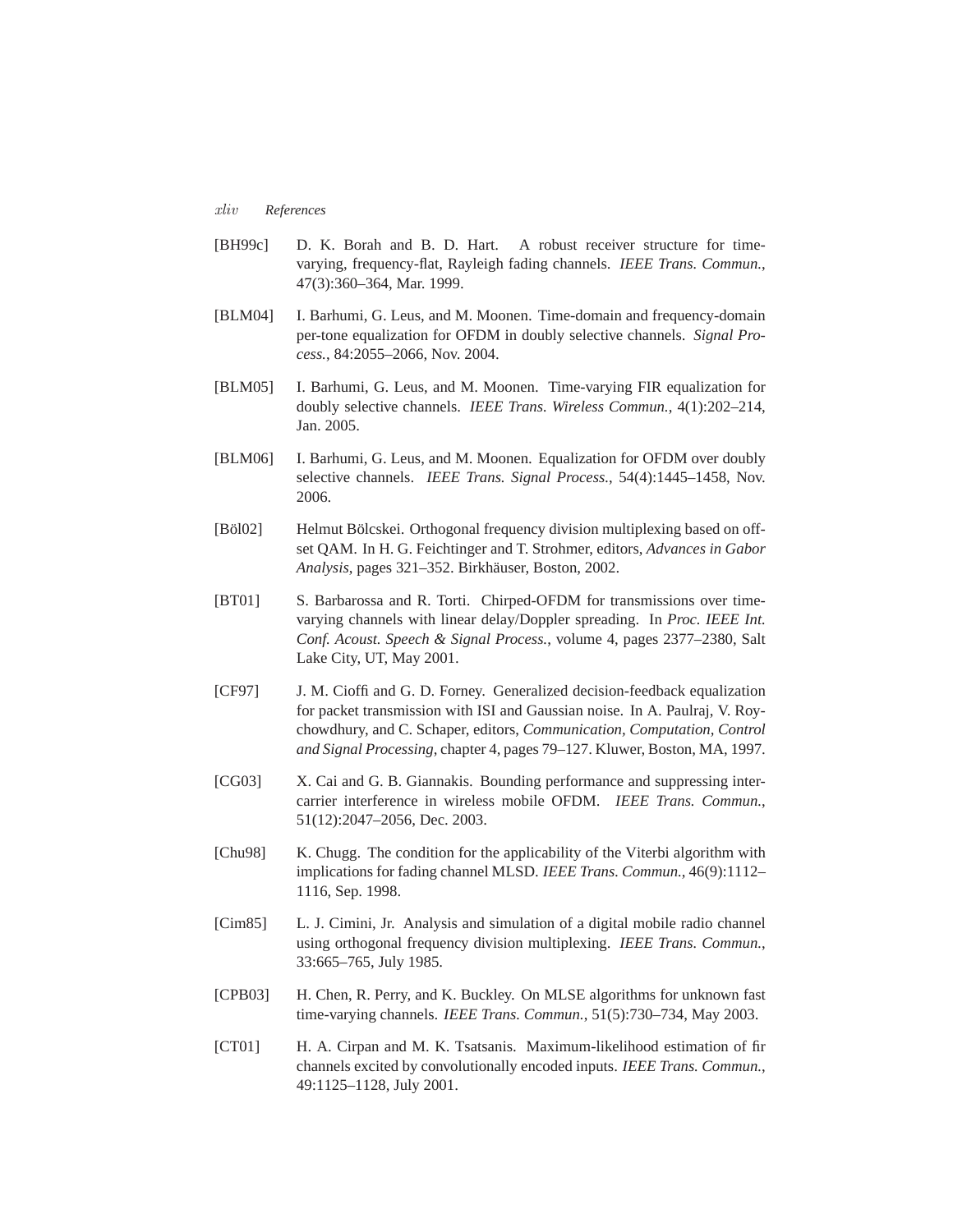- [CT07] T. Cui and C. Tellambura. Blind receiver design for OFDM systems over doubly selective channels. *IEEE Trans. Commun.*, 55(5):906–917, May 2007.
- [CV01] E. Chiavaccini and G. M. Vitetta. MAP symbol estimation on frequencyflat Rayleigh fading channels via a Bayesian EM algorithm. *IEEE Trans. Commun.*, 49(11):1869–1872, Nov. 2001.
- [CVC01] Y.-S. Choi, P. J. Voltz, and F. A. Cassara. On channel estimation and detection for multicarrier signals in fast and selective Rayleigh fading channels. *IEEE Trans. Commun.*, 49(8):1375–1387, Aug. 2001.
- [Dau92] I. Daubechies. *Ten Lectures on Wavelets*. SIAM, Philadelphia, PA, 1992.
- [DCH01] L. M. Davis, I. B. Collings, and P. Hoeher. Joint MAP equalization and channel estimation for frequency-selective and frequency-flat fast-fading channels. *IEEE Trans. Commun.*, 49(12):2106–2114, Dec. 2001.
- [DEC03] M. O. Damen, H. El Gamal, and G. Caire. On maximum-likelihood detection and the search for the closest lattice point. *IEEE Trans. Inform. Theory*, 49(10):2389–2402, Oct. 2003.
- [DHH89] A. Duel-Hallen and C. Heegard. Delayed decision feedback sequence equalization. *IEEE Trans. Commun.*, pages 428–436, May 1989.
- [DJB+95] C. Douillard, M. Jezequel, C. Berrou, A. Picart, P. Didier, and A. Glavieux. Iterative correction of intersymbol interference: Turbo equalization. *European Trans. Telecommun.*, 6:507–511, Sept.-Oct. 1995.
- [DLR77] A. Dempster, N. M. Laird, and D. B. Rubin. Maximum-likelihood from incomplete data via the EM algorithm. *J. Roy. Statist. Soc.*, 39:1–17, 1977.
- [DS94] Q. Dai and E. Shwedyk. Detection of bandlimited signals over frequency selective Rayleigh fading channels. *IEEE Trans. Commun.*, 42(2/3/4):941– 950, Feb./Mar./Apr. 1994.
- [DS07] S. Das and P. Schniter. Max-SINR ISI/ICI-shaping multi-carrier communication over the doubly dispersive channel. *IEEE Trans. Signal Process.*, 55(12):5782–5795, Dec. 2007.
- [dW05] Y. L. C. de Jong and T. J. Willink. Iterative tree search detection for MIMO wireless systems. *IEEE Trans. Commun.*, 53:930–935, June 2005.
- [EM04] A. E.-S. El-Mahdy. Adaptive channel estimation and equalization for rapidly mobile communication channels. *IEEE Trans. Commun.*, 52(7):1126–1135, July 2004.
- [EQ88] M. V. Eyuboglu and S. U. Qureshi. Reduced-state sequence estimation with set partitioning and decision feedback. *IEEE Trans. Commun.*, 36(1):12–20, Jan. 1988.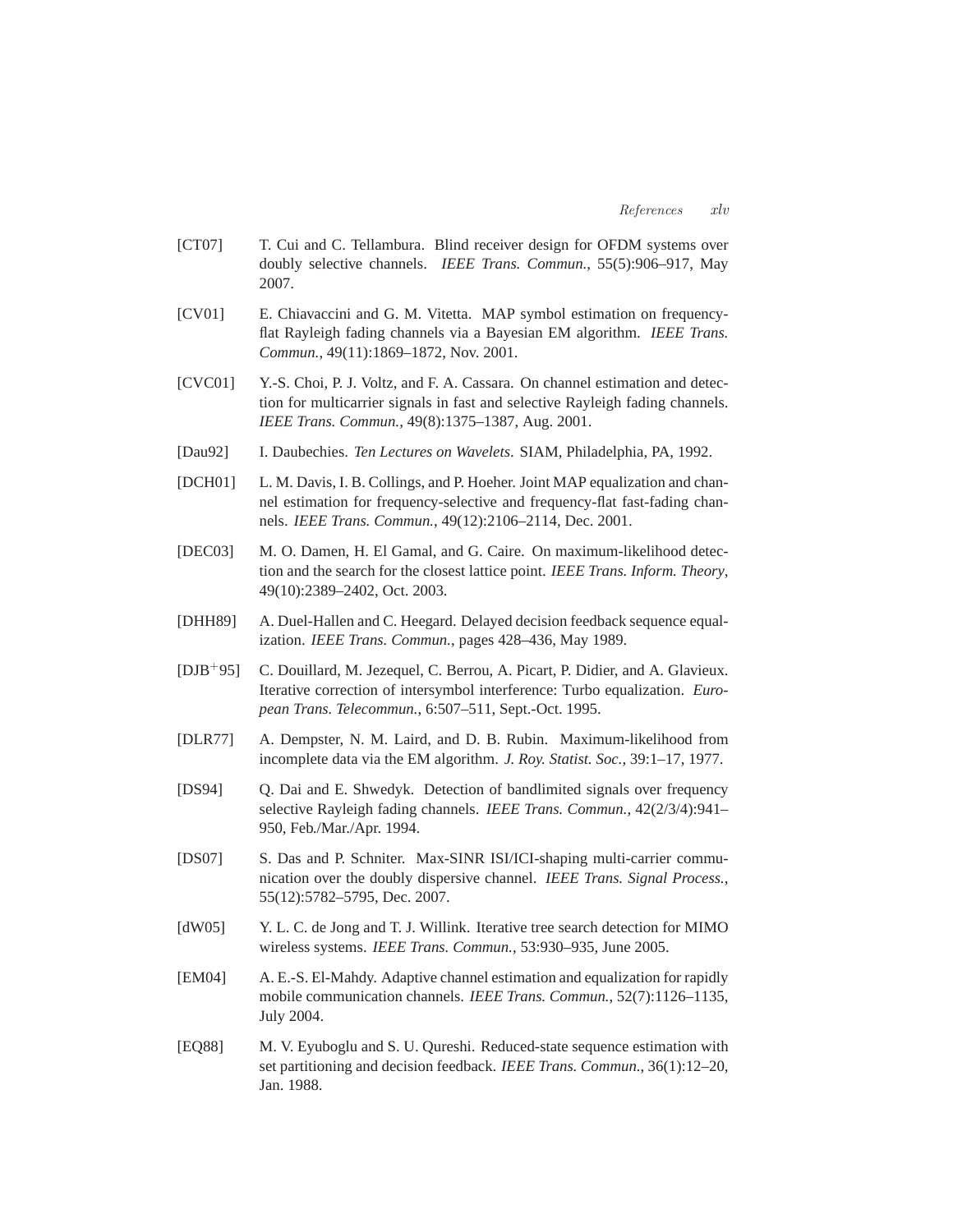## *xlvi References*

- [ESJJ+98] O. Edfors, M. Sandell, J.-J.van de Beek, S. K. Wilson, and P. O. Börjesson. OFDM channel estimation by singular value decomposition. *IEEE Trans. Commun.*, 46:931–939, July 1998.
- [FABSE02] D. Falconer, S. L. Ariyavisitakul, A. Benyamin-Seeyar, and B. Eidson. Frequency domain equalization for single-carrier broadband wireless systems. *IEEE Commun. Mag.*, 40(4):58–66, Apr. 2002.
- [Fan63] R. M. Fano. A heuristic discussion of probabilistic decoding. *IEEE Trans. Inform. Theory*, 9(2):64–74, Apr. 1963.
- [FH94] J. A. Fessler and A. O. Hero. Space-alternating generalized expectationmaximization algorithm. *IEEE Trans. Signal Process.*, 42:2664–2677, Oct. 1994.
- [For72] G. Forney. Maximum-likelihood sequence estimation of digital sequences in the presence of inter symbol interference. *IEEE Trans. Inform. Theory*, 18(3):363–378, May 1972.
- [For73] G. D. Forney, Jr. The Viterbi algorithm. *IEEE Trans. Inform. Theory*, 61:262–278, Mar. 1973.
- [FP85] U. Fincke and M. Pohst. Improved methods for calculating vectors of short length in a lattice. *Math. Comput.*, 44:463–471, Apr. 1985.
- [FRL08] K. Fang, L. Rugini, and G. Leus. Iterative channel estimation and turbo equalization for time-varying OFDM systems. In *Proc. IEEE Int. Conf. Acoust. Speech & Signal Process.*, 2008.
- [GH97] C. N. Georghiades and J. C. Han. Sequence estimation in the presence of random parameters via the EM algorithm. *IEEE Trans. Commun.*, 45:300– 308, Mar. 1997.
- [GH03] R. Gowaikar and B. Hassibi. Efficient statistical pruning algorithms for maximum likelihood decoding. In *Proc. IEEE Int. Conf. Acoust. Speech & Signal Process.*, volume 5, pages 49–52, Hong Kong, Apr. 2003.
- [GL97] M. J. Gertsman and J. H. Lodge. Symbol-by-symbol MAP demodulation of CPM and PSK signals on Rayleigh flat-fading channels. *IEEE Trans. Commun.*, 45(7):788–799, Jul. 1997.
- [GL04] A. Gorokhov and J.-P. Linnartz. Robust OFDM receivers for dispersive time-varying channels: Equalization and channel acquisition. *IEEE Trans. Commun.*, 52(4):572–583, Apr. 2004.
- [GS03] M. Guillaud and D. T. M. Slock. Channel modeling and associated intercarrier interference equalization for OFDM systems with high Doppler spread. In *Proc. IEEE Int. Conf. Acoust. Speech & Signal Process.*, volume 4, pages 237–240, Hong Kong, Apr. 2003.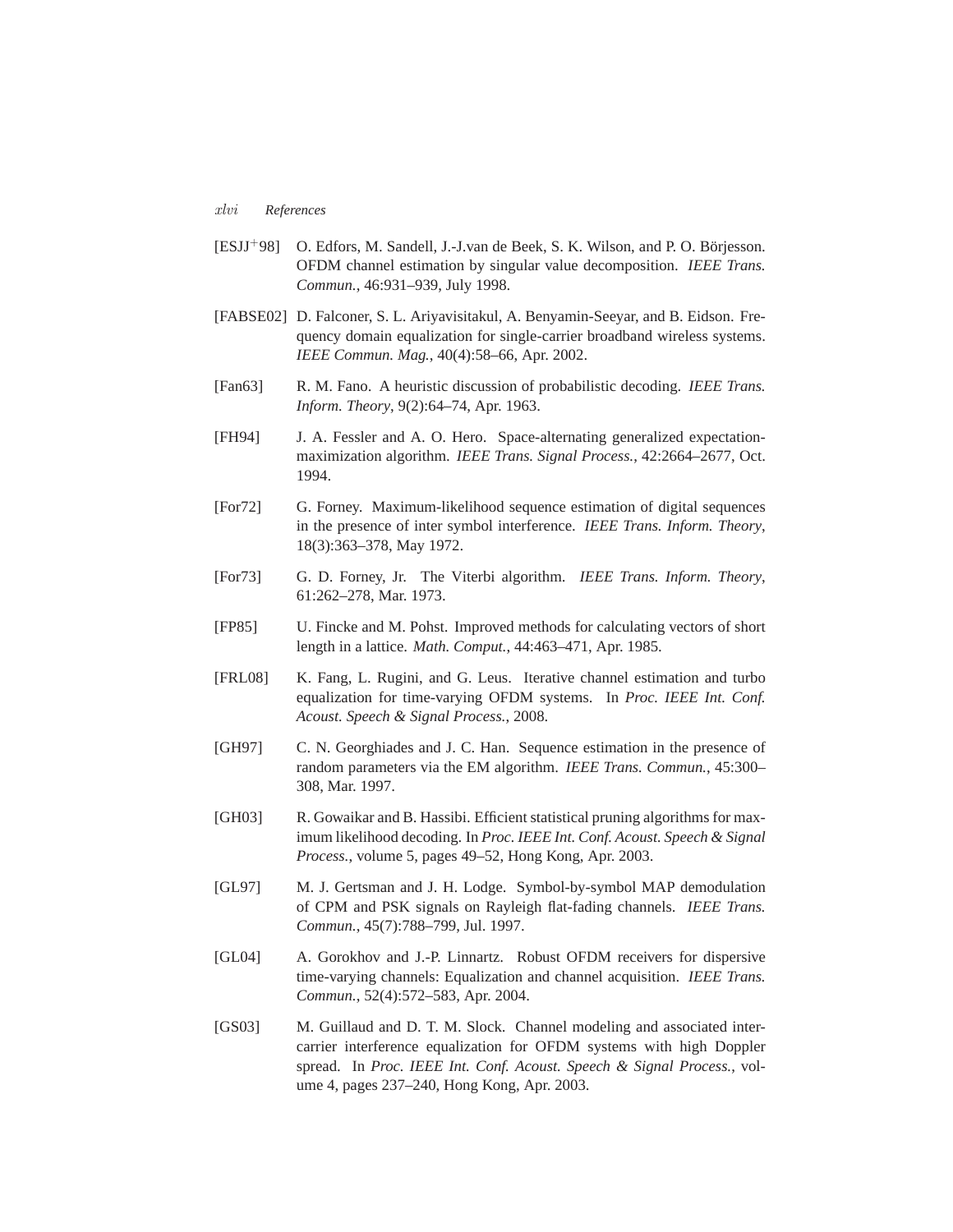- [Har00] B. D. Hart. Maximum likelihood sequence detection using a pilot tone. *IEEE Trans. Veh. Tech.*, 49(2):550–560, Mar. 2000.
- [Hay01] S. Haykin. *Adaptive Filter Theory*. Prentice-Hall, Englewood Cliffs, NJ, 4th edition, 2001.
- [HB97] R. Haas and J.-C. Belfiore. A time-frequency well-localized pulse for multiple carrier transmission. *Wireless Pers. Commun.*, 5:1–18, July 1997.
- [HC05] W.-S. Hou and B.-S. Chen. ICI cancellation for OFDM communication systems in time-varying multipath fading channels. *IEEE Trans. Wireless Commun.*, 4(5):2100–2110, Sep. 2005.
- [HD03] T. Hunziker and D. Dahlhaus. Iterative detection for multicarrier transmission employing time-frequency concentrated pulses. *IEEE Trans. Commun.*, 51(4):641–651, Apr. 2003.
- [HH89] J. Hagenauer and P. Hoeher. A Viterbi algorithm with soft-decision outputs and its applications. In *Proc. IEEE Global Telecommun. Conf.*, pages 1680– 1686, Dallas, TX, Nov. 1989.
- [HM89] R. Haeb and H. Meyr. A systematic approach to carrier recovery and detection of digitally phase modulated signals on fading channels. *IEEE Trans. Commun.*, 37(7):748–754, July 1989.
- [HP00] B. D. Hart and S. Pasupathy. Innovations-based MAP detection for timevarying frequency-selective channels. *IEEE Trans. Veh. Tech.*, 48(9):1507– 1519, Sept. 2000.
- [HS05] S.-J. Hwang and P. Schniter. On the optimality of MMSE-GDFE preprocessed sphere decoding. In *Proc. Allerton Conf. Commun. Control Comput.*, Monticello, IL, Oct. 2005.
- [HS06] S.-J. Hwang and P. Schniter. Efficient sequence detection of multi-carrier transmissions over doubly dispersive channels. *EURASIP J. Appl. Signal Process.*, Article ID 93638, 17 pages, 2006.
- [HS07a] S.-J. Hwang and P. Schniter. Efficient communication over highly spread underwater acoustic channels. In *Proc. ACM Int. Workshop Underwater Netw. (WUWNet)*, Montreal, Quebec, Sept. 2007.
- [HS07b] S.-J. Hwang and P. Schniter. Fast noncoherent decoding of block transmissions over doubly dispersive channels. In *Proc. Asilomar Conf. Signals Syst. Comput.*, Pacific Grove, CA, Nov. 2007.
- [HS07c] S.-J. Hwang and P. Schniter. Maximum-diversity affine precoding for the noncoherent doubly dispersive channel. In *Proc. IEEE Workshop Signal Process. Adv. Wireless Commun.*, pages 1–5, Helsinki, Finland, June 2007.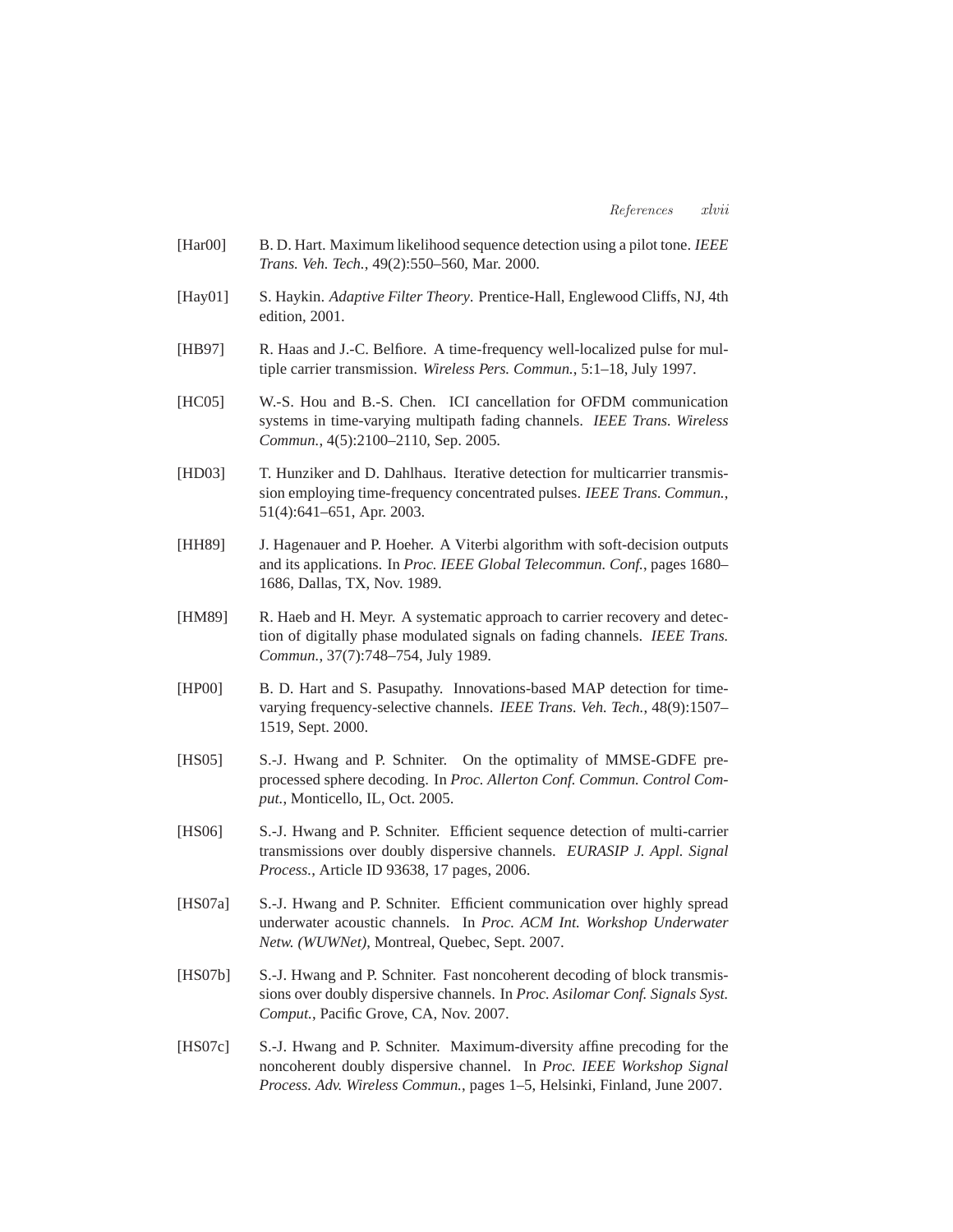#### *xlviii References*

- [HS08] S.-J. Hwang and P. Schniter. Efficient multicarrier communication for highly spread underwater acoustic channels. *IEEE J. Sel. Areas Commun.*, 26(9):1674–1683, Dec. 2008.
- [HS09] S.-J. Hwang and P. Schniter. EM-based soft noncoherent equalization of doubly selective channels using tree search and basis expansion. In *Proc. IEEE Workshop Signal Process. Adv. Wireless Commun.*, Perugia, Italy, June 2009.
- [HT98] B. D. Hart and D. P. Taylor. Maximum-likelihood synchronization, equalization, and sequence estimation for unknown time-varying frequency-selective Rician channels. *IEEE Trans. Commun.*, 46(2):211–221, Feb. 1998.
- [Ht03] B. M. Hochwald and S. ten Brink. Achieving near-capacity on a multipleantenna channel. *IEEE Trans. Commun.*, 51:389–399, Mar. 2003.
- [HV05] B. Hassibi and H. Vikalo. On the sphere-decoding algorithm I. Expected complexity. *IEEE Trans. Signal Process.*, 53(8):2806–2818, Aug. 2005.
- [Ilt92] R. A. Iltis. A Bayesian maximum-likelihood sequence estimation algorithm for a priori unknown channels and symbol timing. *IEEE J. Sel. Areas Commun.*, 10(3):579–588, Apr. 1992.
- [ISG94] R. A. Iltis, J. J. Shynk, and K. Giridhar. Bayesian algorithms for blind equalization using parallel adaptive filtering. *IEEE Trans. Commun.*, 42(2/3/4):1017–1032, Feb./Mar./Apr. 1994.
- [JCC99] W. G. Jeon, K. H. Chang, and Y. S. Cho. An equalization technique for orthogonal frequency-division multiplexing systems in time-variant multipath channels. *IEEE Trans. Commun.*, 47(1):27–32, Jan. 1999.
- [JO05] J. Jalden and B. Ottersten. On the complexity of sphere decoding in digital communications. *IEEE Trans. Signal Process.*, 53(4):1474–1484, 2005.
- [Kai60] T. Kailath. Correlation detection of signals perturbed by a random channel. *IRE Trans. Inform. Theory*, 6:361–366, June 1960.
- [Kai69] T. Kailath. A general likelihood formula for random signals in Gaussian noise. *IEEE Trans. Inform. Theory*, 15(3):350–361, May 1969.
- [KM98] W. Kozek and A. F. Molisch. Nonorthogonal pulseshapes for multicarrier communications in doubly dispersive channels. *IEEE J. Sel. Areas Commun.*, 16(8):1579–1589, Oct. 1998.
- [KMF94] H. Kubo, K. Murakami, and T. Fujino. An adaptive maximum-likelihood sequence estimator for fast time-varying intersymbol interference channels. *IEEE Trans. Commun.*, 42(2/3/4):1872–1880, Feb./Mar./Apr. 1994.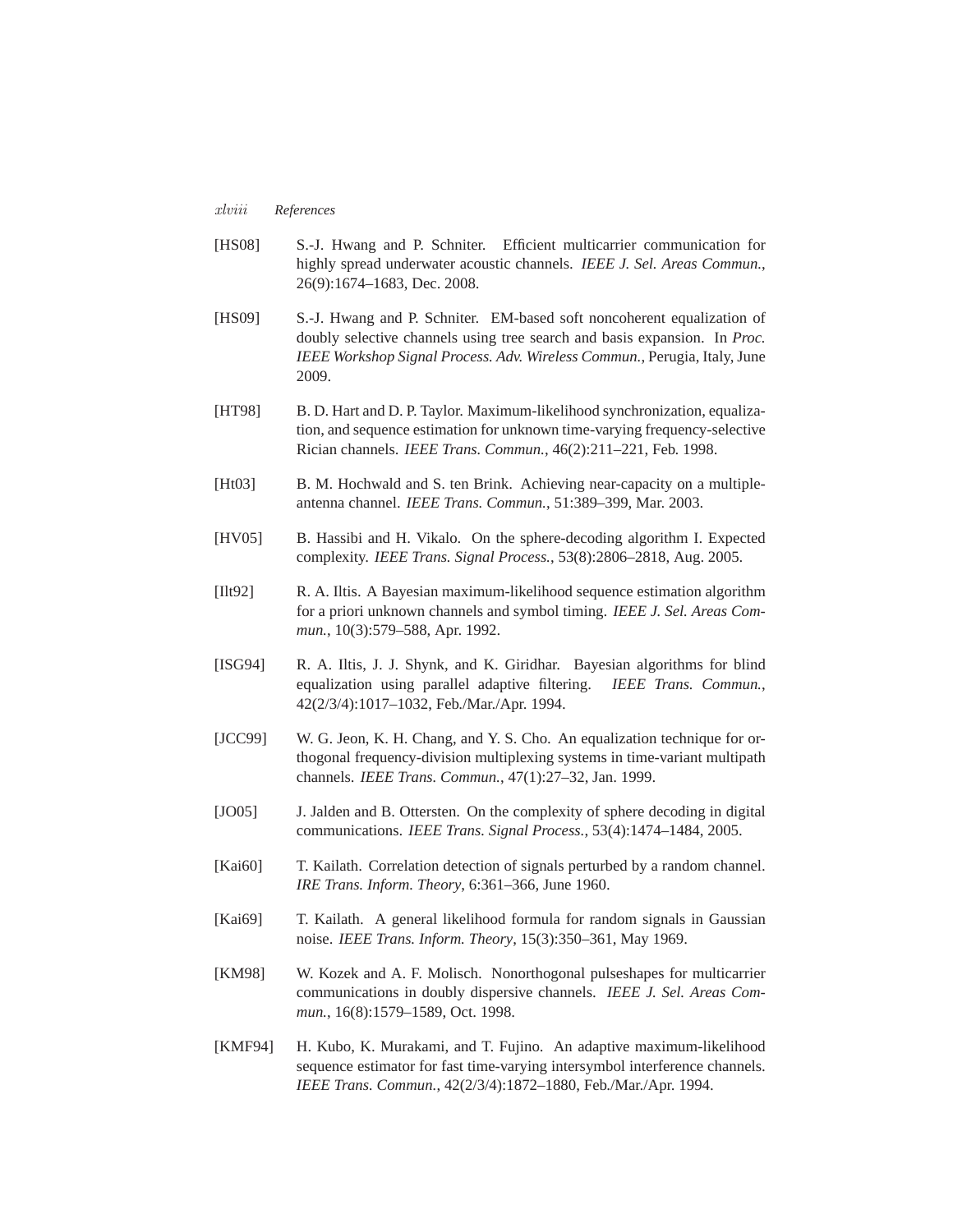- [KS98] D. Kim and G. Stüber. Residual ISI cancellation for OFDM with application to HDTV broadcasting. *IEEE J. Sel. Areas Commun.*, 16(8):1590–1599, 1998.
- [KS08] A. P. Kannu and P. Schniter. Design and analysis of MMSE pilot-aided cyclic-prefixed block transmissions for doubly selective channels. *IEEE Trans. Signal Process.*, 56(3):1148–1160, Mar. 2008.
- [KST04] R. Koetter, A. C. Singer, and M. Tüchler. Turbo equalization. *IEEE Signal Process. Mag.*, 21(1):67–80, Jan. 2004.
- [KV94] G. K. Kaleh and R. Vallet. Joint parameter estimation and symbol detection for linear or nonlinear unknown channels. *IEEE Trans. Commun.*, 42:2406– 2413, July 1994.
- [LAB95] B. Le Floch, M. Alard, and C. Berrou. Coded orthogonal frequency division multiplex. *Proc. IEEE*, 83(6):982–996, June 1995.
- [LF07] D. Liu and M. P. Fitz. Reduced state iterative MAP equalization and decoding in wireless mobile coded OFDM. In *Proc. Allerton Conf. Commun. Control Comput.*, Monticello, IL, Sep. 2007.
- [LF08] D. Liu and M. P. Fitz. Joint turbo channel estimation and data recovery in fast fading mobile coded OFDM. In *Proc. IEEE Int. Symposium Pers. Indoor Mobile Radio Commun.*, Sep. 2008.
- [LLL82] A. K. Lenstra, H. W. Lenstra, and L. Lovász. Factoring polynomials with rational coefficients. *Mathematische Annalen*, 261(4):515–534, Dec. 1982.
- [LM90] J. H. Lodge and M. L. Moher. Maximum likelihood sequence estimation of CPM signals transmitted over Rayleigh flat-fading channels. *IEEE Trans. Commun.*, 38(6):787–794, June 1990.
- [LT03] W. S. Leon and D. P. Taylor. Generalized polynomial-based receiver for the flat fading channel. *IEEE Trans. Commun.*, 51(6):896–899, June 2003.
- [LVS95] Y. Li, B. Vucetic, and Y. Sato. Optimum soft-output detection for channels with intersymbol interference. *IEEE Trans. Inform. Theory*, 41:704–713, May 1995.
- [MAKA07] I. Motedayen-Aval, A. Krishnamoorthy, and A. Anastasopoulos. Optimal joint detection/estimation in fading channels with polynomial complexity. *IEEE Trans. Inform. Theory*, 53(1):209–223, Jan. 2007.
- [Mar00] M. Martone. Wavelet-based separating kernels for array processing of cellular DS/CDMA signals in fast fading. *IEEE Trans. Commun.*, 48(6):979–995, June 2000.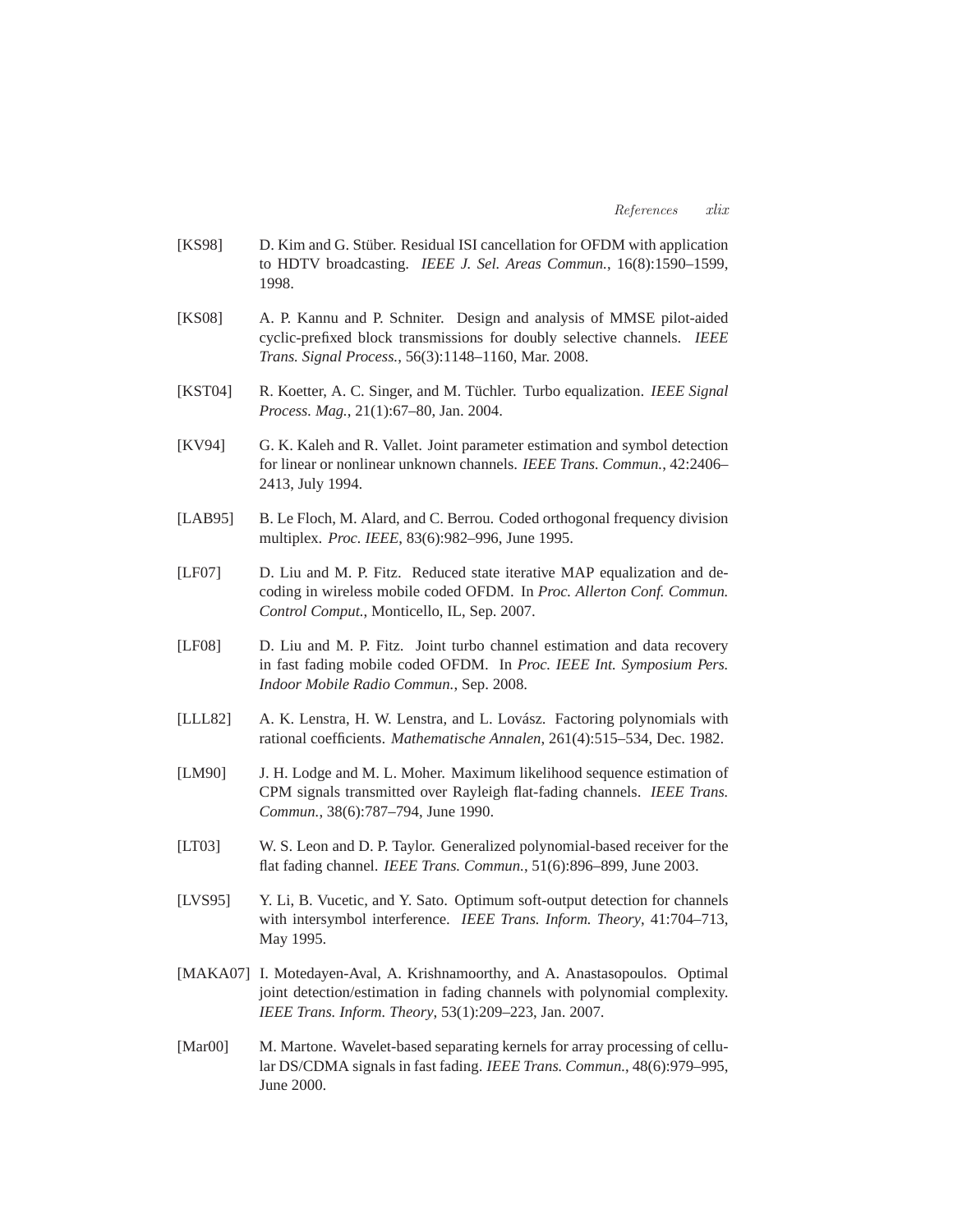### *l References*

- [Mar01] M. Martone. A multicarrier system based on the fractional Fourier transform for time-frequency selective channels. *IEEE Trans. Commun.*, 49(6):1011– 1020, June 2001.
- [MEDC06] A. Murugan, H. El Gamal, M. O. Damen, and G. Caire. A unified framework for tree search decoding: Rediscovering the sequential decoder. *IEEE Trans. Inform. Theory*, 52(3):933–53, Mar. 2006.
- [MG03] X. Ma and G. B. Giannakis. Maximum-diversity transmissions over doubly selective wireless channels. *IEEE Trans. Inform. Theory*, 49(7):1832–1840, July 2003.
- [MK97] K. Matheus and K.-D. Kammeyer. Optimal design of a multicarrier system with soft impulse shaping including equalization in time or frequency direction. In *Proc. IEEE Global Telecommun. Conf.*, volume 1, pages 310–314, Phoenix, AZ, Nov. 1997.
- [Mos96] S. Moshavi. Multi-user detection for DS-CDMA systems. *IEEE Commun*. *Mag.*, 34(10):124–136, Oct. 1996.
- [Mow94] W. H. Mow. Maximum likelihood sequence estimation from the lattice viewpoint. *IEEE Trans. Inform. Theory*, 40(5):1591–1600, 1994.
- [MS79] R. E. Morley, Jr. and D. L . Snyder. Maximum likelihood sequence estimation for randomly dispersive channels. *IEEE Trans. Commun.*, 27(6):833– 839, June 1979.
- [MSG+07] G. Matz, D. Schafhuber, K. Grochenig, M. Hartmann, and F. Hlawatsch. Analysis, optimization, and implementation of low-interference wireless multicarrier systems. *IEEE Trans. Wireless Commun.*, 6(5):1921–1931, May 2007.
- [NF04] B. K. Ng and D. Falconer. A novel frequency domain equalization method for single-carrier wireless transmissions over doubly-selective fading channels. In *Proc. IEEE Global Telecommun. Conf.*, volume 1, pages 237–241, Dallas, TX, Dec. 2004.
- [NL05] H. Nguyen and B. C. Levy. Blind equalization of dispersive fast fading Ricean channels via the EMV algorithm. *IEEE Trans. Veh. Tech.*, 54(5):1793–1801, Sep. 2005.
- [NP03] M. Nissilä and S. Pasupathy. Adaptive Bayesian and EM-based detectors for frequency-selective fading channels. *IEEE Trans. Commun.*, 51(8):1325– 1336, Aug. 2003.
- [Od85] J. J. O'Reilly and A. M. de Oliviera Duarte. Error propagation in decision feedback receivers. *IEE Proc. F: Image Radar & Signal Process.*, 132(7):561–566, Dec. 1985.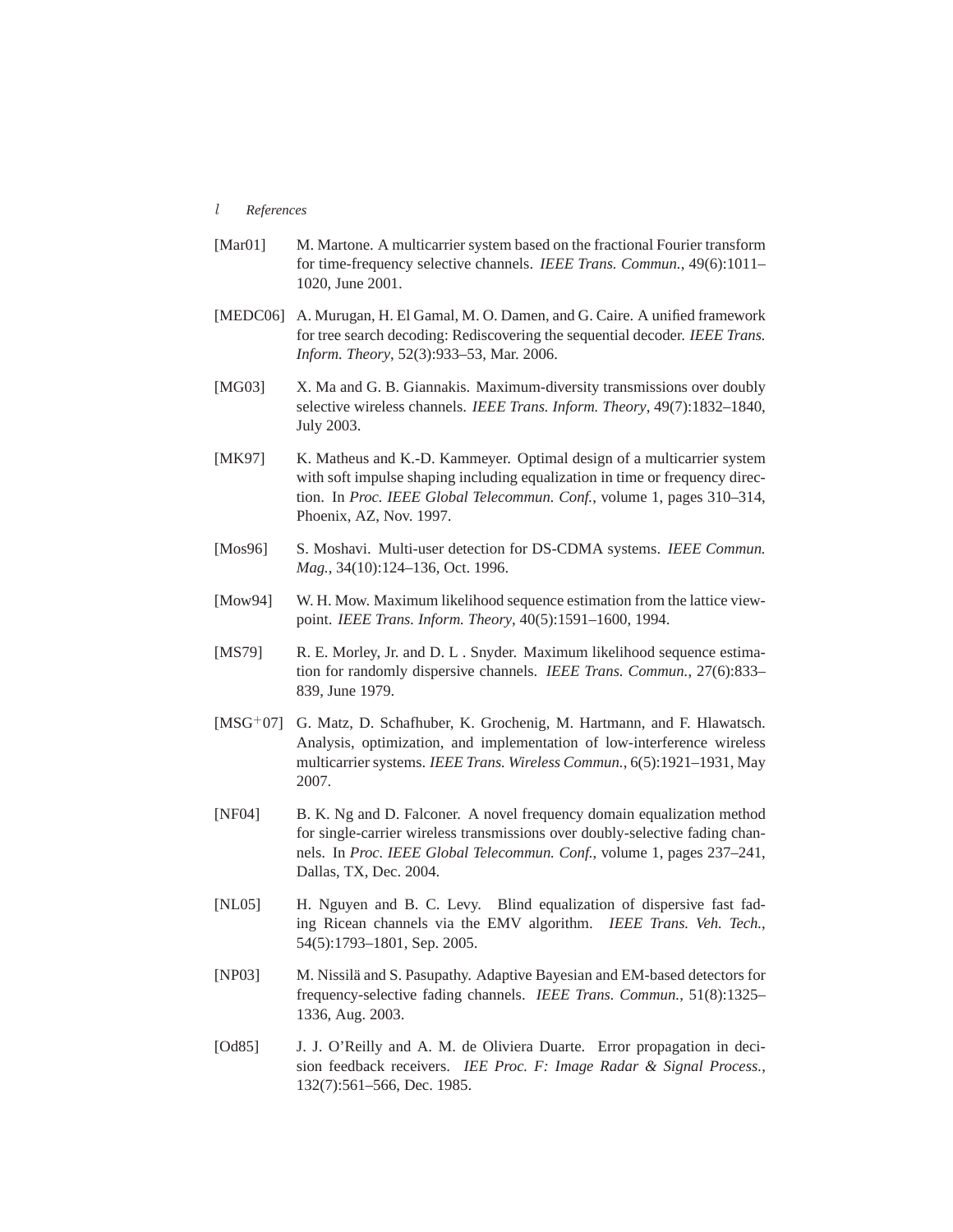- [OT04] R. Otnes and M. Tüchler. Iterative channel estimation for turbo equalization of time-varying frequency-selective channels. *IEEE Trans. Wireless Commun.*, 3(6):1918–1923, Nov. 2004.
- [Poo94] H. V. Poor. *An Introduction to Signal Detection and Estimation*. Springer, New York, 2nd edition, 1994.
- [PR06] F. Peng and W. E. Ryan. A low-complexity soft demapper for OFDM fading channels with ICI. In *Proc. IEEE Wireless Commun. & Netw. Conf.*, pages 1549–1554, Las Vegas, NV, Apr. 2006.
- [Pro01] J. G. Proakis. *Digital Communications*. McGraw-Hill, New York, 4th edition, 2001.
- [RBL05] L. Rugini, P. Banelli, and G. Leus. Simple equalization of time-varying channels for OFDM. *IEEE Commun. Lett.*, 9(7):619–621, July 2005.
- [RBL06] L. Rugini, P. Banelli, and G. Leus. Low-complexity banded equalizers for OFDM systems in Doppler spread channels. *EURASIP J. Appl. Signal Process.*, Article ID 67404, 13 pages, 2006.
- [RC96] D. J. Reader and W. G. Cowley. Blind maximum likelihood sequence detection over fast fading channels. In *Proc. European Signal Process. Conf.*, Trieste, Italy, Sep. 1996.
- [RPT95] R. Raheli, A. Polydoros, and C. K. Tzou. Per-survivor processing: A general approach to MLSE in uncertain environments. *IEEE Trans. Commun.*, 43(2/3/4):354–364, Feb./Mar./Apr. 1995.
- [SAMT05] K. Sigloch, M. R. Andrews, P. P. Mitra, and D. J. Thomson. Communicating over nonstationary nonflat wireless channels. *IEEE Trans. Signal Process.*, 53(6):2216–2227, June 2005.
- [SB03] T. Strohmer and S. Beaver. Optimal OFDM design for time-frequency dispersive channels. *IEEE Trans. Commun.*, 51(7):1111–1122, July 2003.
- [Sch04] P. Schniter. Low-complexity equalization of OFDM in doubly selective channels. *IEEE Trans. Signal Process.*, 52(4):1002–1011, Apr. 2004.
- [SDAD02] A. Stamoulis, S. N. Diggavi, and N. Al-Dhahir. Intercarrier interference in MIMO OFDM. *IEEE Trans. Signal Process.*, 50(10):2451–2464, Oct. 2002.
- [Sim90] S. J. Simmons. Breadth-first trellis decoding with adaptive effort. *IEEE Trans. Commun.*, 38(1):3–12, Jan. 1990.
- [SL03] P. Schniter and H. Liu. Iterative equalization for single carrier cyclic-prefix in doubly-dispersive channels. In *Proc. Asilomar Conf. Signals Syst. Comput.*, volume 1, pages 502–506, Pacific Grove, CA, Oct. 2003.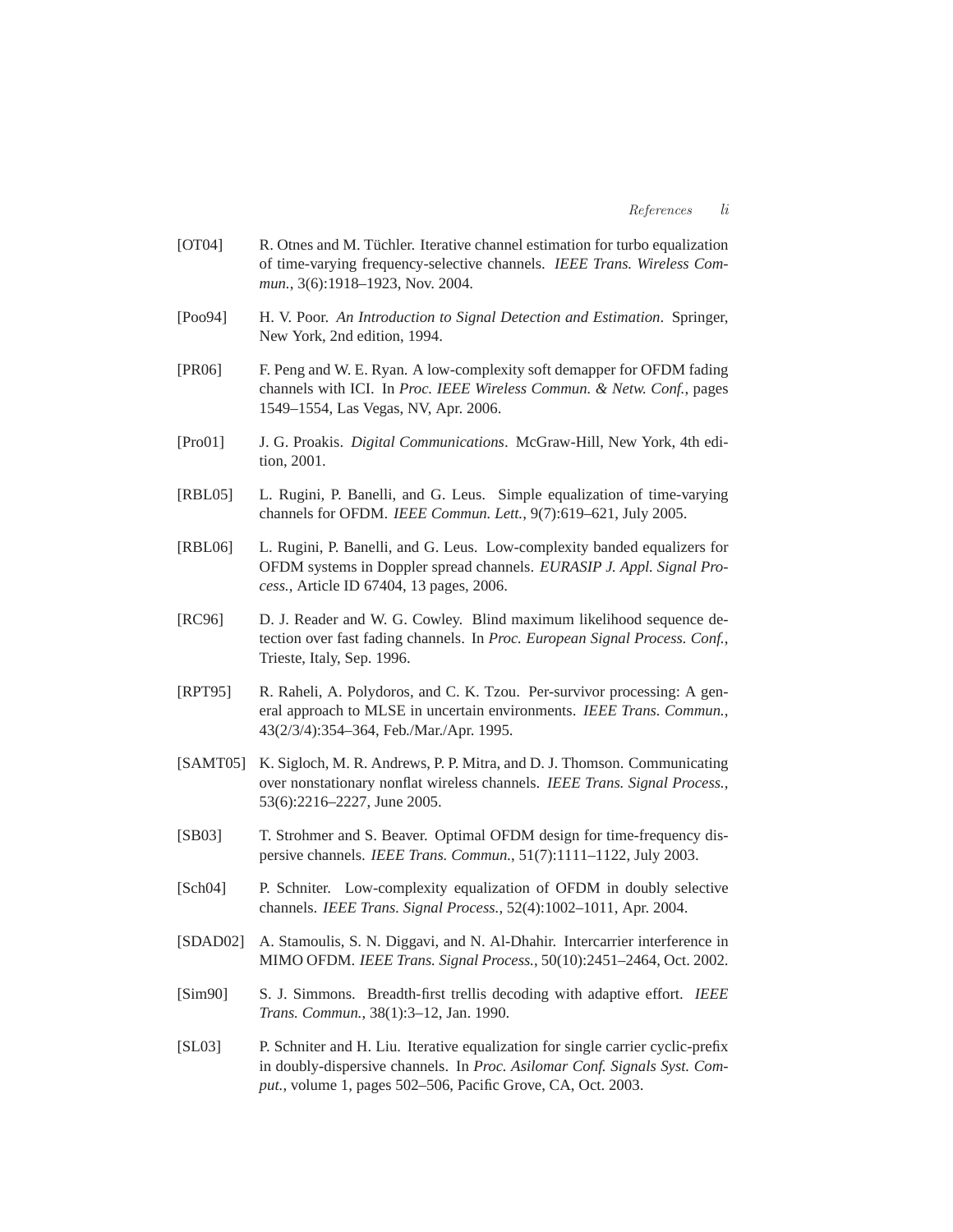## *lii References*

- [SL04] P. Schniter and H. Liu. Iterative frequency-domain equalization for singlecarrier systems in doubly-dispersive channels. In *Proc. Asilomar Conf. Signals Syst. Comput.*, volume 1, pages 667–671, Pacific Grove, CA, Nov. 2004.
- [SSS04] S. Song, A. C. Singer, and K.-M. Sung. Soft input channel estimation for turbo equalization. *IEEE Trans. Signal Process.*, 52(10):2885–2894, Oct. 2004.
- [Stü01] G. L. Stüber. *Principles of Mobile Communication*. Springer, New York, 2nd edition, 2001.
- [TG96] M. K. Tsatsanis and G. B. Giannakis. Modeling and equalization of rapidly fading channels. *Int. J. Adaptive Control & Signal Process.*, 10(2/3):159– 176, Mar. 1996.
- [TGYL05] S. Tomasin, A. Gorokhov, H. Yang, and J.-P. Linnartz. Iterative interference cancellation and channel estimation for mobile OFDM. *IEEE Trans. Wireless Commun.*, 4(1):238–245, Jan. 2005.
- [TKS02] M. Tüchler, R. Koetter, and A. C. Singer. Turbo equalization: Principles and new results. *IEEE Trans. Commun.*, 50(5):754–767, May 2002.
- [TL08] Z. Tang and G. Leus. A novel receiver architecture for single-carrier transmission over time-varying channels. *IEEE J. Sel. Areas Commun.*, 26(2):366–377, Feb. 2008.
- [TM01] M. Toeltsch and A.F. Molisch. Equalization of OFDM-systems by interference cancellation techniques. In *Proc. IEEE Int. Conf. Commun.*, volume 6, pages 1950–1954, Helsinki, Finland, June 2001.
- [TV05] D. Tse and P. Viswanath. *Fundamentals of Wireless Communication*. Cambridge University Press, New York, 2005.
- [VB99] E. Viterbo and J. Boutros. A universal lattice code decoder for fading channels. *IEEE Trans. Inform. Theory*, 45(5):1639–1642, July 1999.
- [Ver98] S. Verdú. *Multiuser Detection*. Cambridge, New York, 1998.
- [VO79] A. J. Viterbi and J. Omura. *Principles of Digital Communication and Decoding*. McGraw-Hill, New York, 1979.
- [WFGV98] P. W. Wolniansky, G. J. Foschini, G. D. Golden, and R. A. Valenzuela. V-BLAST: An architecture for realizing very high data rates over the richscattering wireless channel. In *Proc. URSI ISSSE-98*, pages 295–300, Pisa, Italy, Sept. 1998.
- [WM02] D. Warrier and U. Madhow. Spectrally efficient noncoherent communication. *IEEE Trans. Inform. Theory*, 48(3):651–668, Mar. 2002.